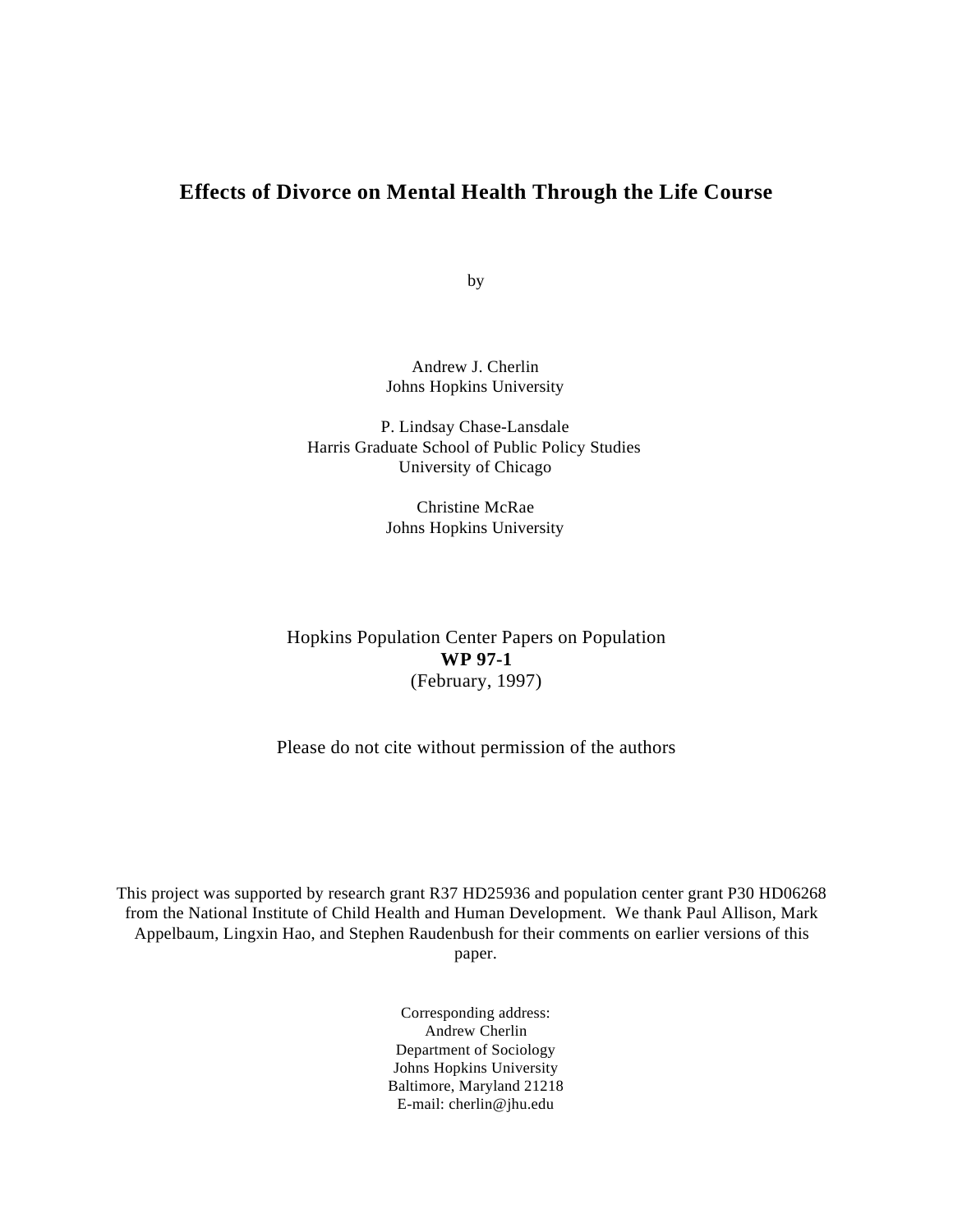#### Effects of Divorce on Mental Health Through the Life Course

#### Abstract

The long-term effects of divorce on individuals after the transition to adulthood are examined using information from a British birth cohort that has been followed from birth to age 33. Growth-curve models and fixed-effects models are estimated. The results suggest that part of the seeming effect of parental divorce on adults is a result of factors that were present before the parents' marriages dissolved. But in addition, the results also suggest that there is an effect of the divorce and its aftermath on adult mental health. Moreover, a parental divorce during childhood or adolescence appears to continue to have a negative effect when a person is in his or her twenties and early thirties.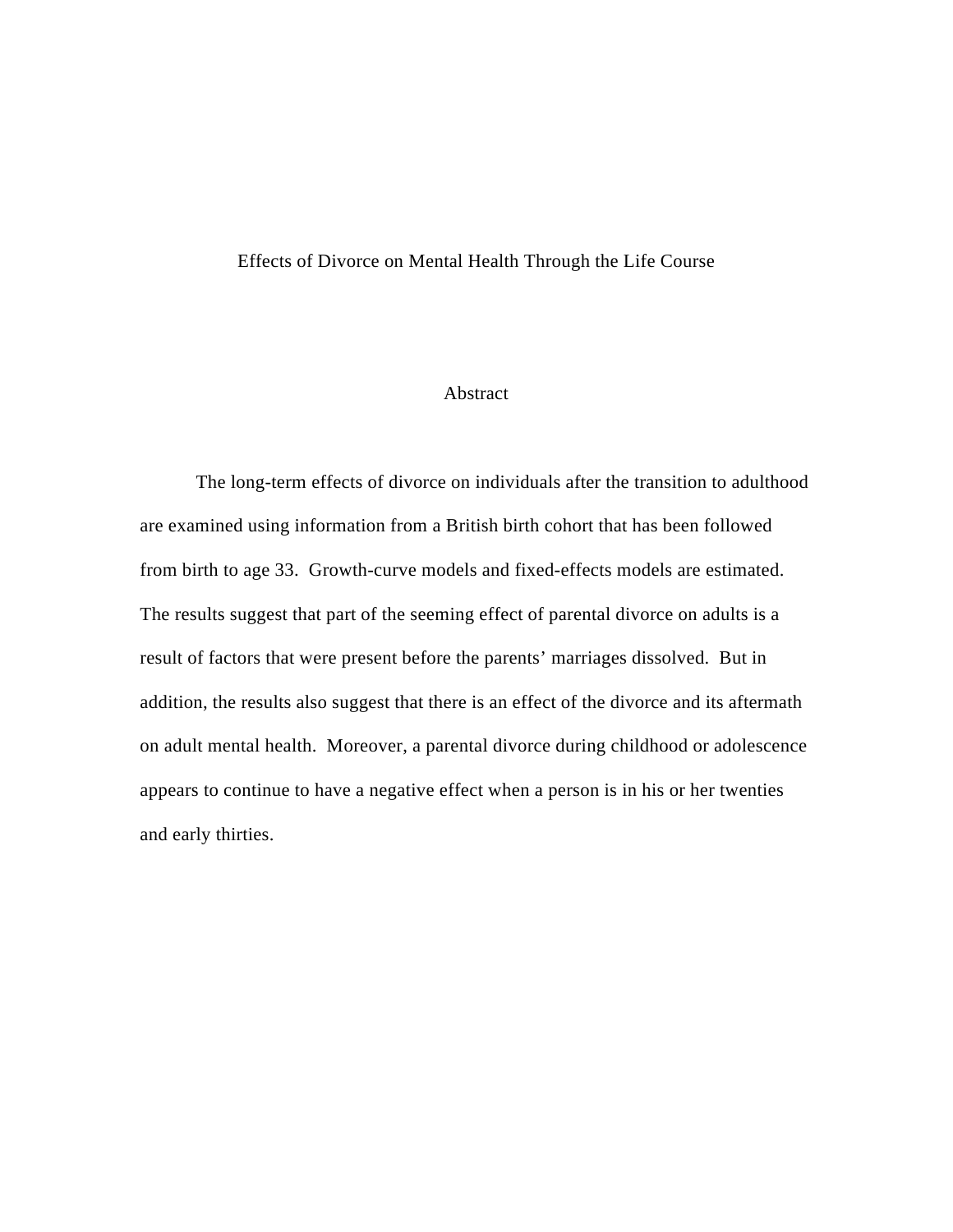#### **Effects of Divorce on Mental Health Through the Life Course**

Although there is now a substantial literature on the effects of divorce on children and young adults, information about the long-term effects of divorce after the transition to adulthood is less comprehensive. We lack adequate knowledge of the patterns of continuing effects, if any, of a parental divorce during the adult life course. To be sure, there are studies that extend to older ages (Amato and Keith, 1991a); and these show that parental divorce appears to have an effect on outcomes such as lower psychological well-being (Glenn and Kramer, 1985), more depressive symptoms (Crook and Raskin, 1975; Roy, 1985), having an income below the poverty line (McLanahan, 1985), and a greater likelihood of becoming divorced (Bumpass et al., 1991). But the vast majority of these studies of adults are based on cross-sectional surveys in which individuals retrospectively report their family structure. Moreover, most studies address young adulthood. Consequently, the inferences we can draw about patterns of effects into midlife are limited.

For the purposes of this article, let us consider three time periods in which the effects of a parental divorce during childhood can be manifest. The first period is the time between the individual's birth and the point at which his or her parents separate.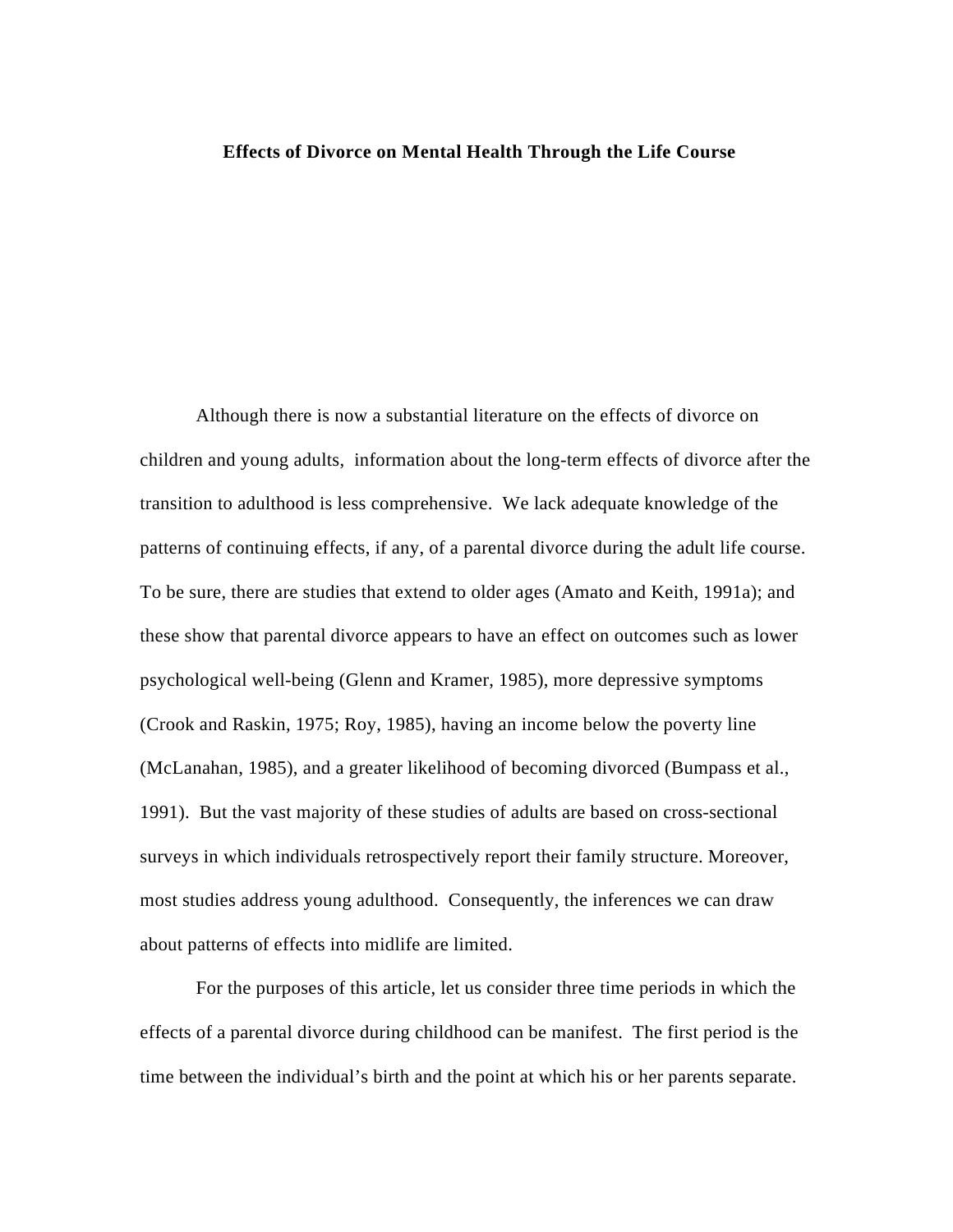Prospective studies of children (e.g., longitudinal studies that begin before the children's parents divorce---see Block et. al, 1986; Cherlin et al., 1991) suggest that some of the differences between children who would later experience parental divorce versus those who would not were observable before any of the divorces occurred. We will call these differences pre-disruption effects. They cannot be due to the disruption itself because it has not yet happened. Rather, they may be caused by parental conflict prior to the disruption; or they may indicate characteristics of the children or their parents that have influenced both their parents' marriages and their own lives. These pre-disruption differences could still be visible in adulthood. For example, a shared genetic tendency in a family, such as a history of depression, could contribute both to parents' marital distress and divorce as well as to children's depression in young adulthood, thus giving the misleading impression that the parental divorce caused the depression.

The second period is the time between a parental divorce and the end of the transition to adulthood. This period has been the most widely studied (Amato and Keith, 1991b). Many articles and books demonstrate associations between parental divorce and aspects of the transition to adulthood, such as lower educational attainment and early childbearing (McLanahan and Sandefur, 1994), and more premarital cohabitation (Thornton, 1991). The few prospective studies that extend to young adulthood indicate that these associations persist even after taking into account measured pre-disruption differences between the divorced an not-divorced groups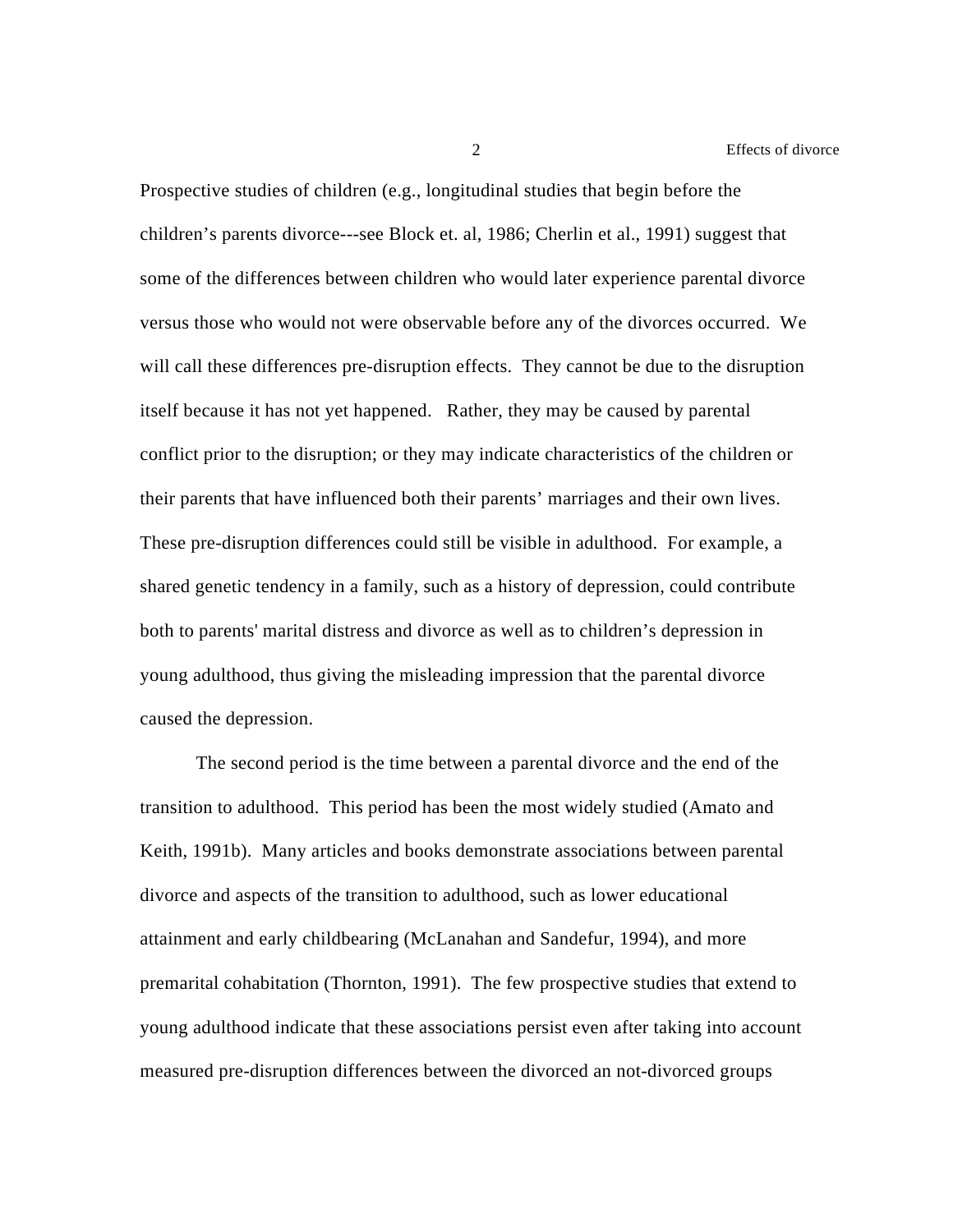(Cherlin et al. , 1995). Chase-Lansdale et al. (1995) found that experiencing a parental divorce before age 16 was associated with poorer mental health in a large sample of 23-year-olds, even controlling for measured pre-disruption differences.

The third period is the time after the transition to adulthood--after the completion of school, entry into the labor force and, for many, entry into marriage, i.e., midlife in the adult life course. A key question regarding this time period is whether the effects of the disruption, if any, diminish or stabilize after the transition to adulthood or whether the effects of disruption may increase as adults from divorced families enter their 30s. If the former were true, then we might expect that the life course of adults from divorced families who successfully navigate the waters of young adulthood would differ little from adults whose parents' marriages had remained intact. In other words, if the effect of parental divorce on the life course is confined largely to events that occur in childhood and adolescence, then its significance is mainly to alter life course trajectories before adulthood. If, in contrast, a parental marital disruption experienced in childhood continues to exert an effect, it may alter mid-life-course trajectories as well.

The study we report in this article is an attempt to increase our knowledge about the effects of a childhood parental divorce on adults. We use a prospective, longitudinal design to analyze information on measures of mental health--behavior problems and malaise--from a unique, large study of British individuals who have been followed since their birth in 1958 and who were last interviewed at age 33 in

3 Effects of divorce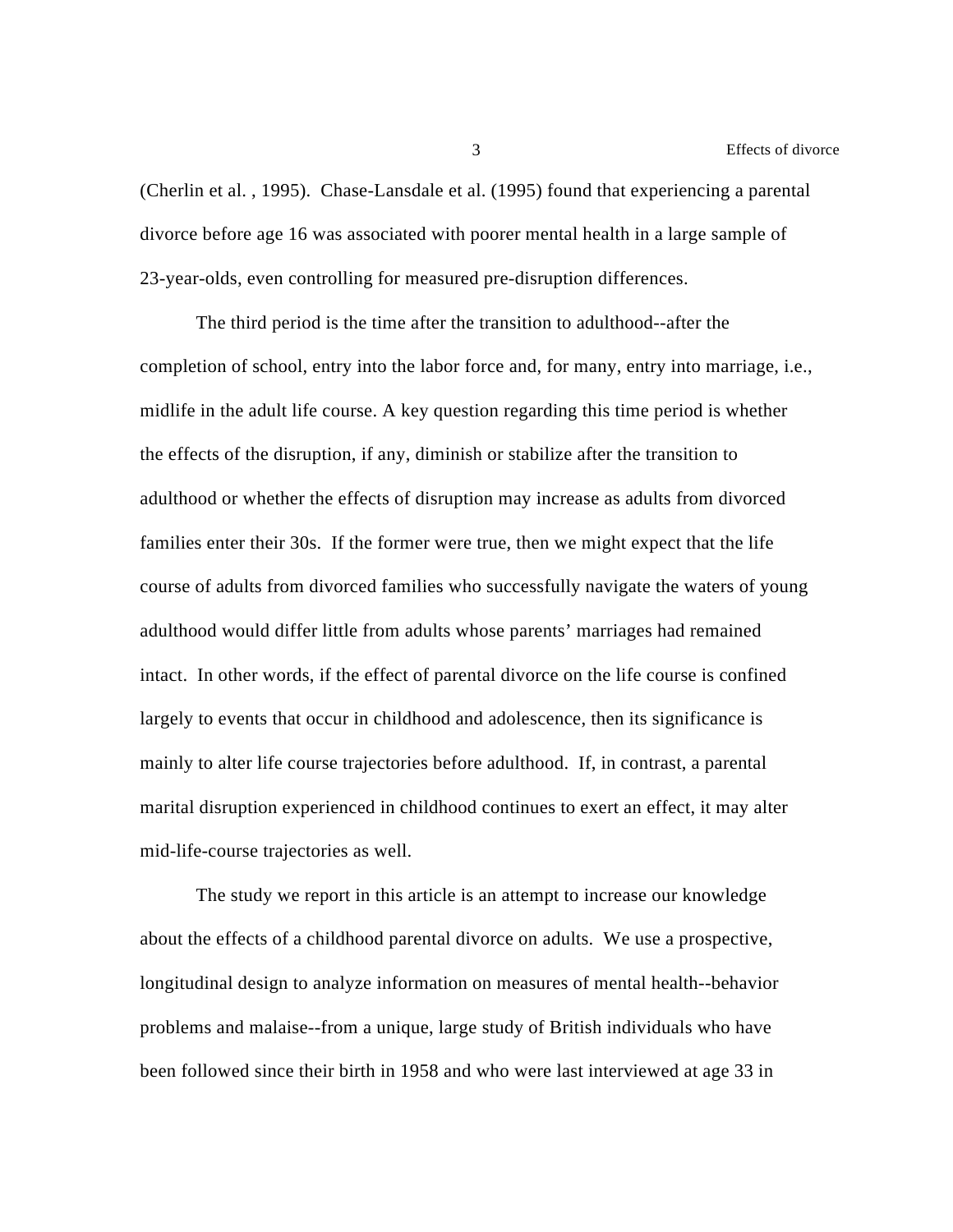4 Effects of divorce

1991. By age 33, virtually all of the sample had completed their full-time education, 83 percent had ever married, and 67 percent had had a child (Ferri, 1993). The data set is of interest because its depth and breadth are unusual for survey research. Moreover, this data set has also been central to the recent literature, although this is the first U.S. article to report on the age 33 wave. Earlier waves have been used to claim support for pre-disruption effects (Cherlin et al., 1991), in that the behavior problems of 7-year-old boys whose parents would divorce in next four years were observably greater than the behavior problems of those whose parents would remain together. The surveys also have been used to claim support for the effect of the disruption itself and its aftermath, in that the negative effects of parental divorce before age 16 on mental health and life transitions at age 23 were statistically significant even controlling for pre-disruption child and family characteristics (Chase-Lansdale et al, 1995; Cherlin et al., 1995).

Can predisruption characteristics account for much of the apparent effects of divorce at ages 7 to 11 but not at age 23 in the same individuals? In previous work, (e.g., Chase-Lansdale et al., 1995), it has been argued that these findings are not necessarily contradictory. In the present study, we aim to integrate these disparate findings by tracing the path of the effects of divorce on indicators of mental health during the entire sweep of the British study: from age 7--the first time behavioral information was collected--through assessments at ages 11, 16, 23, and 33. To do so, we present estimates from growth-curve models and fixed-effects models, both of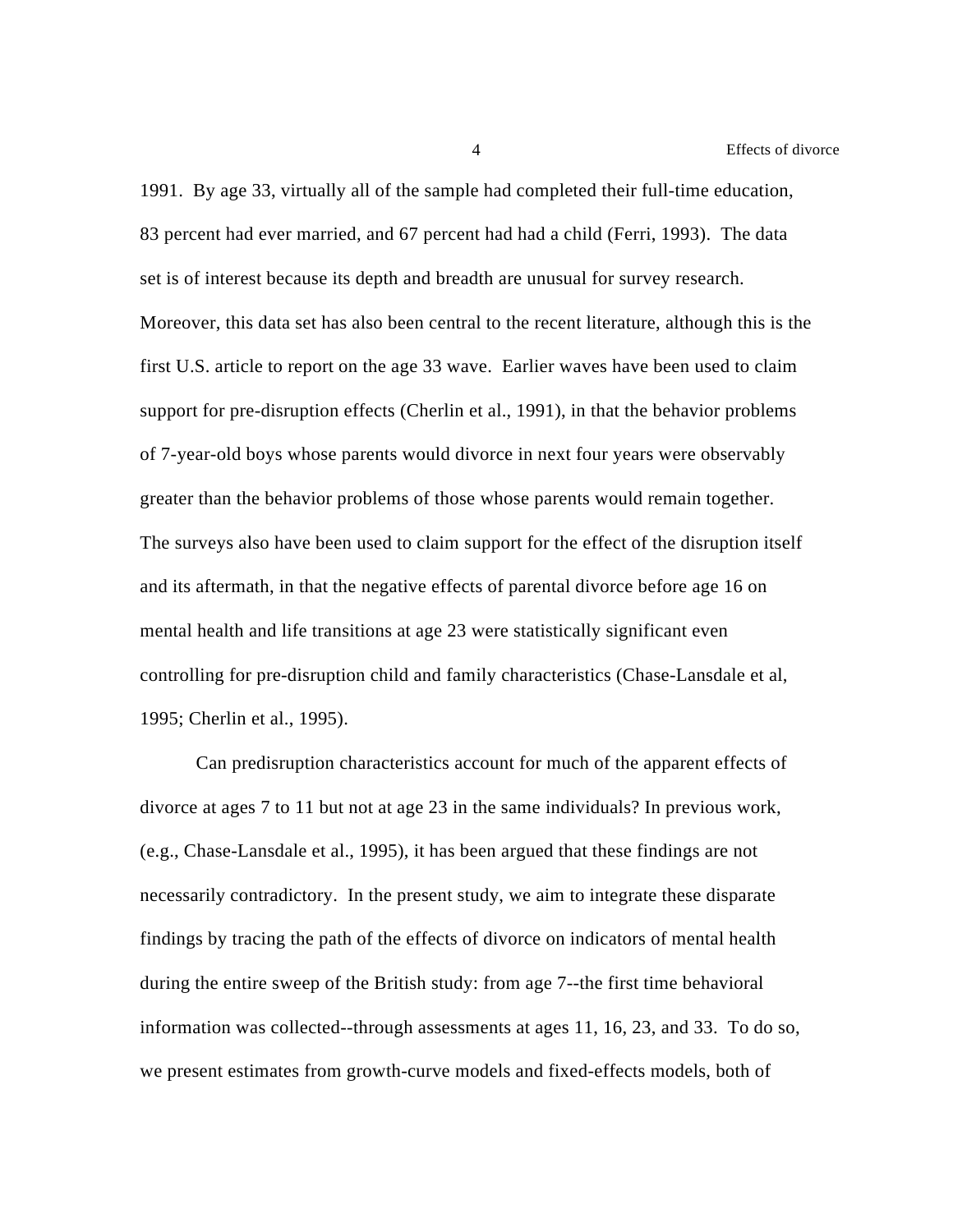5 Effects of divorce

which can be applied to what is referred to as panel data--longitudinal data in which a cross-section of individuals is repeatedly interviewed. In both models, the outcome variables are measures of emotional problems at each wave.

We will first present estimates from the growth-curve models, which belong to a larger class of models for panel data called random-effects models; then we will present estimates from the fixed-effects models. Growth curve analysis is presented in texts on hierarchical models that are well-known to sociologists (e.g., Bryk and Raudenbush, 1992); but it has been used primarily by psychologists (Ragosa, Brandt, and Zimowski, 1982; Burchinal and Appelbaum, 1991; Willett, Ayoub, and Robinson, 1991). A recent application is to job-related psychological distress among dual-career married couples (Barnett et al., 1993, 1995). To our knowledge, no articles using growth-curve models have been published in mainstream sociology journals. 1

Random-effects and fixed-effects models make different assumptions about unobservable sources of variation and typically use the information in the data in somewhat different ways. Both kinds of models correct for the non-independence of the error terms in multiple observations on the same individual. Random-effects models assume that unobserved person-specific characteristics are uncorrelated with observed characteristics, whereas fixed effects models relax that assumption for timeinvariant unobserved characteristics (Allison, 1994; Johnson, 1995). In our application unobserved characteristics such as a shared predisposition toward depression could be correlated with observed characteristics such as parental divorce,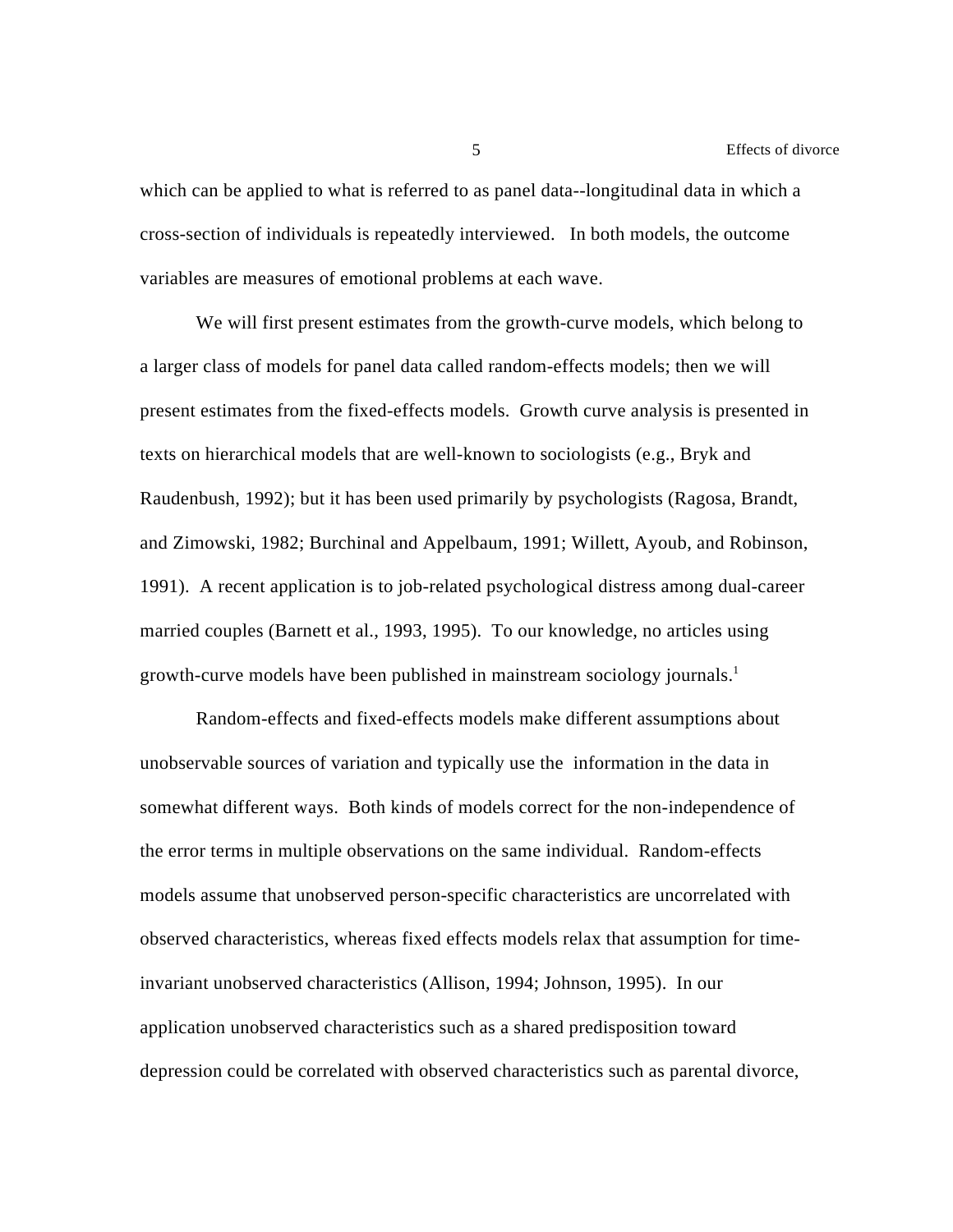which implies that fixed-effects models could be more appropriate. Moreover, fixedeffects models produce parameter estimates that control for unobserved characteristics that do not change over time. On the other hand, fixed effect models cannot separate out the main effects of observed characteristics that do not change over time, such as gender, from the unobserved characteristics.

Substantively, the main difference between the two models in this application is in the treatment of variables measuring parental divorce. In the growth-curve models, a set of dummy variables for age at parental divorce is taken as time-invariant. In other words, at every wave a given individual has the same scores on the set of dummy variables (e.g., a divorce never occurred, a divorce occurred between ages 7 and 10, a divorce occurred between ages of 11 and 15, etc.), no matter whether the wave occurred prior to or after the divorce. This specification allows us to estimate and to graph trajectories of mental health over the entire age range of 7 to 33 for individuals who experienced a divorce during a particular age interval. Crucially, these trajectories, or growth curves, let us examine pre-disruption as well as postdisruption effects. The growth curve specification also allows us examine the main effects of time-invariant variables such as gender and social class.

In the fixed effects models, parental divorce is measured as a single, timevarying dummy variable. At each wave, the variable is coded 1 if a divorce had occurred by that time, and 0 if it had not yet occurred (or never occurred). The estimates from our fixed-effects models pertain only to post-disruption effects and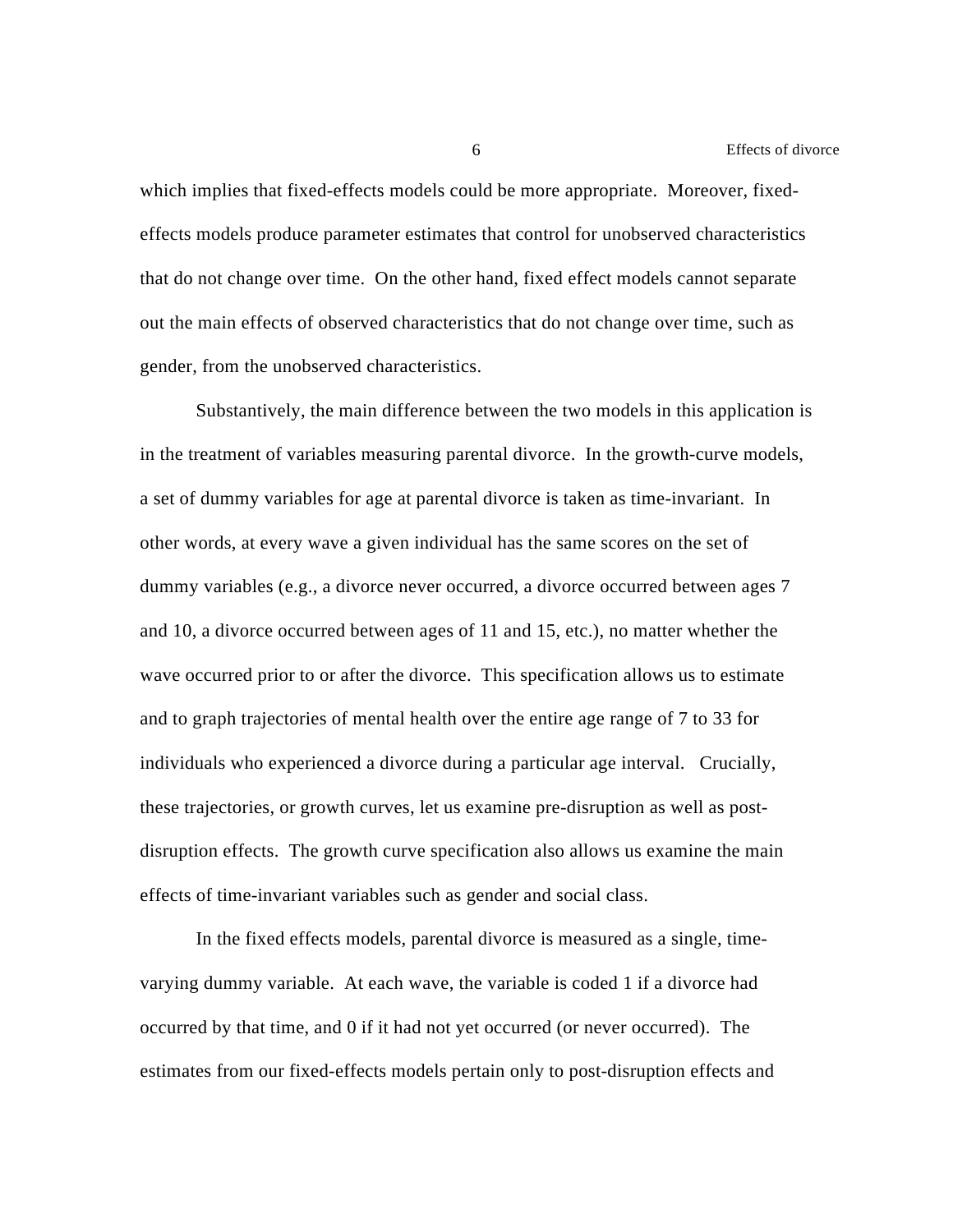cannot include the main effects of gender and social class. However, their ability to control for time-invariant unobserved variables suggests that they may provide a stronger test of whether post-disruption effects can be said to exist.

A challenge in any longitudinal study of individual characteristics is to develop comparable measures of the characteristics over time. When the study extends through several decades, as ours does, and the characteristic relates to mental health, the challenge is even greater. One cannot ask identical questions concerning the behavioral problems of seven-year-olds and thirty-three-year olds. We will describe how we addressed this problem. Nevertheless, identical measures were asked at ages 23 and 33. Consequently, we will supplement our analysis with a change-score regression model for ages 23 and 33.

An additional question is whether the effects of a parental divorce differ for individuals of different socioeconomic positions and for women compared to men. If, for example, a substantial portion of the effects of divorce are due to the economic difficulties that single parents and their children often face, then the consequences could be different for children from comfortable homes as opposed to poor homes. If parents shield girls from conflict more than boys, (c.f., Chase-Lansdale and Hetherington, 1990), then the long-term consequences could differ by gender. We examine these questions, although the socioeconomic information in the British study is somewhat limited. $2$ 

7 Effects of divorce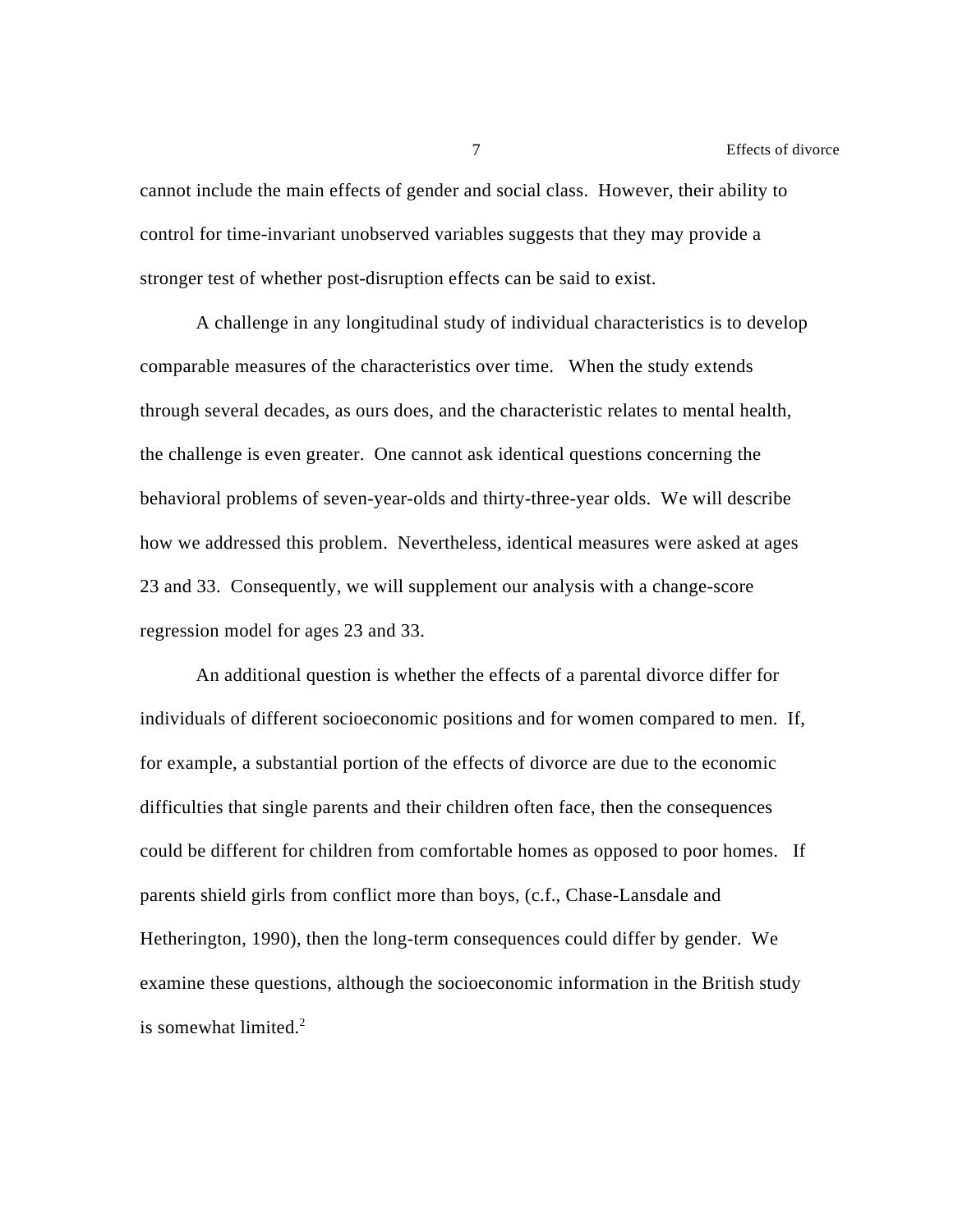## **PARENTAL DIVORCE AND ADULT CHILDREN'S MENTAL HEALTH INTO MIDLIFE**

Would we expect effects of parental marital disruption on emotional problems to persist at age 33? Even if marital disruption had an effect that persisted beyond the first several years, it could fade afterward. On the other hand, a life-course perspective might lead one to expect that the disruption could trigger intervening events that negatively affected adult mental health. Clinical and developmental psychological studies also suggest that negative trajectories of poor mental health may be lasting for some individuals. Research shows substantial continuity between childhood depression and adult depression (Harrington et al., 1990), with evidence that persons who have first onset of depression before age 20 have a higher likelihood of recurrence than do those whose first episode occurs after age 20 (Giles et al., 1989). And some studies also report that parental divorce in childhood is associated with greater depression in adulthood (Lauer and Lauer, 1991). It is plausible, then, that parental divorce may cause an initial depressive episode in children and adolescents and that depression may reoccur in adulthood. The evidence, however, is inconsistent. Kessler and Magee (1993), in an analysis of a two-wave national survey of adults, report that parental divorce is not associated with early (before age 20) onset of depression but that parental divorce does increase the likelihood that adults who have had one depressive episode will have another one. It is also possible that continuity exists because individuals with symptoms of emotional problems are more likely to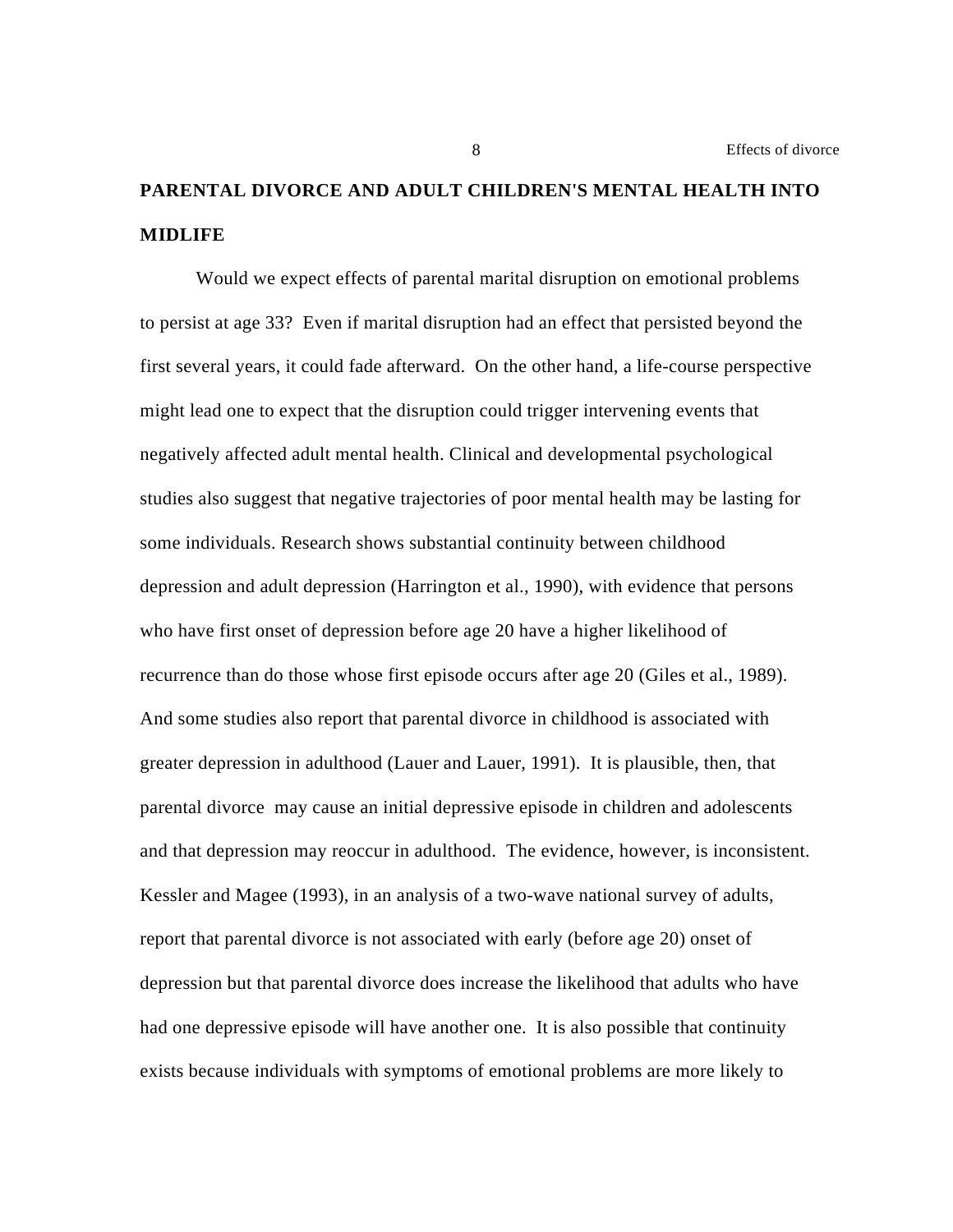have experienced a parental divorce--either because they came from families with histories of emotional problems or because their own disorders helped precipitate parental divorces. In these cases, a pre-disruption effect should be visible.

#### **DATA**

The National Child Development Study (NCDS) is a longitudinal study of children who were born in England, Scotland, and Wales in the first week of March, 1958. Since the NCDS has been described and analyzed elsewhere (Cherlin et al., 1995; Chase-Lansdale et al., 1995), we will not discuss it in full detail here. Interviews were conducted with 17,414 mothers, who represented 98 percent of all births in that week (Shepard, 1985). Follow-up interviews were conducted with parents and teachers at 7, 11, and 16. At ages 23 and 33, the cohort members were interviewed. We restrict our focus to the 11,759 cohort members whose parents were in an intact marriage at age 7--the first time there is information about the child other than birth weight--and for whom there is subsequent information on parental marital status.<sup>3</sup> This restriction allowed the construction, using confirmatory factor analysis, of three latent-variable measures representing pre-disruption characteristics at age 7:

 Class background: a combination of father's occupation (manual vs. nonmanual), whether the father stayed in school past minimum age, and whether the mother stayed in school past minimum age;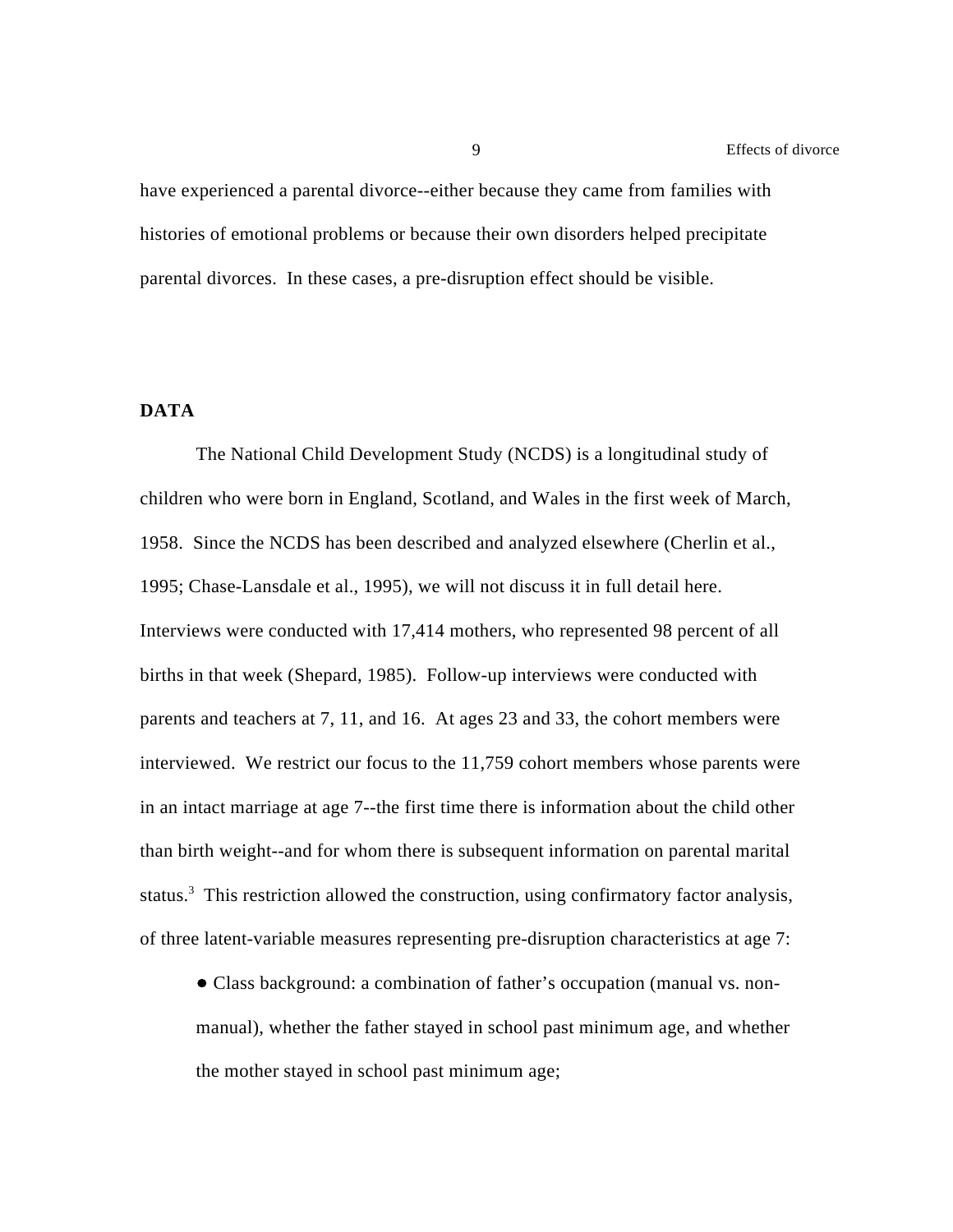Economic status: a combination of whether the family owned vs. rented its home, the number of persons per room in the household, and an indicator of whether or not the family was experiencing "economic difficulties;" and • School achievement: a combination of a score on a standardized reading achievement test, a score on a standardized mathematics test, and a score on a 5-item scale of teacher's assessments of "oral ability," "awareness of the world around him," "reading," "creativity," and "number work" (alpha reliability .89).

In addition, at the age 7 interview, parents were asked to rate the children's behavior problems using most of the items from the Rutter Home Behaviour Scale (Rutter et al., 1970). The scale was designed to identify two broad groupings of behavior problems in children: externalizing disorders, in which the child exhibits undercontrolled behavior such as aggression or disobedience, and internalizing disorders, in which the child exhibits overcontrolled behavior such as anxiety or depression. An 18-item summated scale had an alpha reliability of .71.<sup>4</sup> This age-7 behavior problems scale became our initial, pre-disruption measure of emotional problems. At ages 11 and 16, parents were again asked to rate behavior problems using similar but not identical items. A 10-item scale at age 11 was constructed and had an alpha reliability of .68<sup>5</sup>; and a 22-item scale at 16 had an alpha reliability of  $.75^6$ .

At ages 23 and 33, the cohort members were asked the 24 yes-no questions in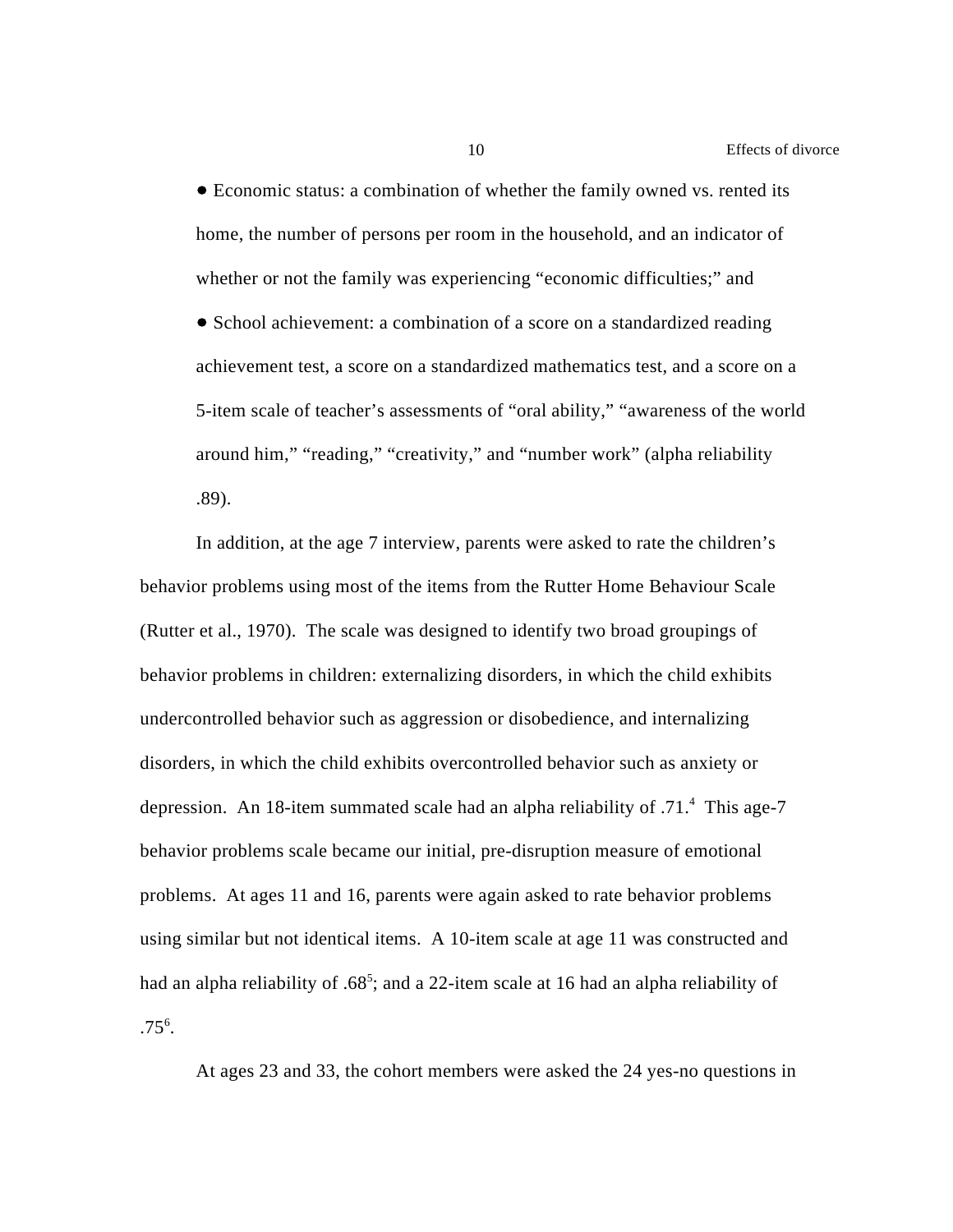the Malaise Inventory, designed by Rutter et al. (1970). It is a screening instrument that samples a wide range of adult emotional disorders, such as depression, anxiety, phobias, and obsessions. Because depression is more prevalent in adult populations than other problems, the Malaise Inventory overrepresents items related to depression. The Inventory was identical at age 23 and 33, with alpha reliabilities of .78 and .81, respectively.<sup>7</sup>

#### **METHODS**

#### *Growth-curve models*

Growth curve analysis provides a way to model the change in an attribute of an individual over time. Examples include the development of speech in young children (Burchinal and Appelbaum, 1991), changes in feelings of isolation from friends (Osgood and Smith, 1995), changes in perceived marital quality (Karney and Bradbury, 1995), and the age-pattern of scores on repeated academic achievement or ability tests (Kerbow, 1992; Hoffer, 1994). Theoretically, the model assumes an underlying path of change in the outcome variable that is generally applicable to all individuals in the study; but it also allows particular characteristics or events (such as whether their parents divorced) to modify that path. In our analyses, the outcome is emotional problems, which were measured at ages 7, 11, 16, 23, and 33.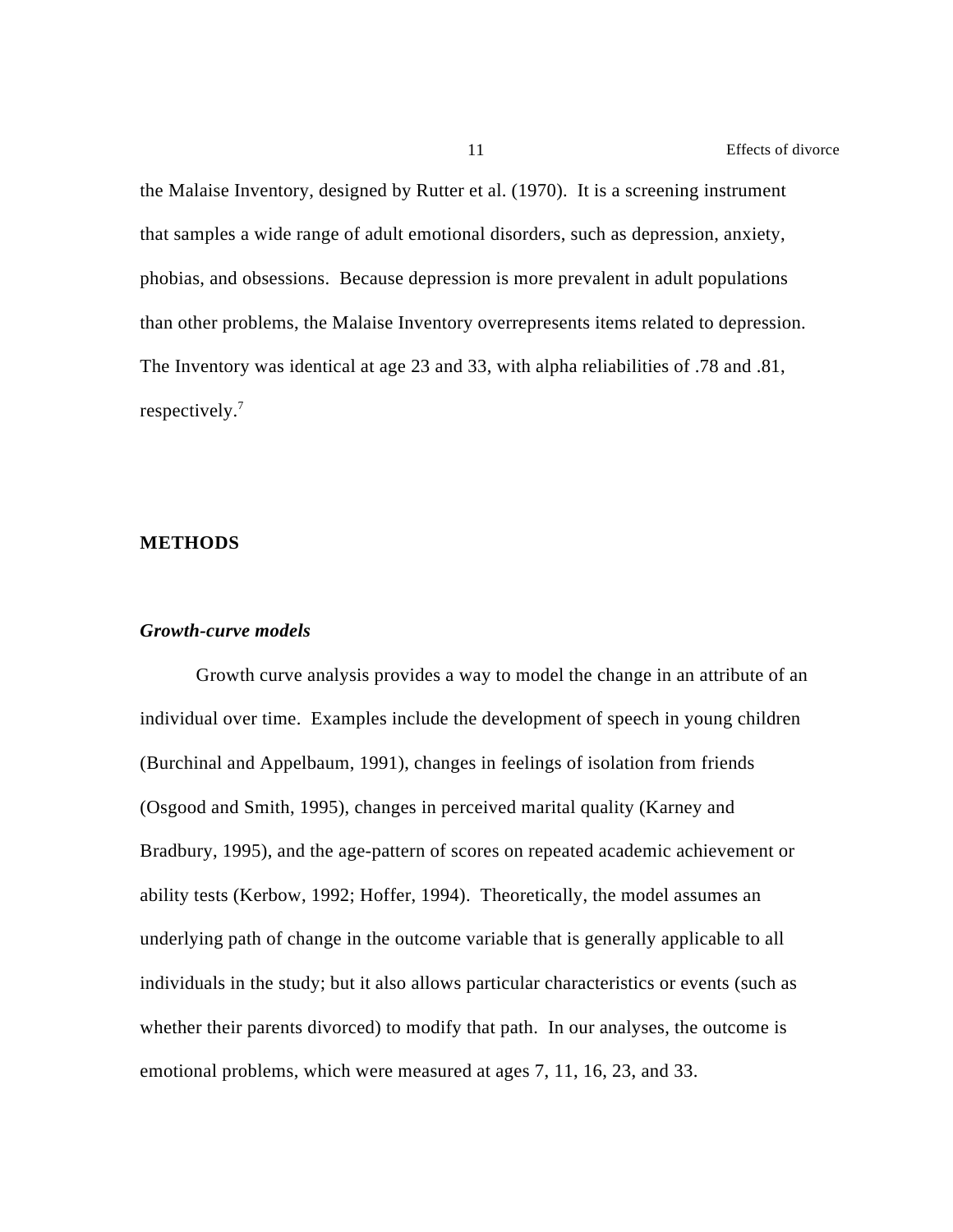The process is modeled at two levels. Level 1 consists of repeated observations of individuals over time. Let  $Y_i$  be the score of person *i* on the outcome variable (in our case, an indicator of emotional problems) at time  $t$ , and let  $a_{ti}$  be the age of person  $i$ at time *t*. The growth curve for the outcome variable is modeled as follows (using the notation of Bryk and Raudenbush, 1992):

$$
Y_{ii} = B_{0i} + B_{1i}a_{ti} + B_{2i}a_{ti}^{2} + \ldots + B_{pi}a_{ti}^{p} + e_{ti}
$$
 (1a)

for  $i = 1, \ldots n$  individuals. The  $B_{ni}$  parameters are associated with a polynomial in age of degree p; that is,  $B_{0i}$  is a constant corresponding to an intercept for individual *i*,  $B_{1i}$ is a linear slope associated with age at *t* for individual *i*,  $B_{2i}$  is a quadratic slope corresponding to the square of age at  $t$ , and so forth. The error term  $e_{ti}$  is usually assumed to be independently and normally distributed with a mean of 0 and a constant variance  $F^2$ . In practice, most models have been either linear,

$$
Y_{ii} = \boldsymbol{B}_{0i} + \boldsymbol{B}_{1i} a_{ii} + e_{ii}, \qquad (1b)
$$

or quadratic,

$$
Y_{ii} = B_{0i} + B_{1i}a_{ii} + B_{2i}a_{ii}^{2} + e_{ii}.
$$
 (1c)

In our case, with a maximum of five observations per individual (at ages 7, 11, 16, 23, and 33), we found estimates of linear models to be acceptable but estimates from quadratic models to be of questionable reliability (see below).

Note that the unit of observation in the Level-1 model is not the individual but rather an observation on an individual at one point in time. Importantly, the method allows the analyst to estimate how characteristics of the individual modify the values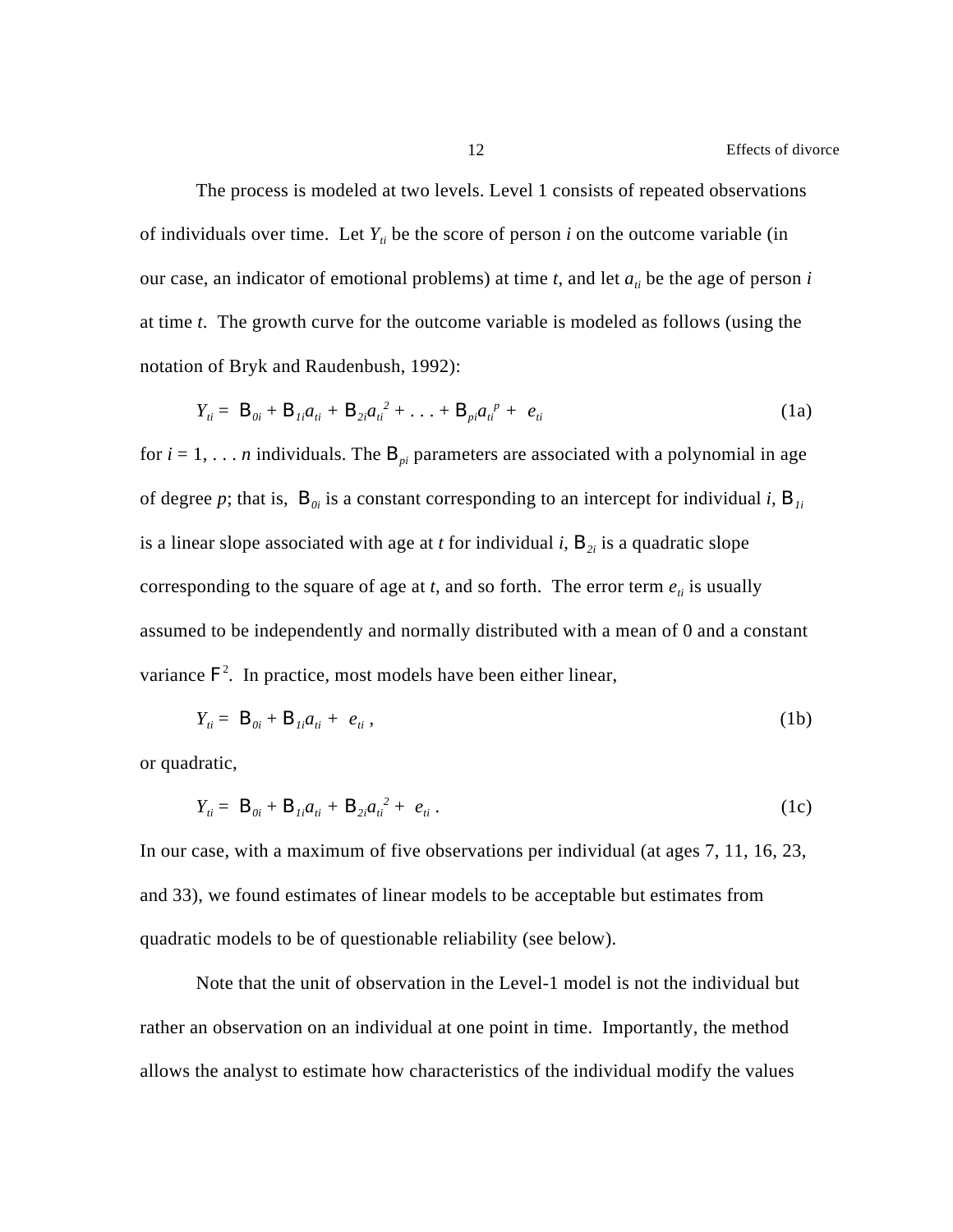of the  $B_{\eta i}$ . In other words, the method allows characteristics of the individual to alter the way in which the attribute changes over time. This modeling is done in a Level-2 model, for which the unit of observation is the individual and the dependent variables are the  $B_{pi}$  parameters themselves. In the linear case, there are two such parameters, the Level-1 intercept  $B_{0i}$  and the Level-1 slope  $B_{1i}$ . The Level-2 model is:

$$
\mathbf{B}_{0i} = \mathbf{\mathcal{F}}_{00} + \mathbf{\mathcal{F}}_{01} X_{1i} + \mathbf{\mathcal{F}}_{02} X_{2i} + \ldots + \mathbf{\mathcal{F}}_{0q} X_{qi} + r_{0i}
$$
 (2a)

$$
B_{1i} = \mathfrak{F}_{10} + \mathfrak{F}_{11} X_{1i} + \mathfrak{F}_{12} X_{2i} + \ldots + \mathfrak{F}_{1q} X_{qi} + r_{1i} , \qquad (2b)
$$

where the  $X_{qi}$  are measures of characteristics 1 through  $q$  for individual  $i$ ; the coefficients  $\mathfrak{S}_{pq}$  are the effects of the characteristics on the  $B_{pi}$  intercept and slope parameters ( $p=0$  refers to the intercept, and  $p=1$  refers to the slope); and the  $r_{pi}$  are error terms that are assumed to be uncorrelated with the *Xqi* characteristics and multivariate normally distributed with means of zero and a covariance matrix **T**. The error terms represent unmeasured characteristics of individual *i* that do not change over time.

It is the  $\mathfrak{S}_{pq}$  coefficients that are of greatest interest in our model. They describe how variations in such characteristics as parental divorce, gender, or social class background alter the growth curve for an individual by changing the values of the  $B_{pi}$  intercept and slope parameters. Note that the subscript *t* does not appear in the Level-2 equations; the unit of analysis is the individual *i*, and the characteristics  $X_{qi}$  are invariant over time. Our key characteristics will be time-invariant measures of whether an individual ever experienced parental divorce. Estimates of the variance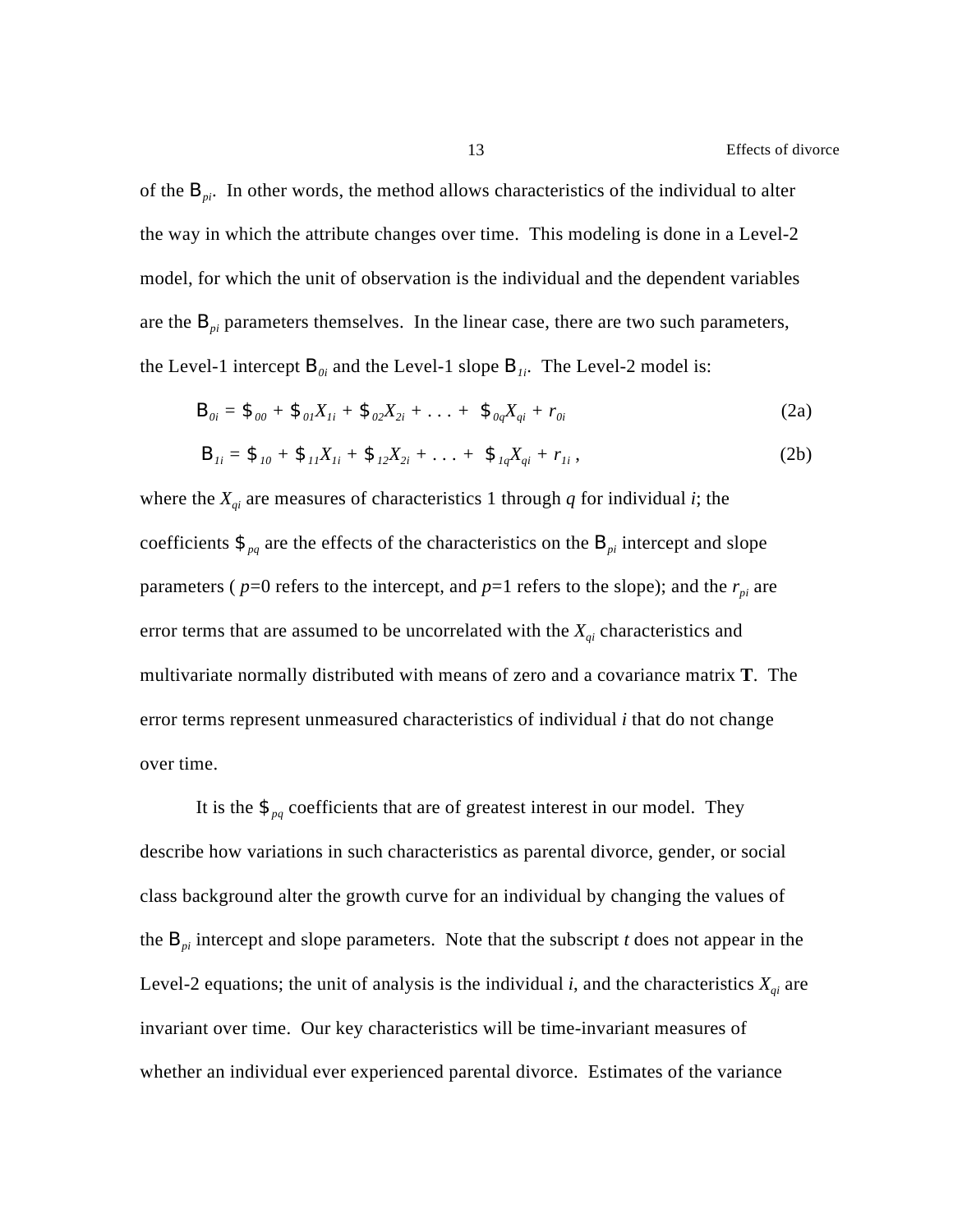and covariance components of the growth-curve model were obtained by maximum likelihood methods, and then estimates of the  $\mathcal{F}_{pq}$  coefficients were obtained by generalized least squares (Bryk and Raudenbush, 1992).<sup>8</sup>

The growth-curve model requires that the repeated measures of the attribute of interest, in this case emotional problems, be measured comparably at each point in time. Otherwise, one cannot discern the underlying path of change. But if the span of time is long, such as the 26-year period between 7 and 33 in our case, comparable measurement may not be possible. Asking about reluctance to go to school is a good way to measure anxiety at age 7 but is inappropriate at 33. Conversely, the Malaise Inventory can ask 23- or 33-year-olds whether they have ever had a nervous breakdown, but no such question can be asked of 7-year-olds.

In order to estimate a growth-curve model of emotional problems from age 7 to 33, consequently, we had to standardize the scale scores at each age to have a mean of 0 and a standard deviation of 1. This insured comparability of measurement, but it did so at a price. Given the standardization, the expected score for the average person at every age is 0; in other words, the typical growth curve is a horizontal line. We cannot observe the actual, unstandardized shape of the curve. Although this is a serious limitation, we can still examine how the growth curve differs according to whether, and when, a parental divorce occurred: in the Level-2 model, we can estimate the effects of divorce on the Level-1 slope and intercept parameters. If parental divorce raises the level of emotional problems at certain ages, we would expect the estimated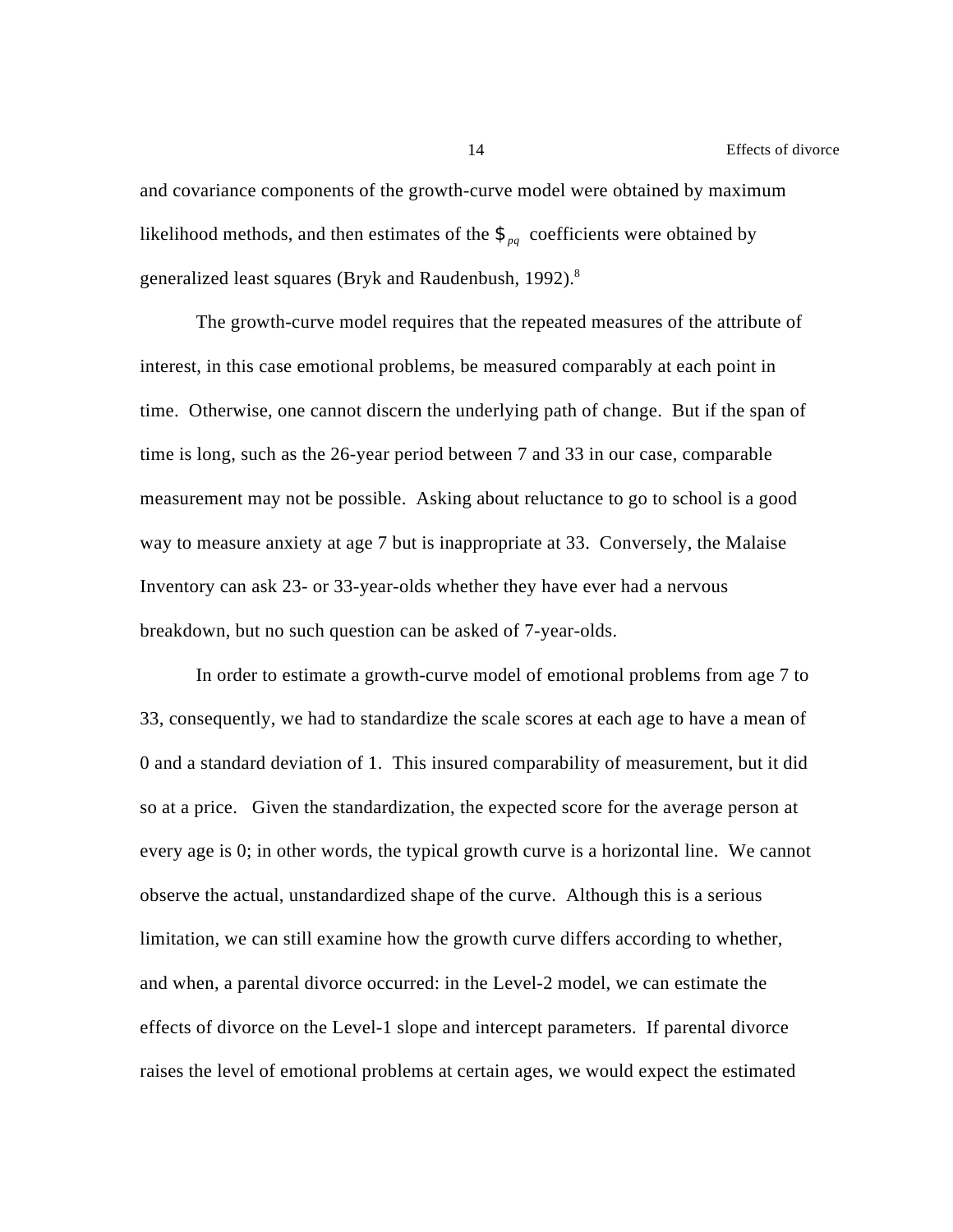growth curve for the divorced group to be above the curve for the not-divorced group. We are thus estimating the effects of parental divorce on the growth curve relative to the path of those whose parents did not divorce.

In order to explore whether the standardization process influenced our findings, we redid our analyses using only the externalizing disorders sub-scales at 7, 11, and 16. We also redid the analyses using only the internalizing disorders sub-scales at 7, 11, and 16. The results were nearly identical to the ones we report below.<sup>9</sup> In addition, we conducted a regression-based analysis using just the age 23 and 33 data points, at which times the emotional problems measures were identical and standardization was not necessary. We estimated regression equations in which the dependent variable was the change in the (logged) raw score of the Malaise Inventory between 23 and 33 and parental divorce was the key independent variable.<sup>10</sup> It can be shown that a raw difference-score regression is equivalent to a growth-curve model with observations at only two time points.<sup>11</sup> We will report the regression results below. Table 1 presents the means and standard deviations of the variables used in the analyses.

#### TABLE 1 ABOUT HERE

#### *Fixed-Effects Models*

Along with their strengths, random-effects models, including growth-curve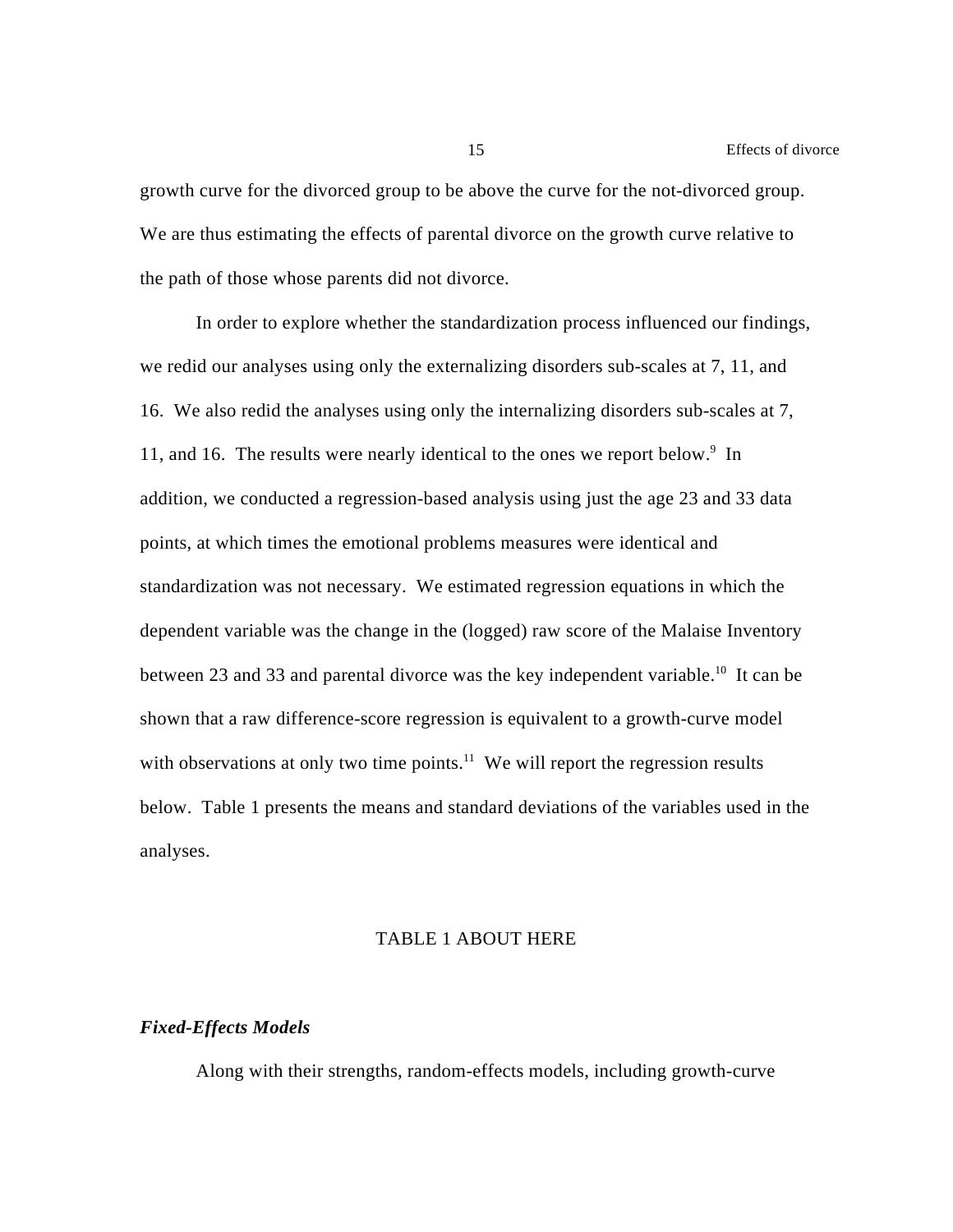models, have some limitations, as noted earlier. In Equations 2a and 2b it is assumed that the unmeasured characteristics of individual *i*, represented by the error terms  $r_{0i}$ and  $r_{1i}$ , are uncorrelated with the measured characteristics,  $X_{1i} \ldots X_{qi}$ . Fixed-effects models do not require this assumption; and they also control for unmeasured characteristics that do not change over time. Consider a single-level model of the form:

$$
Y_{ii} = "i + \mathcal{F}_1 X_{1ii} + \ldots + \mathcal{F}_q X_{qii} + e_{ii}, \qquad (3)
$$

where *"<sup>i</sup>* is a fixed constant that differs for each individual *i*, representing unmeasured characteristics of that individual that do not change over time. If the number of individuals is small, the model can be estimated by ordinary least squares by including *n* - 1 dummy variables for the fixed constants. With many individuals, however, this method is impractical. If each individual is observed twice, at times *t =* 1 and  $t = 2$ , we can write:

$$
Y_{1i} = "_{i} + \mathcal{F}_{1}X_{11i} + ... + \mathcal{F}_{q}X_{q1i} + e_{1i}, \text{ and} \qquad (4a)
$$

$$
Y_{2i} = "_{i} + \mathfrak{F}_{i}X_{12i} + \ldots + \mathfrak{F}_{q}X_{q2i} + e_{2i}.
$$
 (4b)

Then, subtracting the first equation from the second, we obtain:

$$
Y_{2i} - Y_{1i} = \mathcal{F}_1(X_{12i} - X_{11i}) + \ldots + \mathcal{F}_q(X_{q2i} - X_{q1i}) + (e_{2i} - e_{1i}). \qquad (4c)
$$

Note that the "<sub>*i*</sub> terms drop out of this equation, which now expresses the change in the outcome variable for individual *i* as a function of changes in the measured righthand-side variables. Because the ", terms drop out, the model controls for timeinvariant unmeasured characteristics. It is still possible, however, that there are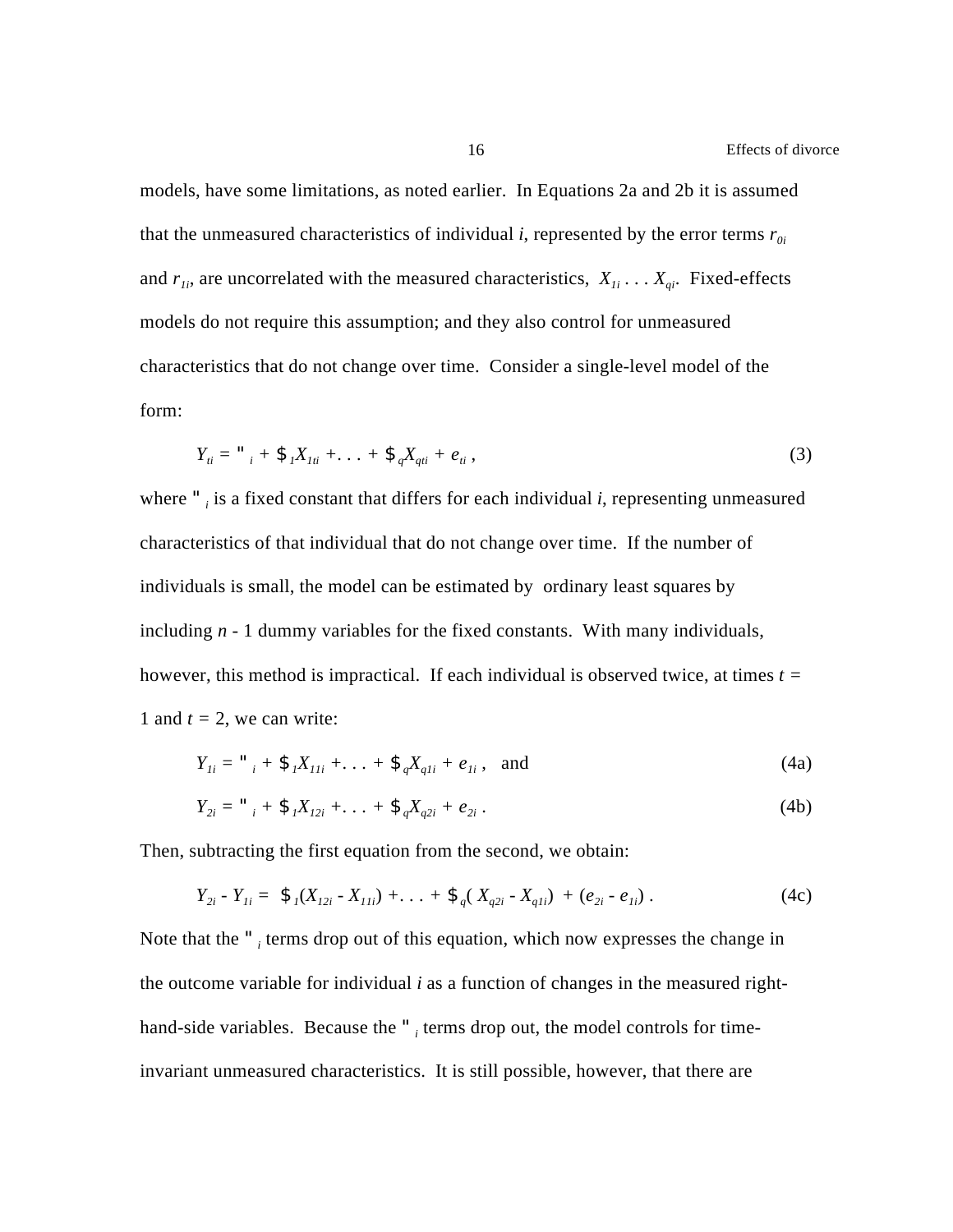unmeasured variables that change over time and that affect both emotional problems and whether parents divorce. These are included in the  $e_{ti}$  terms, and fixed effects model do not control for them. The parameters in Equation 4c can be estimated by ordinary least squares.

If there are observations at more than two time points, a generalization of Equation 4c is to express, at each time point, an individual's outcome score as a deviation from his or her mean outcome score across all observations of that individual:

$$
Y_{ii} \& \overline{Y_i} \quad \mathfrak{F}_1(X_{1ti} \& \overline{X_{1i}}) \quad \mathfrak{H} \dots \mathfrak{H} \mathfrak{F}_q(X_{qti} \& \overline{X_{qi}}) \quad \mathfrak{H}(e_{1i} \& \overline{e_i})
$$
\n
$$
\tag{5}
$$

Measured variables that do not change over time drop out of Equation 5 because the difference terms are always zero, which is why fixed effects models cannot estimate the main effects of time-invariant variables such as gender. It is possible, however, to estimate the interaction effect of a time-varying variable (such as whether a person's parents have ever divorced) and a time-invariant variable (such as gender). In our application, for every observation on an individual, the key right-hand-side variable is a binary variable coded 1 if a parental divorce has occurred to that individual at any time prior to that observation and coded 0 otherwise.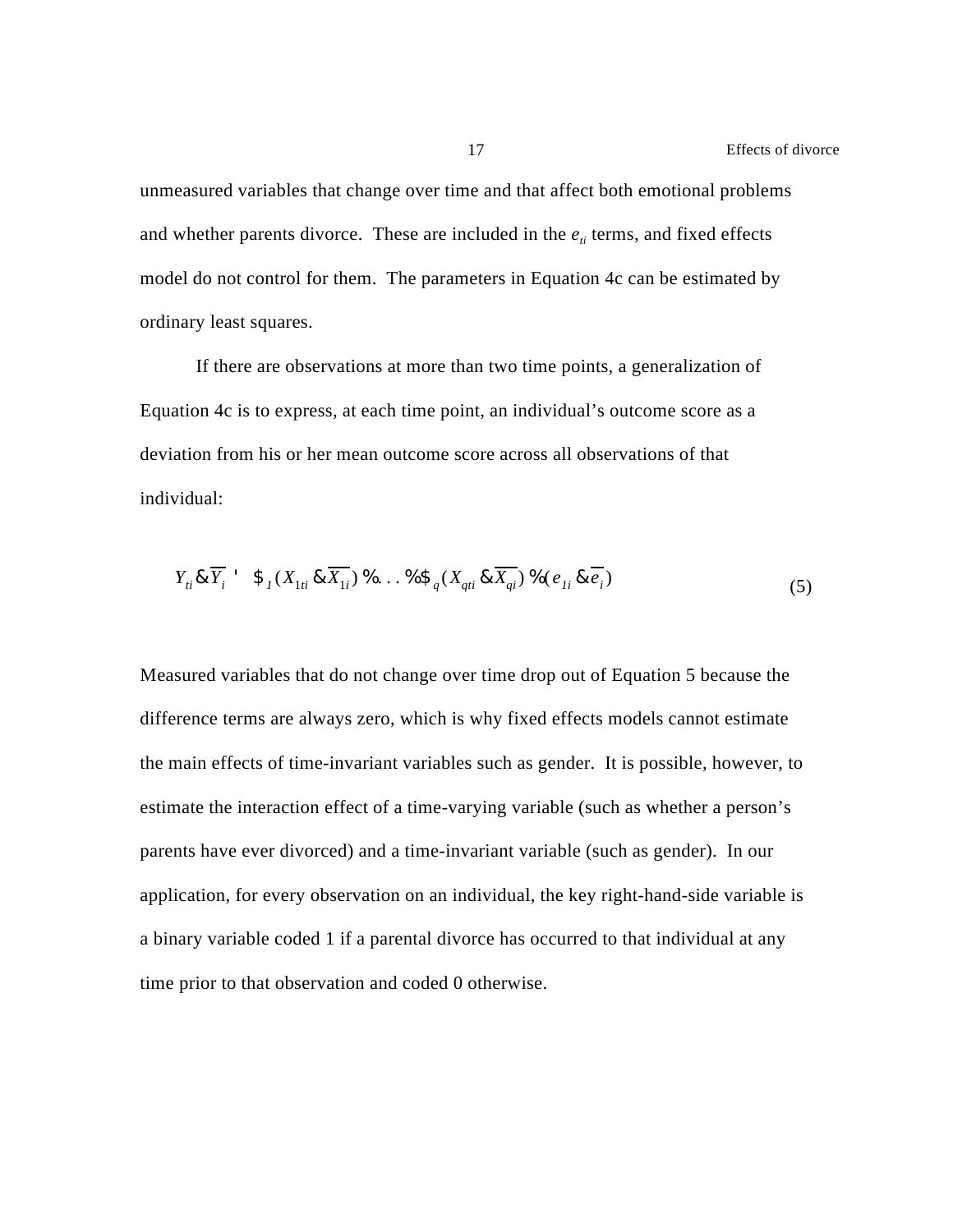#### **FINDINGS**

#### *Growth-curve models*

We estimated a linear growth-curve model in which the outcome variable was a measure of emotional problems for an individual *i* at time *t*. The right-hand-side, Level-1 variable was the age of individual *i* at time *t* minus 7. We subtracted 7 from age so that the intercept parameter  $B_{0i}$  would be the expected level of emotional problems at the start of the observation period (age 7).

The Level-1 model can be written as:

 $(\text{Emotional problems})_{ii} = \mathbf{B}_{0i} + \mathbf{B}_{1i}(age - 7)_{ii} + e_{ii}$ .

As expected because of the standardization, the average values of the intercept and slope parameters were close to 0. However, a model that allowed the intercept and slope parameters to vary about their average value from individual to individual fit the data better than a model that treated the intercept or slope as the same for all individuals. The individual variation in the intercept and slope was modeled at Level 2 as a function of whether (and when) the individual's parents divorced, gender, economic status at 7, class background at 7, and school achievement at 7.

Table 2 presents the estimated parameters from two specifications of the Level-2 model. Consider specification 1. The upper panel shows the effects of the covariates on the intercept parameter--which is the expected level of emotional problems at age 7. Recall that none of the individuals in this analysis had experienced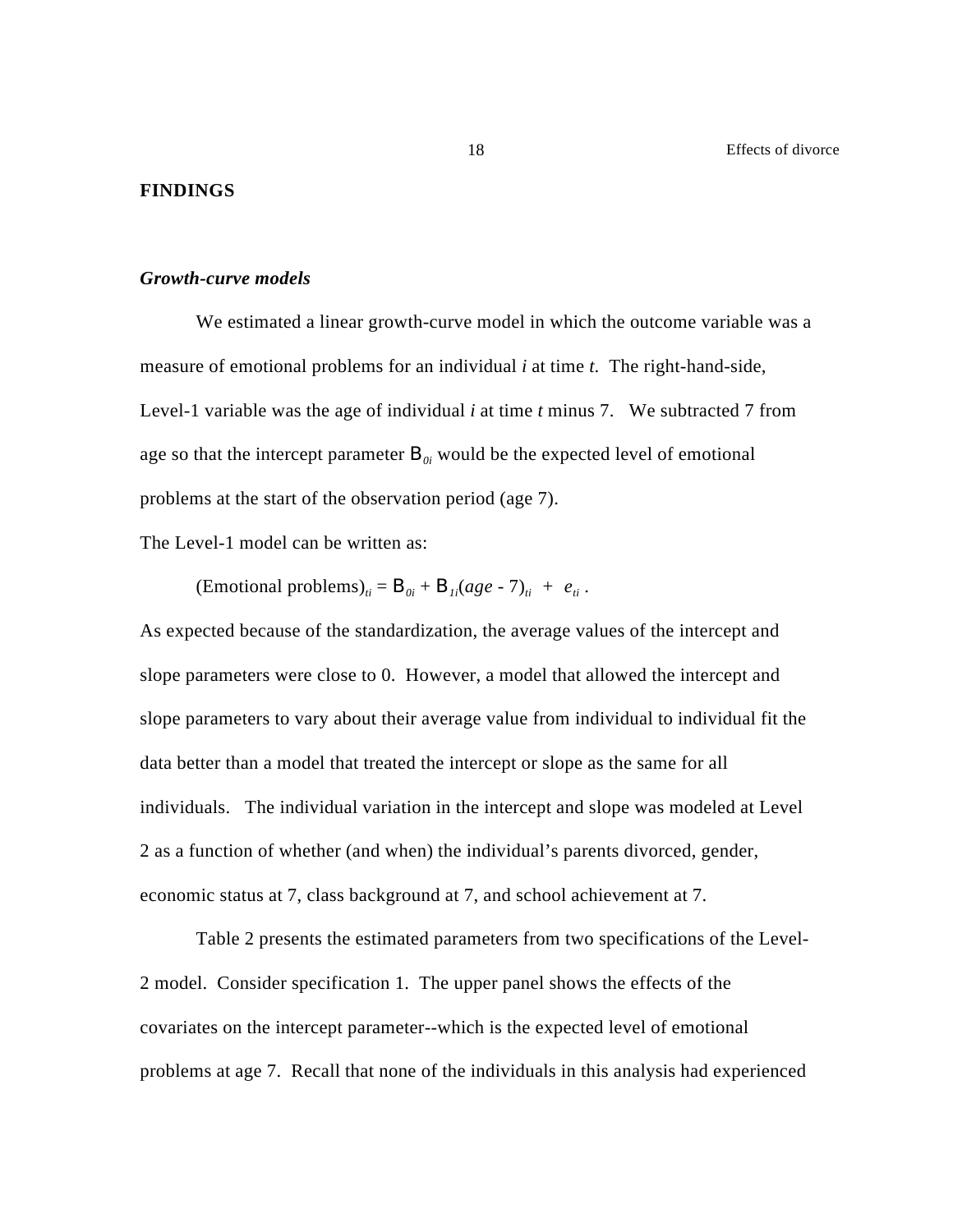a parental divorce at age 7. Nevertheless, a parental divorce between ages 7 and 22 increased the intercept term by .114 standard deviations, compared to no parental divorce (the reference category). This statistically significant pre-disruption effect implies that persons whose parents would later divorce already had elevated levels of emotional problems at age 7, before any of the divorces had occurred.

#### TABLE 2 ABOUT HERE

Women had a lower predicted intercept than men. It is likely that this finding reflects the lower level of externalizing behavior (fighting, disobedience) in girls than in boys. Individuals from families with a higher economic status showed lower levels of emotional problems, as did individuals with greater school achievement at 7. No plausible interaction terms produced statistically significant findings.

The lower panel of Table 2 shows the effects of the covariates on the slope parameter. A parental divorce between 7 and 22 is associated with a statisticallysignificant increased slope. Thus, the growth curves for the divorced group and the non-divorced group diverge after age 7, with the curve for those whose parents divorced (by 22) rising more rapidly. In addition, the slope rises faster for women than for men. This gender difference may be connected with the content of the adult measure of emotional problems--the Malaise Inventory. As noted, it is weighted toward depression, the most common disorder in adulthood; and it is known that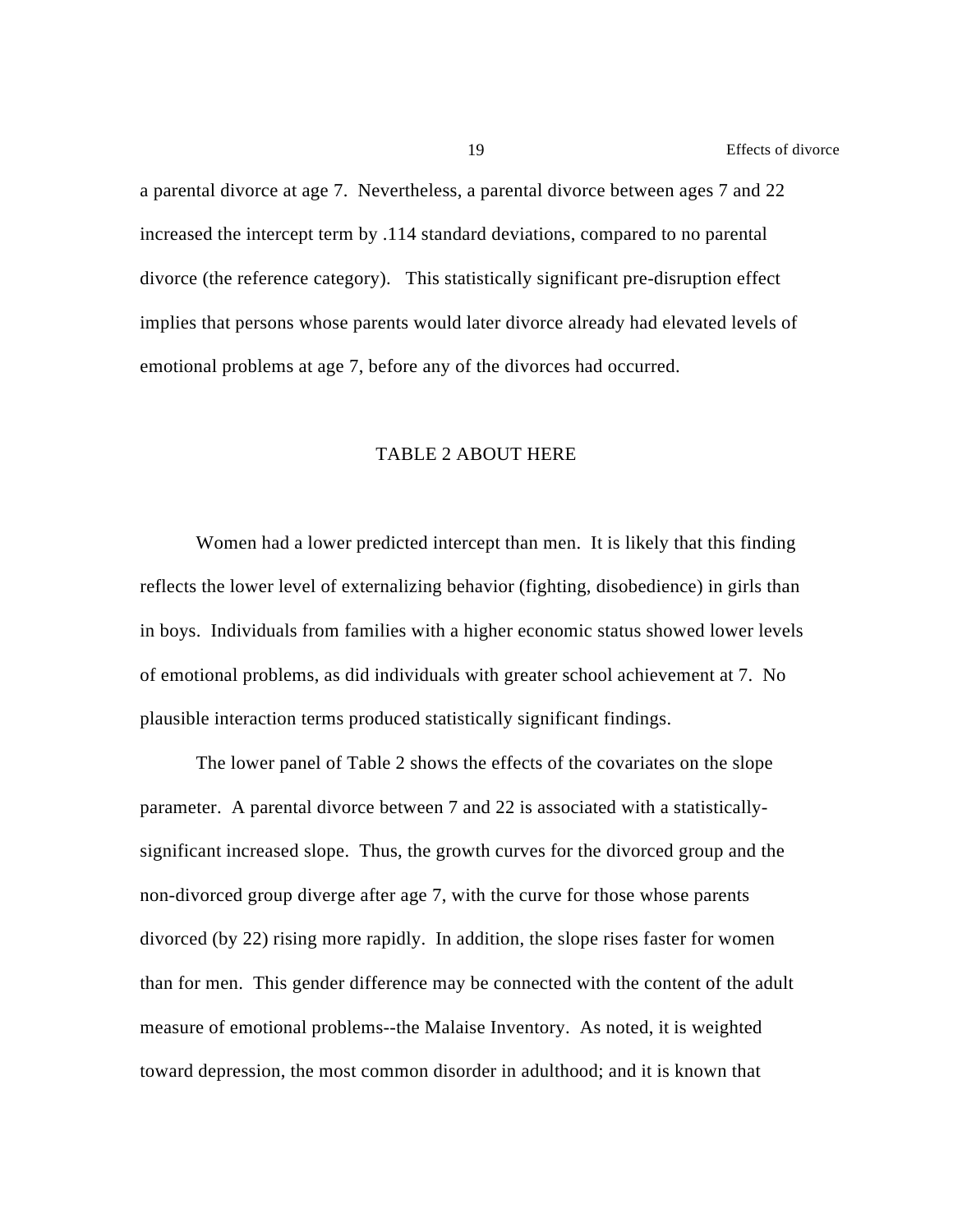women report more depressive symptoms than men (Weissman, 1987). Individuals with better school achievement scores at 7 show a lower growth of emotional problems than do those with poorer school achievement at 7. There are no significant effects of economic status or class background at 7.

Figure 1 presents a graph of the predicted growth curves for emotional problems based on specification 1 in Table 2. The predictions are for hypothetical individuals who differ on whether and when their parents divorced but who are otherwise average on all other measured characteristics. For example, for the intercept of the no-divorce group, the mean values of gender, economic status, class background, and school achievement were multiplied by their respective coefficients from the upper panel of Table 2, the resultant products were summed, and the constant was added. The identical procedure using the coefficients in the lower panel produced the predicted slope. Then, using these values of the intercept and the slope, the line for the no-divorce group was plotted. For the two parental divorce groups (age 7 to 22 and 23 to 33), the same procedure was applied, except that the coefficients for the appropriate binary variable for divorce were added to the prediction equation.

#### FIGURE 1 ABOUT HERE

The solid line represents the predicted path of emotional problems for the large group whose parents did not divorce. The path starts near zero and shows no growth;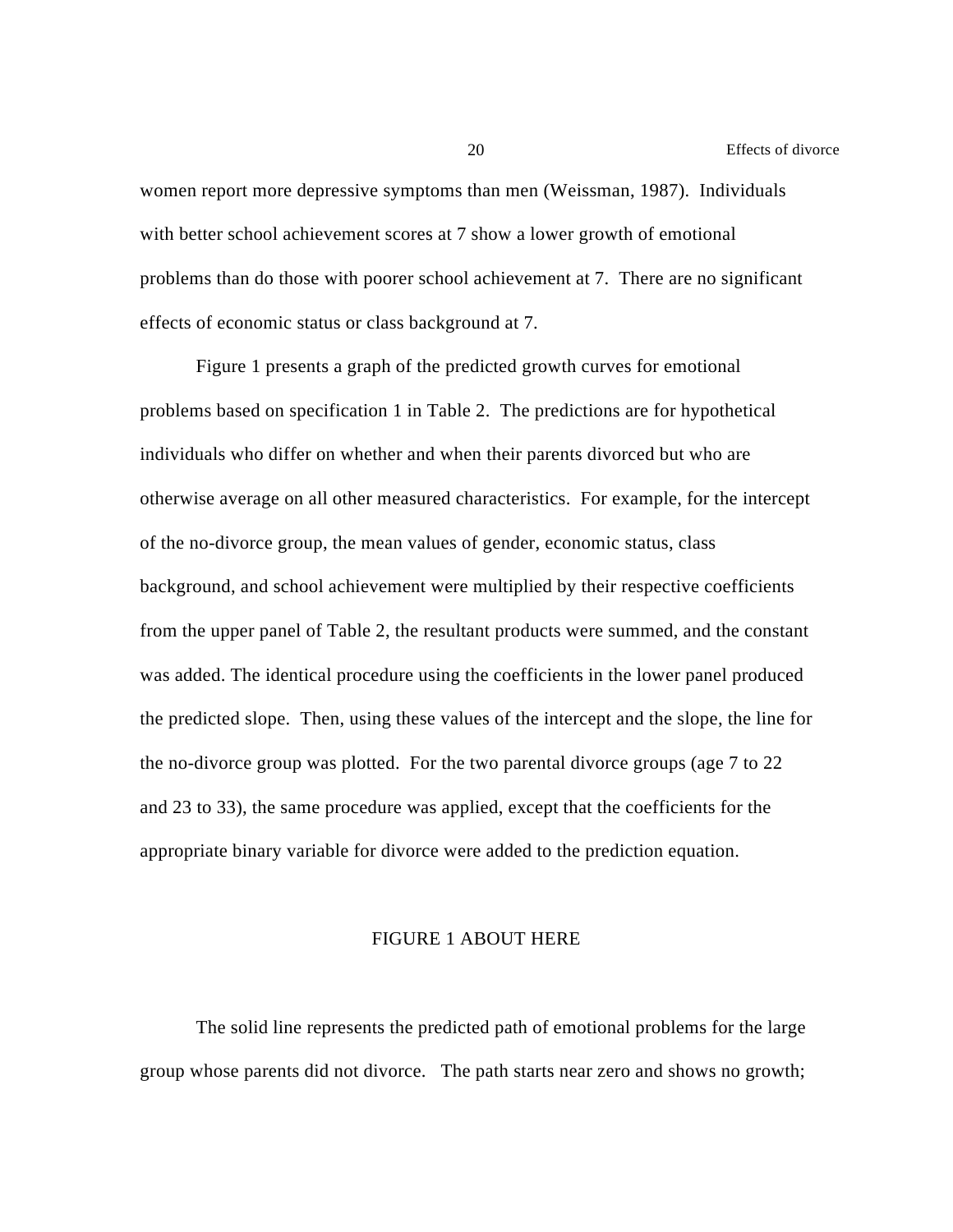21 Effects of divorce

this is the result of the standardization, which insured that the typical person would have a score near 0 at every time point. We cannot determine the shape of the unstandardized growth curve. Note, however, that the line for the group whose parents divorced when their children were 7-22 begins with a higher level of predicted emotional problems at age 7. The upper panel of Table 2 showed that the initial value for this group at age 7 is significantly higher than for the no-divorce group. Note also that the gap between the no-divorce group and persons whose parents divorced between 7 and 22 is wider at the end of the study than at the beginning because predicted emotional problems have increased for the latter group. Thus, an initial difference in emotional problems is predicted at age 7, before any of the divorces occur; but in addition, the divorced group experienced a further growth in emotional problems relative to persons whose parents never divorced.

As for the group whose parents divorced between 23 and 33, they begin with a level of emotional problems that is slightly above the not-divorced group, although Table 2 showed that the difference is not statistically significant. They show no further increase in emotional problems relative to the non-divorced group. Someone observing these two groups for the first time at age 33 might conclude that a parental divorce after age 23 produces a modest increase in emotional problems. But Figure 1 makes clear that the difference between the two groups is almost entirely a predisruption effect that was visible 26 years earlier. There may be some unmeasured characteristics of persons in the divorced-between-23-and-33 group that increased both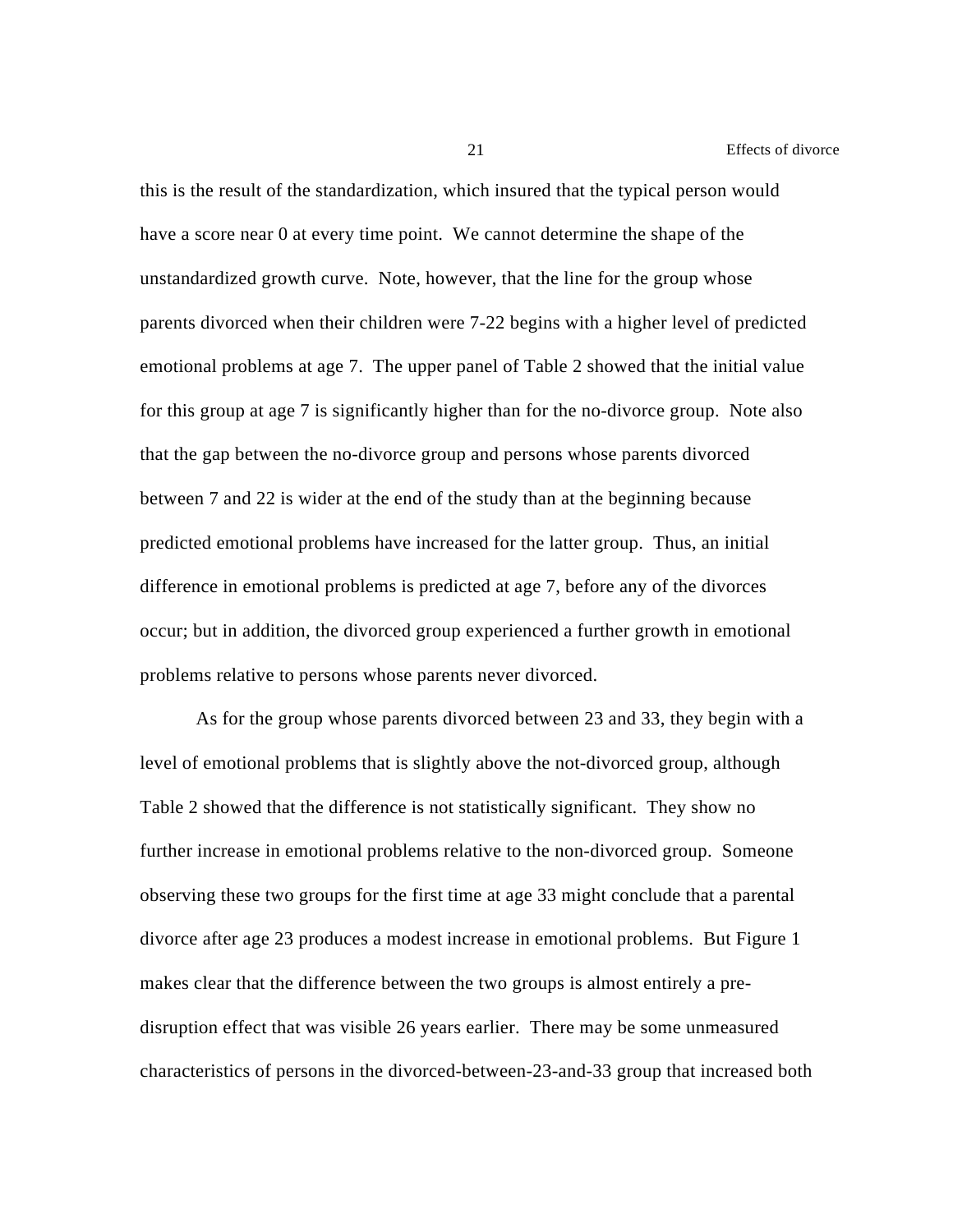their level of emotional problems and the likelihood that their parents would divorce.

To further pursue possible effects due to the timing of divorce, we divided the single binary variable for divorce between 7 and 22 into three binary variables, reflecting the interview dates: divorce between 7 and 10, divorce between 11 and 15, and divorce between 16 and 22. This is specification 2 in Table 2. A likelihood-ratio test indicates that specification 2 fits the data better than specification 1 ( $P^2 = 23.5$ , d.f.  $= 6$ , p $< .001$ ). The results allow us to examine the pre-disruption effect more closely. Parental divorces that occurred during adolescence and young adulthood--11 to 22- were associated with significantly higher initial levels of emotional problems at 7. If the pre-disruption effect at age 7 merely reflected parental conflict soon before a divorce, then we would have expected persons in the parental divorce at 7-10 group to have had significantly higher initial levels of emotional problems because the 7-10 interval is closest to age 7; but this expectation was not borne out. It thus appears that the pre-disruption effect of parental divorce at age 7 is not simply a result of the start of the divorce process. Rather, it may also reflect unmeasured characteristics of the individual or the parents that influenced both early emotional problems of the child and a subsequent divorce of the parents.

Figure 2 presents a graph of the predicted growth curves for emotional problems based on specification 2. The highest lines are for divorce between 11 and 15 and divorce between 16 and 22, reflecting their higher initial levels of emotional problems. The largest slopes--representing the linear rate of increase in emotional

22 Effects of divorce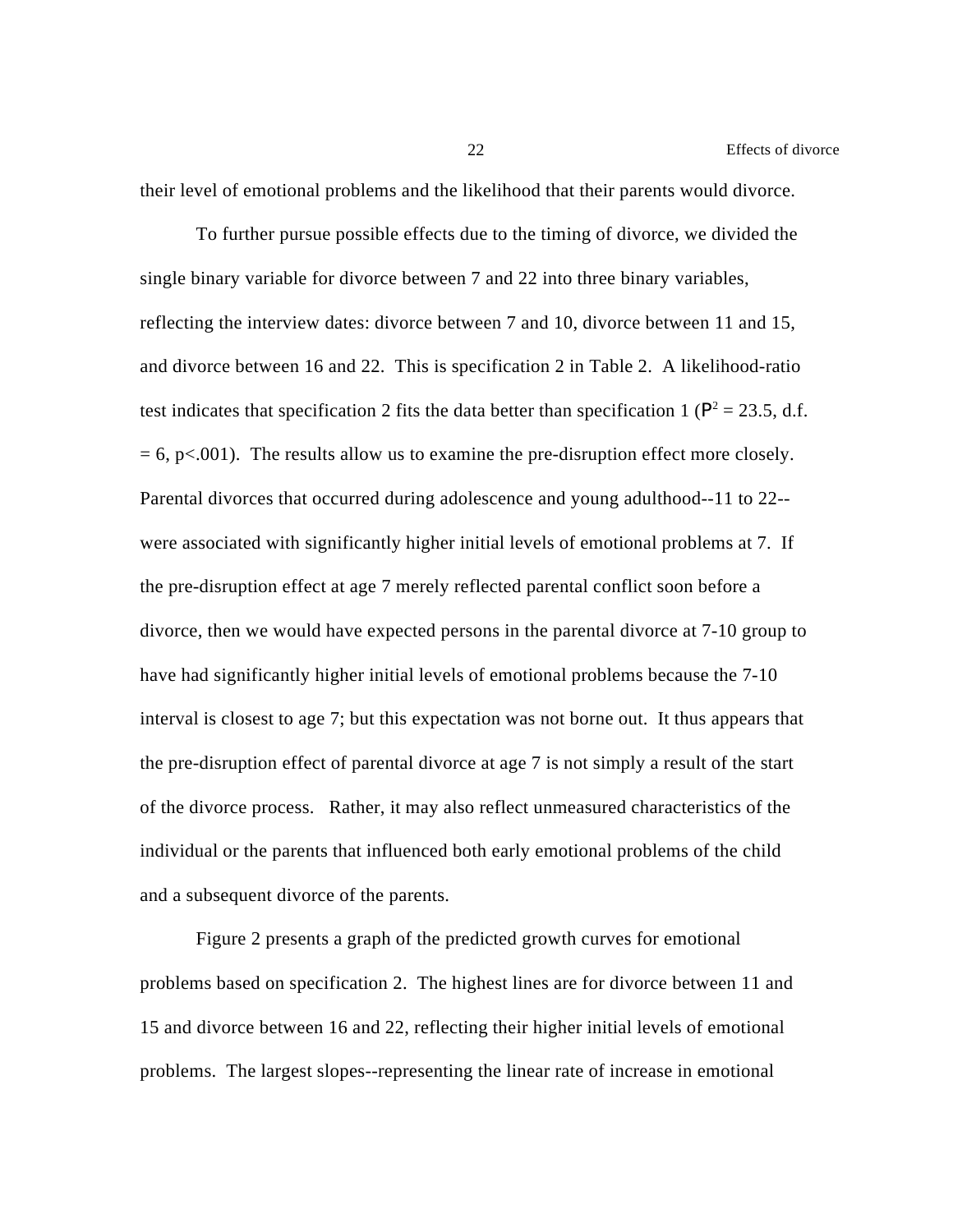problems relative to the no divorce group--are for ages 7-10 and 16-22. Overall, the graph suggests that the effects of divorce are broadly similar for the 7-10, 11-15, and 16-22 group, all of which have elevated levels relative to the divorce at 23-33 and no divorce groups.

#### FIGURE 2 ABOUT HERE

A linear model, however, is not fully satisfactory. Because it has an unchanging slope, it cannot answer the question of whether the gap between the divorced group and the not-divorced group continues to diverge or whether it levels off. Put another way, it cannot tell us whether the effects of a divorce in childhood or adolescence continue to raise levels of emotional problems through a person's twenties and early thirties or whether the effects are mainly confined to adolescence and the transition to adulthood. To answer this question, one would need at minimum a quadratic growth curve (containing age squared in the Level-1 model). Our data, however, did not support a quadratic model. When we tried to estimate one, the algorithm converged with difficulty and diagnostics suggested that the results were questionable. (The estimated reliability of the quadratic slope parameter--the proportion of its variance that predicts variation in emotional problems--was 0.0.) It is likely that with only 5 data points per person, it is asking too much of the data to fit a quadratic model that requires three parameters: an intercept, a linear slope, and a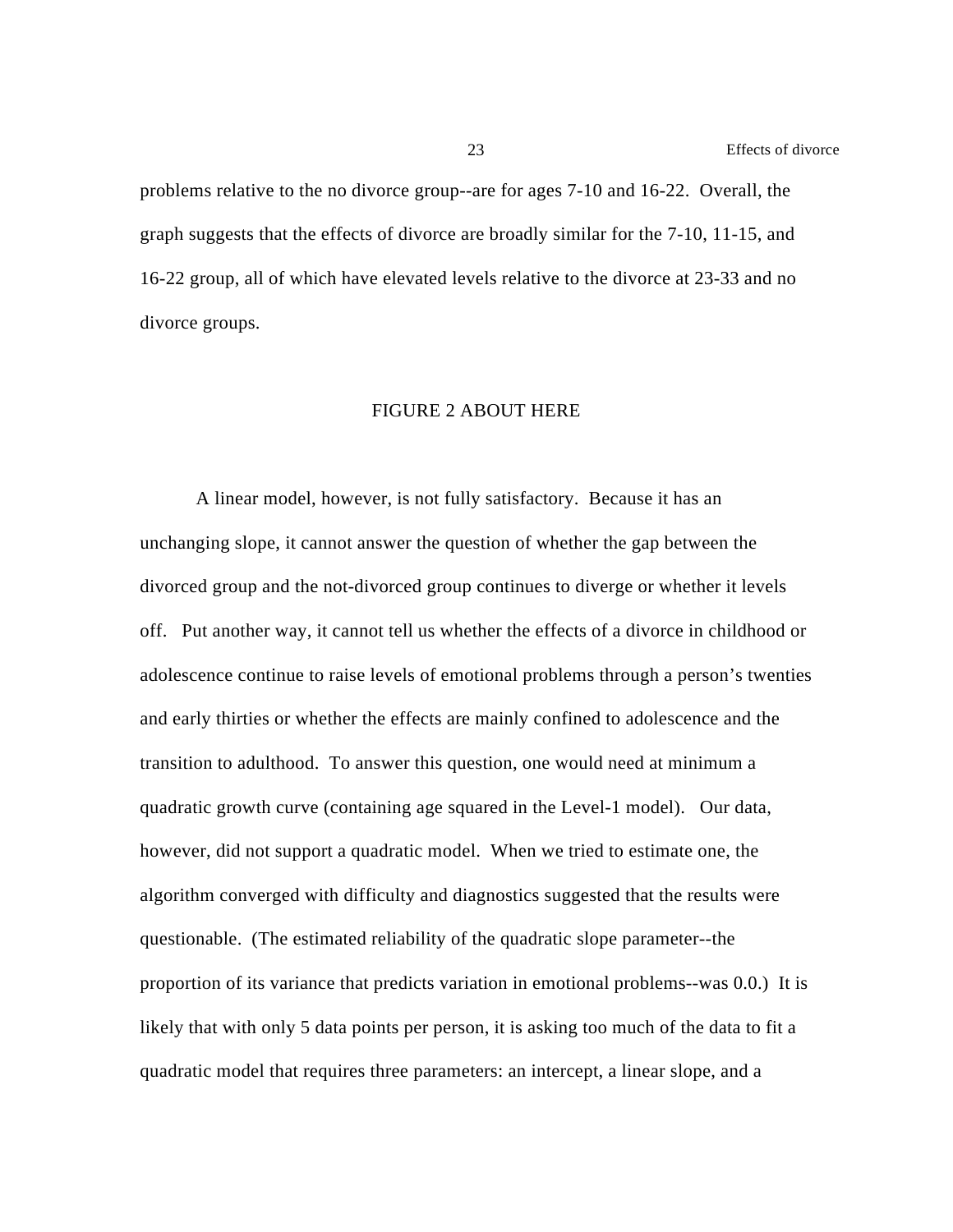quadratic slope.<sup>12</sup>

,

Consequently, in order to investigate whether a divorce in childhood or adolescence has a continuing effect on emotional problems after age 23, we turned to a difference-score regression model of change between 23 and 33. As noted earlier, it is equivalent to a two-period growth-curve model. The outcome variable was the difference between the logarithm of the Malaise Inventory score at 33 and the logarithm of the Malaise Inventory score at age 23:

log(malaise at 33)<sub>i</sub> - log(malaise at 23)<sub>i</sub> =  $\mathfrak{F}_0 + \mathfrak{F}_1 X_{1i} + \mathfrak{F}_2 X_{2i} + ... + \mathfrak{F}_q X_{qi} + e_i$ 

where  $X_{1i}$ ...  $X_{qi}$  are the same set of covariates as in specification 1 of Table 2. Because the outcome measures were identical at the 2 time points, standardization was not necessary. The results are reported in Table 3.

#### TABLE 3 ABOUT HERE

As can be seen, a parental divorce between 7 and 22 is associated with a significant increase in malaise inventory scores between 23 and 33. So the results indicate that, through their twenties and early thirties, the mental health of adults who experienced parental divorce in childhood or adolescence continued to diverge from the mental health of adults whose parents did not divorce. Whether this enduring effect is due to the disruption or to some unmeasured characteristics that are correlated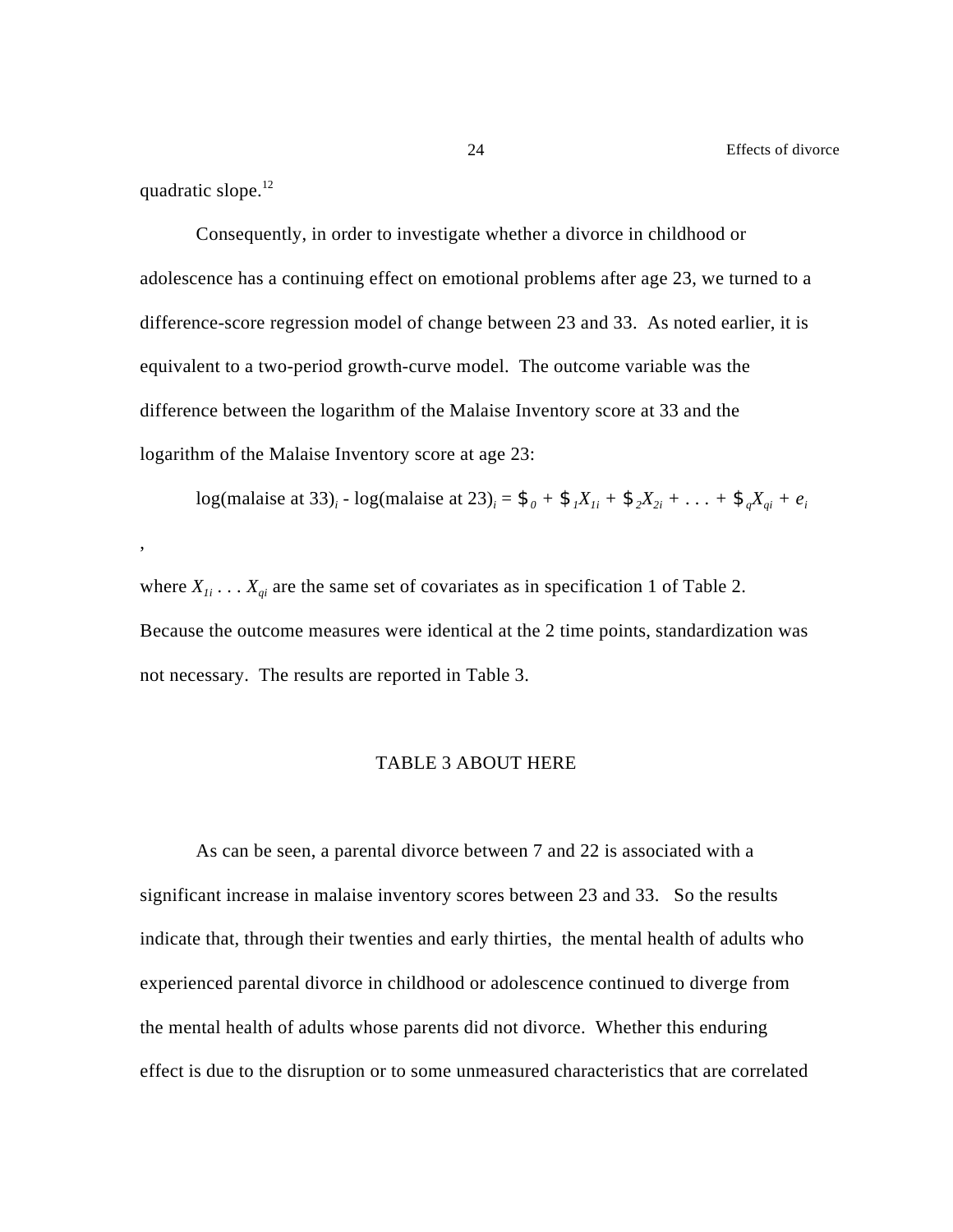with the disruption, we cannot say for sure. The finding did not change when, in an attempt to control for pre-disruption characteristics, we included the age 7 emotional problems scale score as an additional right-hand-side variable. So the finding is not simply a reflection of early, pre-disruption indicators of emotional problems.<sup>13</sup> As before, a parental divorce between 23 and 33 has no significant effect; therefore, the trajectory of mental health of individuals whose parents divorced while they were in their twenties or early thirties did not, on average, differ from the trajectory of mental health of the no divorce group. The NCDS data suggest that a parental divorce that occurs in adulthood does not cause a worsening of mental health.

#### *Fixed-Effects Models*

The rising slopes in Figures 1 and 2 are consistent with a post-disruption effect of parental divorce on emotional problems. Yet the rising slopes also could be caused by unmeasured characteristics that are correlated with both parental divorce and levels of emotional problems that rise as a person enters adolescence and adulthood. Using fixed-effects models, we can examine the effects of parental divorce controlling for time-invariant unmeasured characteristics.

Specification 1 in Table 4 shows that if, at a given observation point, a parental divorce had already occurred to an individual, his or her level of emotional problems was about 0.1 standard deviations higher than his or her average level across all observation points. The difference is statistically significant at the .001 level. This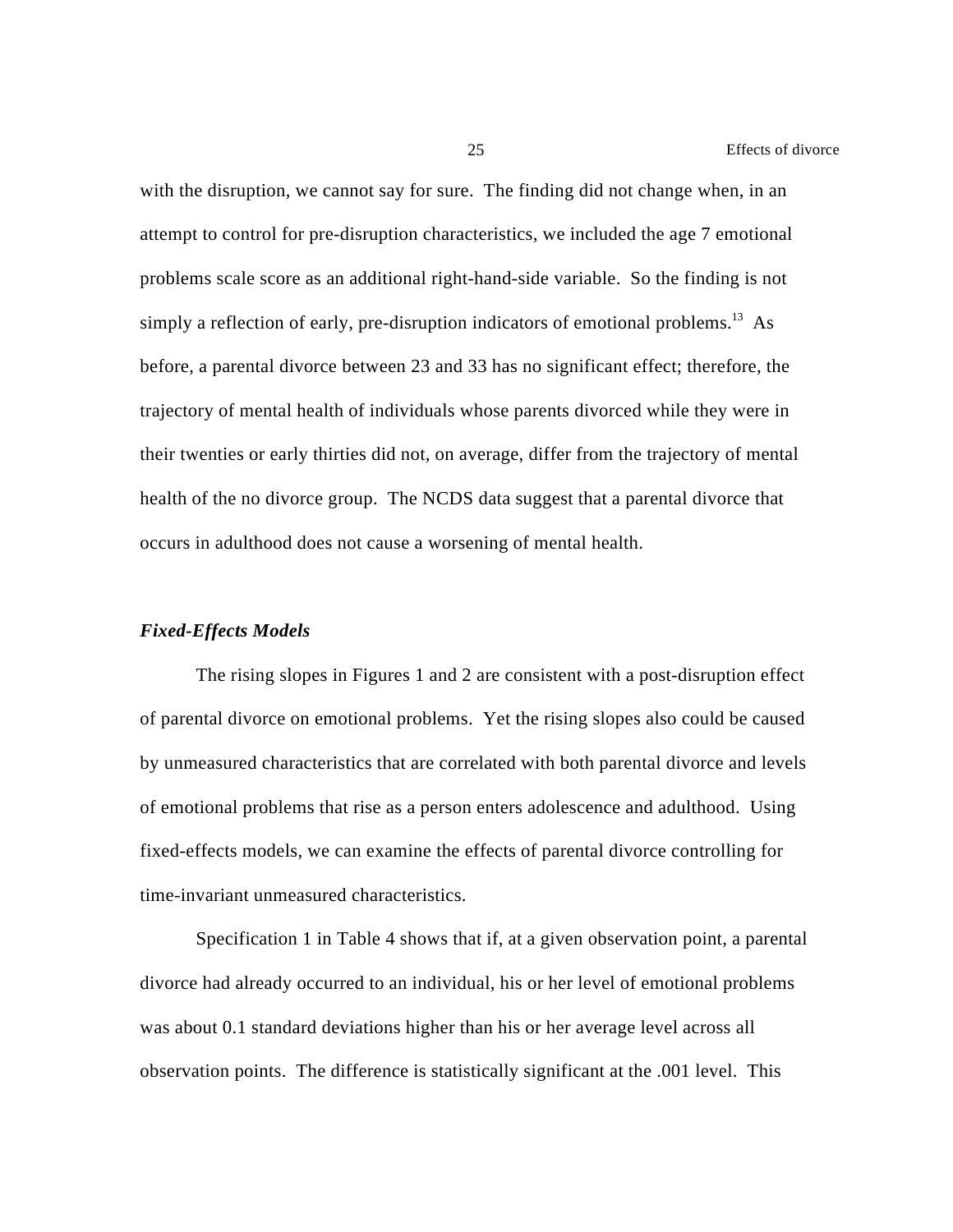result increases our confidence that there is an effect of a parental divorce and its aftermath--that the apparent effect of parental divorce is not simply due to unmeasured time-invariant characteristics of the individual and her or his family. To be sure, it still could be the case that time-varying unmeasured variables are responsible for some part of this effect. But we are on firmer ground in accepting the existence of a true postdisruption effect than was the case with the random-effects models.

#### TABLE 4 ABOUT HERE

The main effect of age on emotional problems is near 0, as would be expected because of the use of standardized scores at each age. Specification 2 adds two interactions: age combined with being female; and age combined with class background at age  $7<sup>14</sup>$  Age has an upward effect on emotional problems for women, reflecting the greater emphasis of the adult outcome measure, the Malaise Inventory, on depression (which reflects, in turn, the prominence of depression in adult emotional problems). Women, as discussed previously, tend to report more symptoms of anxiety and depression than do men. Persons whose class background at age 7 is higher have a lower increase in emotional problems as they age. The NCDS data do not allow us to determine which of many plausible mechanisms, such as greater material resources or more education, underlies this finding. There were no significant between parental divorce and gender or between parental divorce and the age 7 characteristics.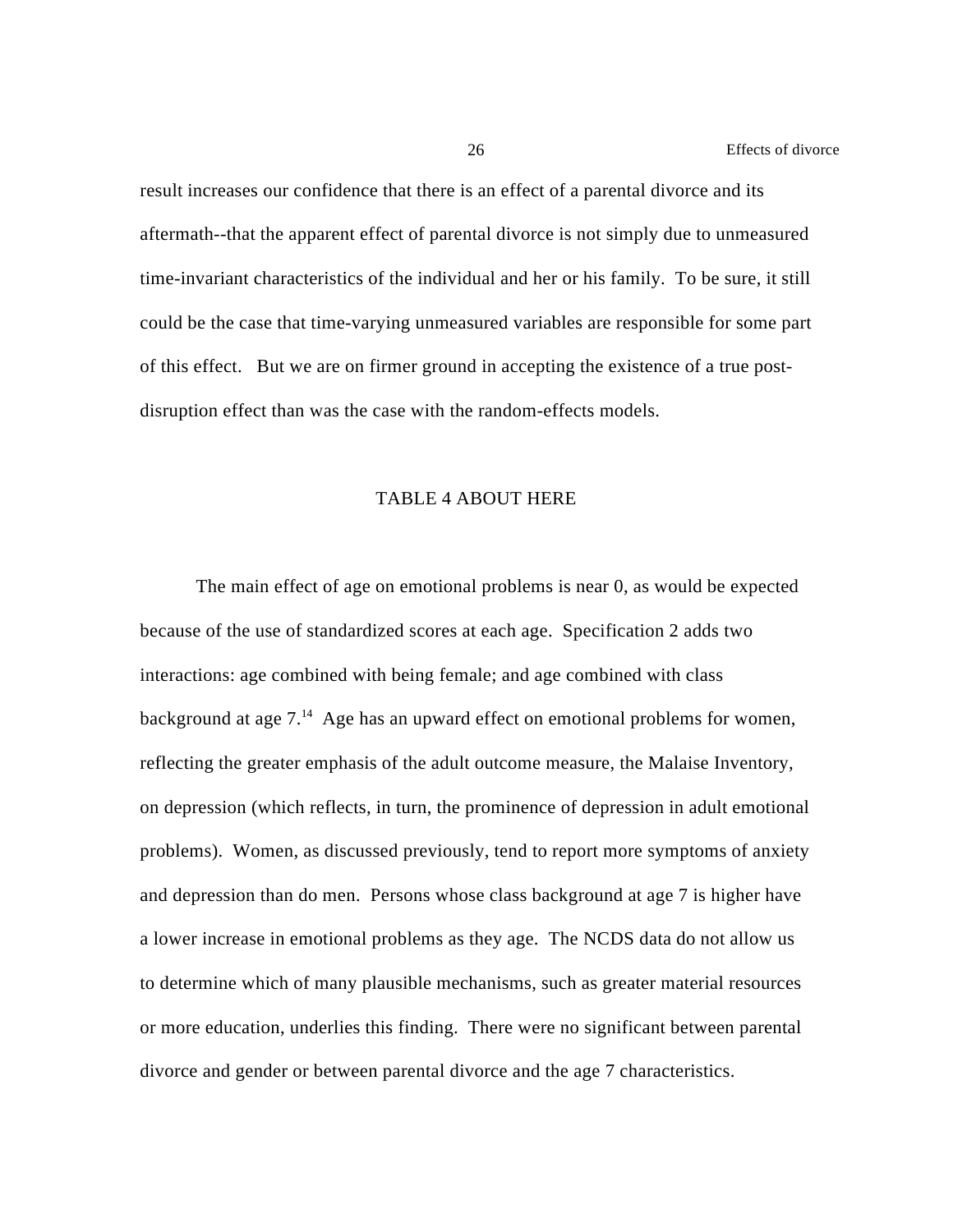#### **DISCUSSION**

The models presented in this paper suggest that the difference in mental health at age 33 between persons whose parents had divorced and persons whose parents had not divorced was due in part to pre-disruption differences and in part to the effect of the divorce and its aftermath. Yet it is difficult to be certain about the latter, postdisruption effect. The models also suggest that the mental health of individuals in the two groups continued to diverge in their twenties and early thirties.

As for the pre-disruption effect, growth-curve models indicated that a parental divorce that occurred between age 7 and 22 to a member of the NCDS 1958 birth cohort was related to elevated levels of emotional problems at age 7, even before any of the divorces had occurred. A difference of .11 standard deviations already existed at age 7 between individuals whose parents would later divorce by age 22 compared to individuals whose parents would remain together until their children were age 23. By the time the cohort members were 33 years of age, the difference had expanded to .25 standard deviations.<sup>15</sup> The existence of a statistically significant difference at age  $7\overline{5}$ indicates pre-existing differences between the families that would later disrupt and those that would remain intact. Although it is possible that the higher level of emotional problems among the 7-year-olds in the divorced group represented their reactions to the beginnings of the process of divorce, we doubt that this is a sufficient explanation because a significant pre-disruption effect at age 7 was observed even for the group whose parents did not divorce until they were 16 to 22. Rather, we think it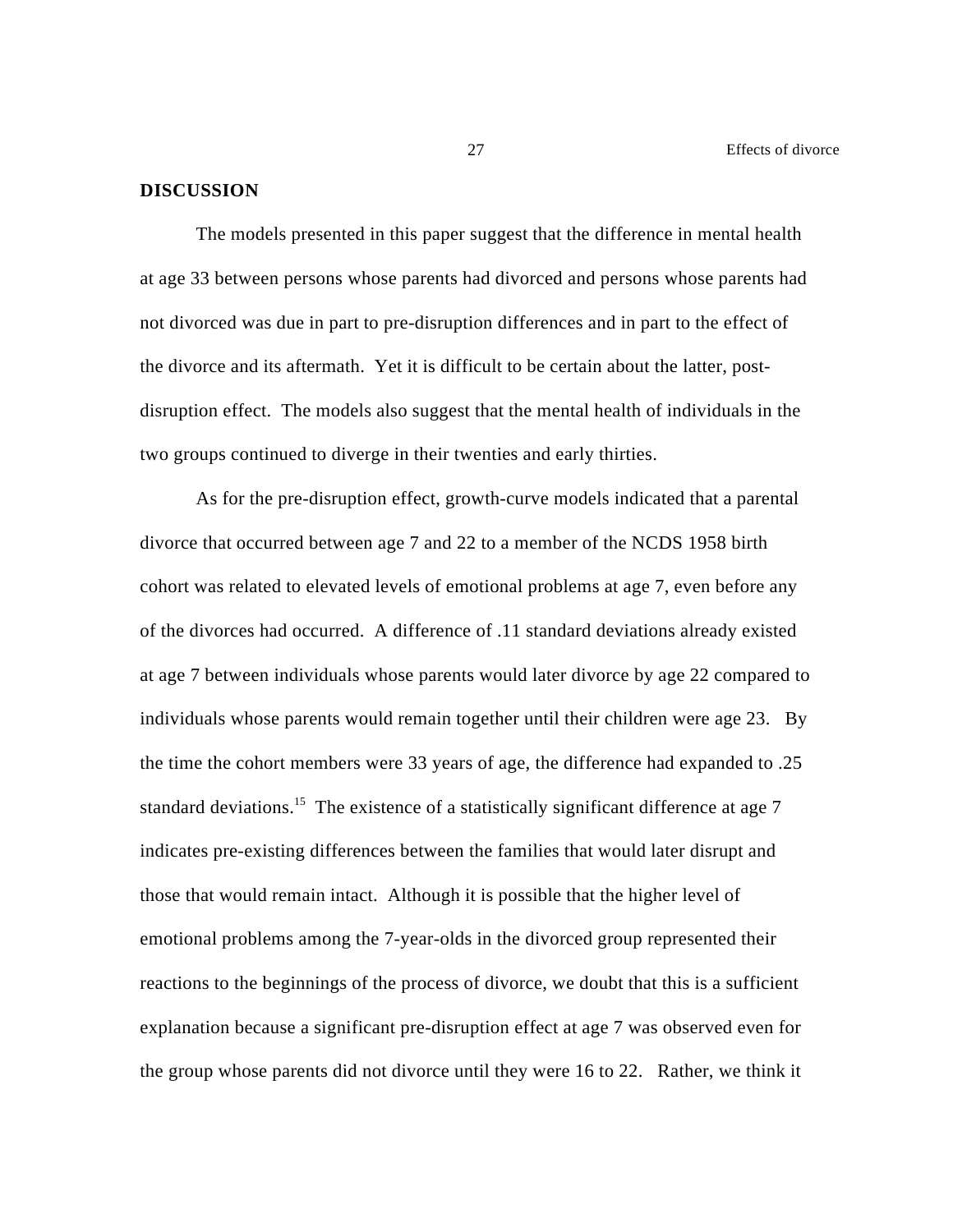may be that some early characteristics of the children or their parents were associated with both a later parental divorce and a later elevated level of emotional problems. The NCDS data, although relatively rich for a large-sample survey, do not have enough information to allow for a determination of what these pre-existing differences were. It is likely that, in many cases, elevated behavior problems at 7 were a reaction to other sources of stress in the family such as continual marital conflict, substance abuse, or violence, of which there are no measure in the NCDS. The sources also could have included financial hardships that were beyond the measurement capability of the somewhat limited economic indicators in the study. It may even be that in some cases a child's difficult temperament was partially responsible for a later divorce.

As for the widening after age 7 of the gap between the no-divorce group and the group whose parents divorced between 7 and 22, it would seem straightforward to interpret it as an effect of the divorce and its aftermath. A large literature documents the diminished parenting, economic declines, and continuing parental conflict that children often experience after a divorce (Hetherington and Clingempeel, 1992). Yet it is possible that some time-varying pre-disruption characteristics that weren't fully measured could have widened the gap after 7. In other words, one's confidence that the results reflect a post-disruption effect depend on one's judgment about how well the NCDS measured relevant pre-disruption factors. Without doubt the NCDS measured them better than retrospective surveys of adults because it included detailed questions on behavior problems, test scores, and other information that cannot be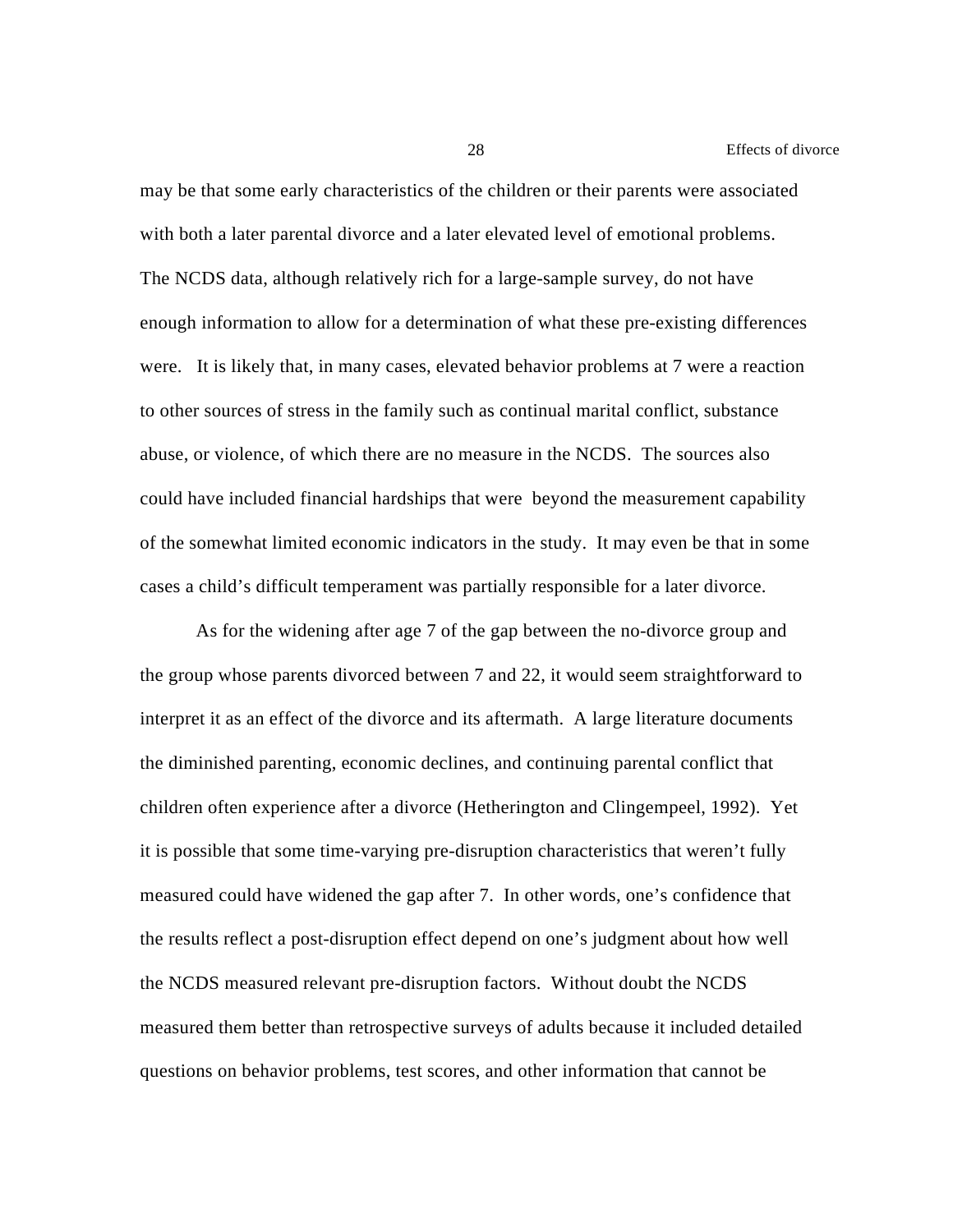obtained reliably through retrospective reports. To that extent, it provides a stronger basis than most previous studies for concluding that there is an effect of parental divorce itself on long-term levels of emotional problems. Nevertheless, it is possible that some portion of what appears to be a post-disruption effect could be a result of pre-disruption factors that weren't fully measured.

One might expect the effect of the disruption to vary by the social class background or economic difficulties of the family, but we found no significant interactions in either the growth-curve models or fixed-effects models. As best as can be determined from the NCDS, the relationship of parental divorce to subsequent emotional problems did not vary by social class or economic status. (Nevertheless, the growth-curve models indicated that the level of emotional problems at age 7 was higher for cohort members with economic status or lower school achievement at 7.)

We also found strong effects of gender on levels of emotional problems which were consistent with the literature. Girls showed lower levels of emotional problems at age 7, a time when their tendencies toward internalizing disorders (e.g., anxiety and depression) are harder to measure than boys' tendencies toward externalizing disorders. Conversely, at age 33, women showed higher levels of emotional problems on a scale that was weighted toward internalizing disorders, which are the most common form of adult emotional problems. Many studies have shown that adult women report higher levels of symptoms of mental health problems (Weissman, 1987). Nevertheless, we did not find a significant interaction between gender and the

29 Effects of divorce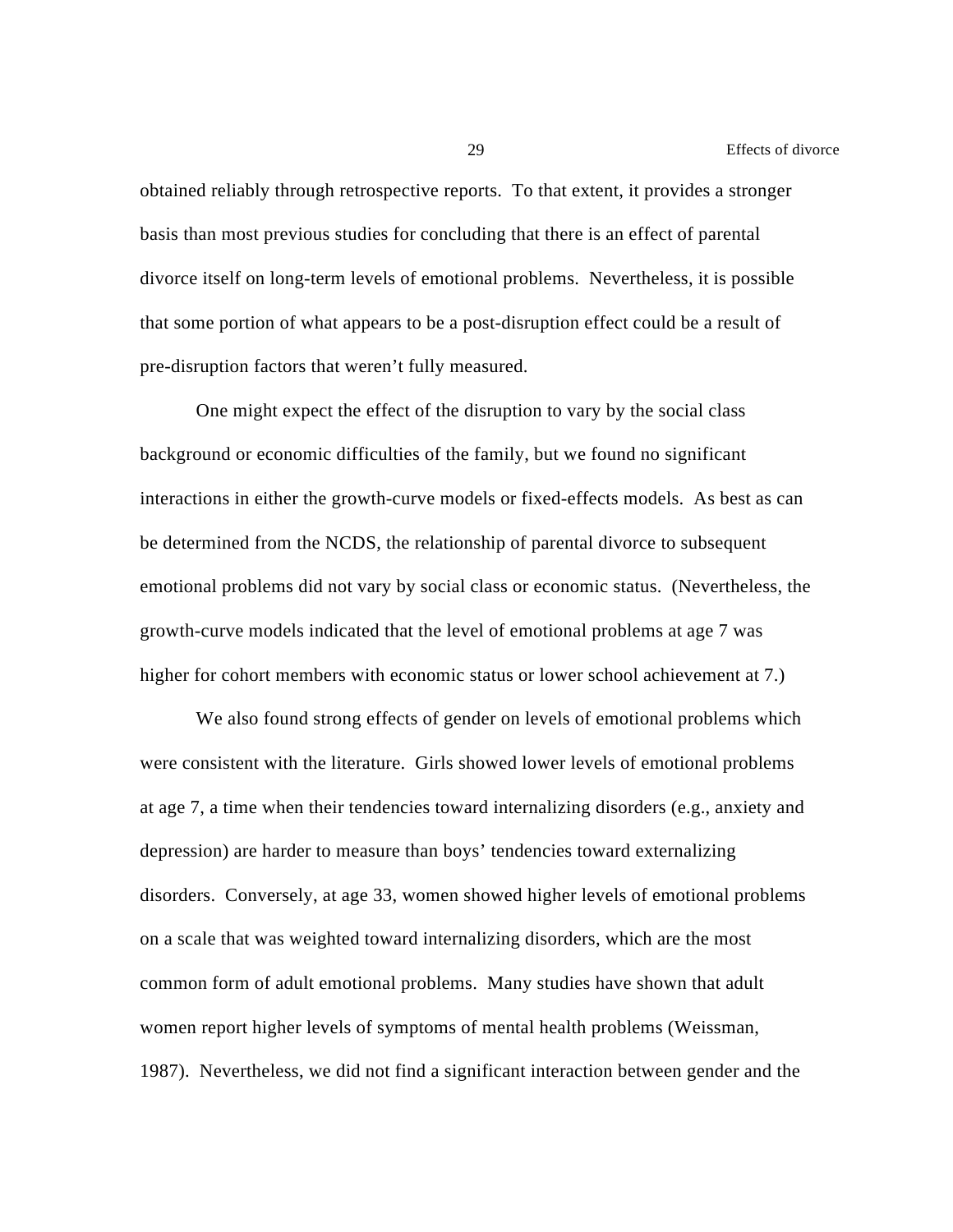effects of parental divorce on emotional problems; rather, the process seemed to be similar for women and men.

Finally, let us return to the question of the effect of parental divorce on the adult life course. The NCDS data suggest a continuing effect of parental divorce, or of pre-disruption characteristics associated with it, on adult mental health. The effect size of .25 standard deviations at age 33 appears to be in line with previous studies of divorce (Amato and Keith, 1991a). Studies using the age 23 wave of the NCDS have suggested that divorce raises the risk of negative outcomes such as emotional problems but that most individuals whose parents divorce do not experience these outcomes (Chase-Lansdale et. al., 1995). Our study adds the information that parental divorce in childhood or adolescence, or its correlates, still seems to raise the risk of negative outcomes after age 23: difference-score regressions showed a divergence in the Malaise Inventory scores of the divorce group and the no-divorce group between ages 23 and 33. This continuing effect is not just due to recent divorces; in fact, parental divorces between 23 and 33, after most adult children have left home, were not associated with a divergence in Malaise Inventory scores.

If the continuing effect were truly due to the divorce itself, rather than to unmeasured factors, it would suggest that this childhood event can set in motion a chain of circumstances that are still altering individuals' lives even after most have left home, married, and entered the labor force. The exact nature of these continuing effects cannot be determined from the NCDS. The parental divorce could set in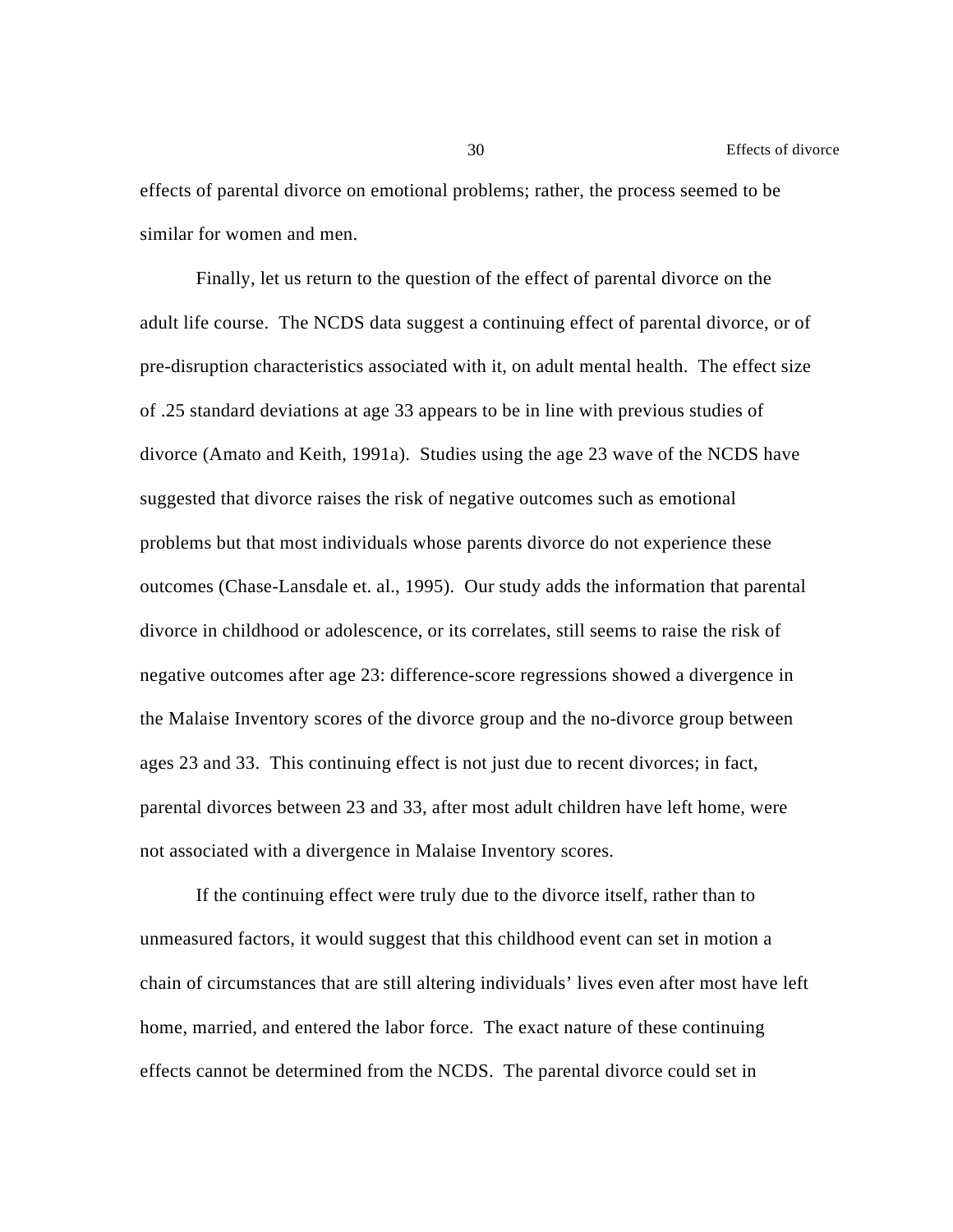motion events such as early childbearing or limits in schooling that, in turn, affect adult outcomes. Or parental divorce could be partly a marker for individual characteristics that themselves hinder adult development. In any case, the NCDS data suggest that the life course of individuals whose parents divorced continues to diverge in adulthood from the life course of those whose parents did not.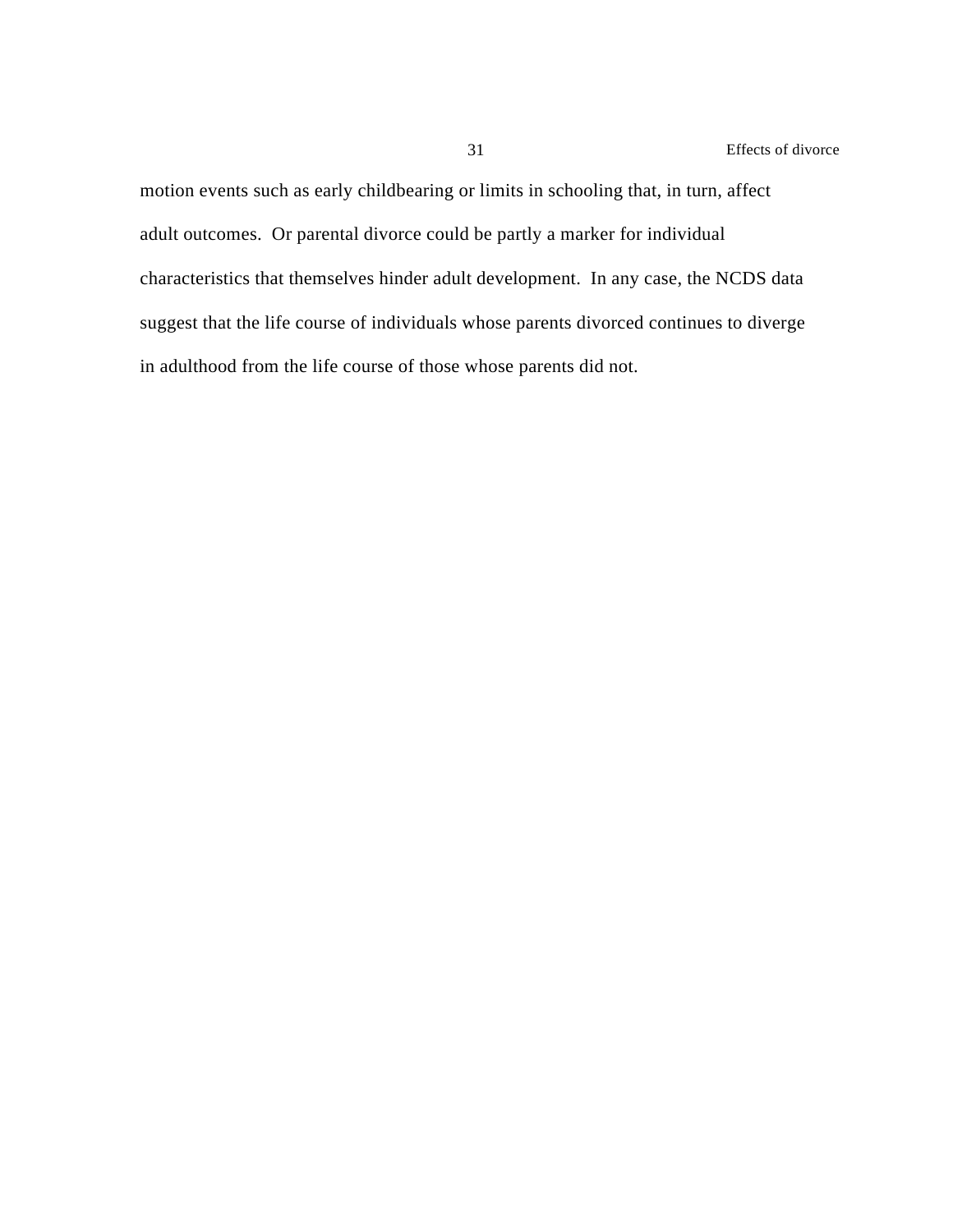#### **NOTES**

1. But see two unpublished papers: Kerbow (1992) and Hoffer (1994). A methodological presentation of the use of growth-curve models in studies of marital quality is presented in Karney and Bradbury (1995).

2. Racial and ethnic variation is also of interest, but the 1968 birth cohort in Great Britain was overwhelmingly (96 percent) white.

3. Previous articles that followed the cohort through age 23 attempted to adjust for the possible sampleselection bias inherent in retaining only the subset of children whose parents were still married at age 7 and who were interviewed at age 23. The use of a standard two-step correction procedure (Heckman, 1979; Maddala, 1983) did not alter the results (Cherlin et al., 1995). We have not included a sampleselection correction in the analyses we report in this article.

4. The age-7 items were: temper tantrums, reluctant to go to school, bad dreams, difficulty sleeping, food fads, poor appetite, difficulty concentrating, bullied by other children, destructive, miserable or tearful, squirmy or fidgety, continually worried, irritable, upset by new situations, twitches or other mannerisms, fights with other children, disobedient at home, and sleepwalking.

5. The age-11 items were: difficulty settling in, bullied by other children, destroys others' property, miserable/tearful, squirmy/fidgety, worries, irritable--quick to fly off the handle, upset by new situations, fights with other children, and disobedient.

6. The age-16 items were: stomach ache or vomiting, temper tantrums, tears on arrival at school, steals things, sleeping difficulties, restless, squirmy/fidgety, often destroys property, frequently fights, not much liked by other children, often worries, does thing on own/solitary, irritable--flies off the handle, miserable/tearful, twitches/mannerisms/tics, frequently bites nails of fingers, often disobedient, cannot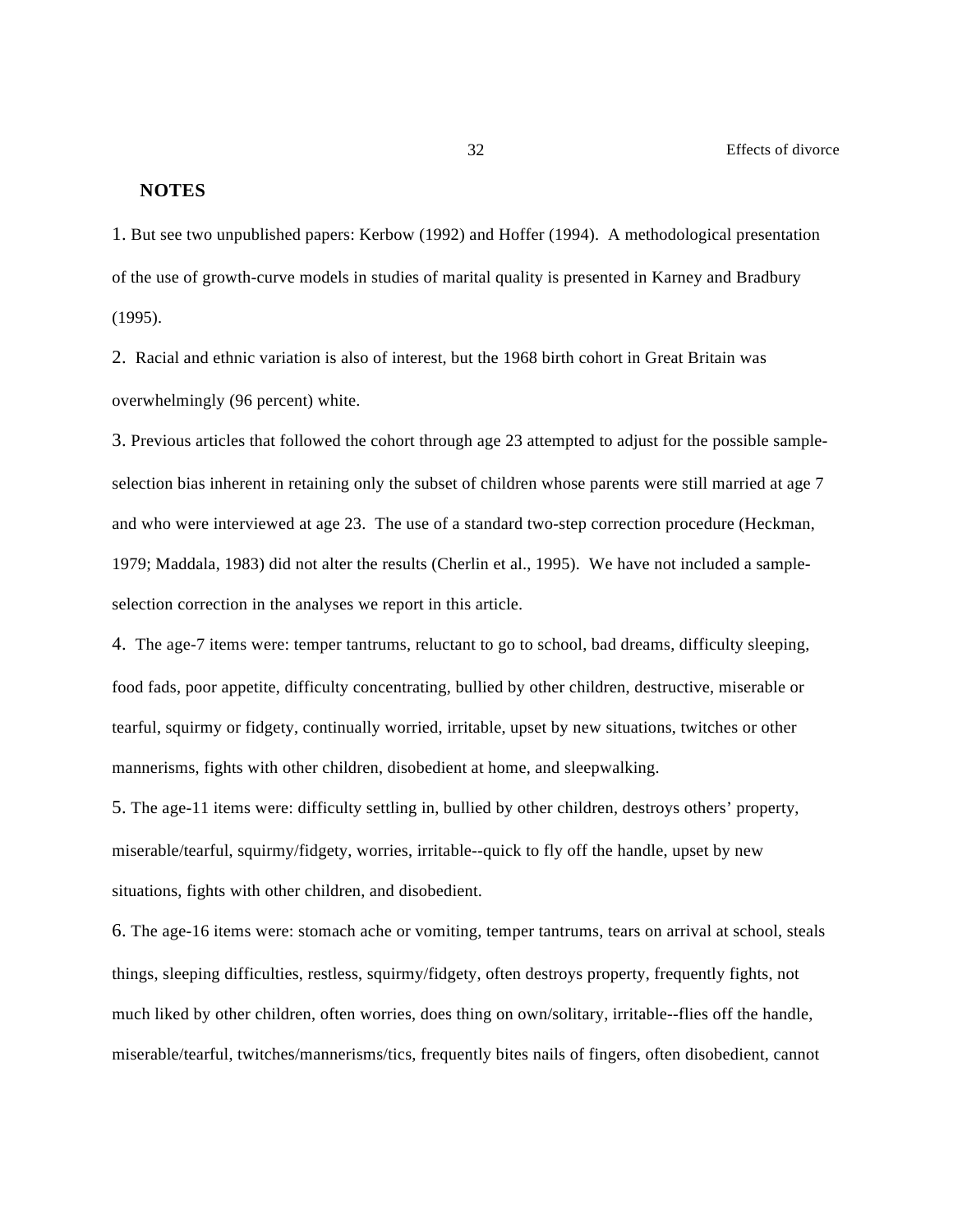settle in, fearful of new situations, fussy/over particular, often tells lies, and bullies other children. 7. The 24 items were: Do you often have back-ache? Do you feel tired most of the time? Do you often feel miserable and depressed? Do you often have bad headaches? Do you often get worried about things? Do you usually have great difficulty in falling or staying asleep? Do you usually wake unnecessarily early in the morning? Do you wear yourself out worrying about your health? Do you often get into a violent rage? Do people often annoy and irritate you? Have you at times had a twitching of the face, head, or shoulders? Do you often suddenly become scared for no good reason? Are you scared to be alone when there are no friends near you? Are you easily upset or irritated? Are you frightened of going out alone or of meeting people? Are you constantly keyed up and jittery? Do you suffer from indigestion? Do you often suffer from an upset stomach? Is your appetite poor? Does every little thing get on your nerves and wear you out? Does your heart often race like made? Do you often have bad pains in your eyes? Are you troubled with rheumatism or fibrositis? Have you ever had a nervous breakdown?

8. The HLM program was used to generate the estimates (Bryk et al., 1994).

9. Results available upon request. In general, the externalizing and internalizing sub-scales had lower reliabilities than full scales. See Chase-Lansdale et al., 1995.

10. We used the natural logarithms of the malaise scores because the logged scores were more symmetrically distributed than the skewed untransformed scores.

11. To simplify, let us assume that parental divorce for person *i*, *D<sup>i</sup>* , is the only Level-2 predictor and that, without loss of generality, the age of person *i* at time  $t$ ,  $A_{ti}$ , is a dichotomous variable coded 0 at the first time point and 1 at the second time point. Then by Equation 1b, the Level-1 model is:

$$
Y_{ii} = \mathbf{B}_{0i} + \mathbf{B}_{1i}A_{ii} + e_{ii}
$$

and by Equations 2a and 2b, the Level-2 model is: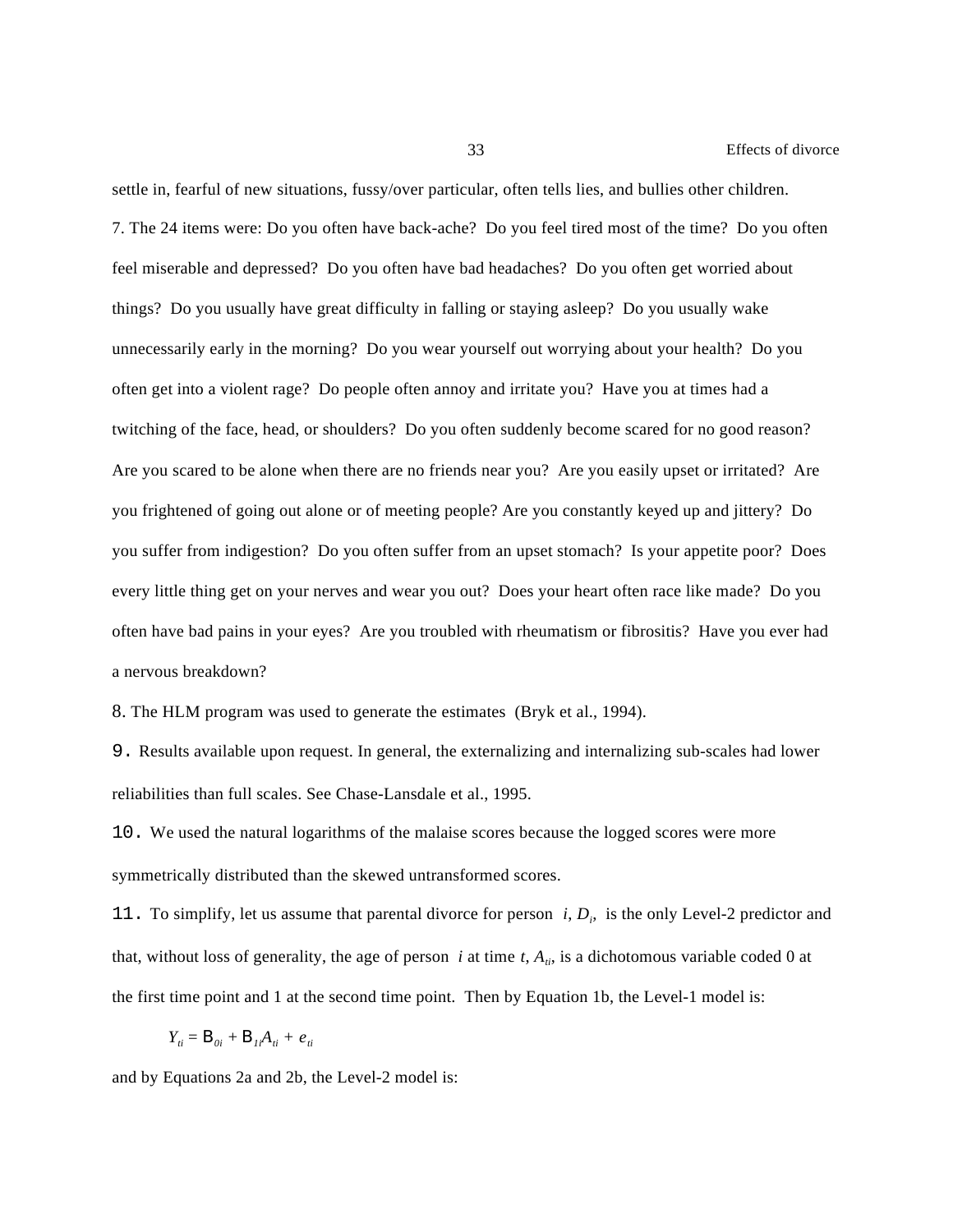$$
B_{0i} = \mathcal{F}_{00} + \mathcal{F}_{01}D_i + r_{0i}
$$

$$
B_{1i} = \mathcal{F}_{10} + \mathcal{F}_{11}D_i + r_{1i}.
$$

Then if  $A_{ii}$  is coded 0 and 1, the Level-1 model for two time points reduces to:

$$
Y_{oi} = \mathbf{B}_{oi} + 0 + e_{oi}
$$
  

$$
Y_{Ii} = \mathbf{B}_{oi} + \mathbf{B}_{Ii} + e_{Ii}.
$$

Therefore.

$$
Y_{1i} - Y_{0i} = B_{1i} + (e_{1i} - e_{0i})
$$
  
=  $\$_{10} + \$_{11}D_i + r_{1i} + (e_{1i} - e_{0i})$   
=  $\$_{10} + \$_{11}D_i + u_i$ ,

where  $u_i$  (=  $r_{Ii}$  + [ $e_{Ii}$  -  $e_{0i}$ ]) is normally distributed with mean zero. This last equation is equivalent to the regression of the raw difference score on parental divorce.

12. For some individuals, there were less than 5 time points. One of the advantages of the growthcurve model is that individuals can be included even if they are not observed at all time points. In our sub-sample, 49 percent contributed 5 observations, 35 percent contributed 4, 14 percent contributed 3, and 2 percent contributed two. But even when we re-ran the quadratic model using only individuals who contributed 5 observations, the same problems emerged.

13. In fact, when we (1) restricted the sample to persons whose parents did not divorce before 16 and (2) used the age 16 emotional problems scale score as a control, we still found that a parental divorce between 16 and 22 significantly increased Malaise Inventory scores between 23 and 33.

14. Recall that time-invariant variables such as gender and class background at 7 drop out of the fixedeffects model but can be entered as interactions with time-varying variables such as age.

15. These figures are derived from specification 1 of Table 2. Recall that age minus 7, not age itself was used in these equations. The effect of parental divorce on the intercept of the Level-1 equation is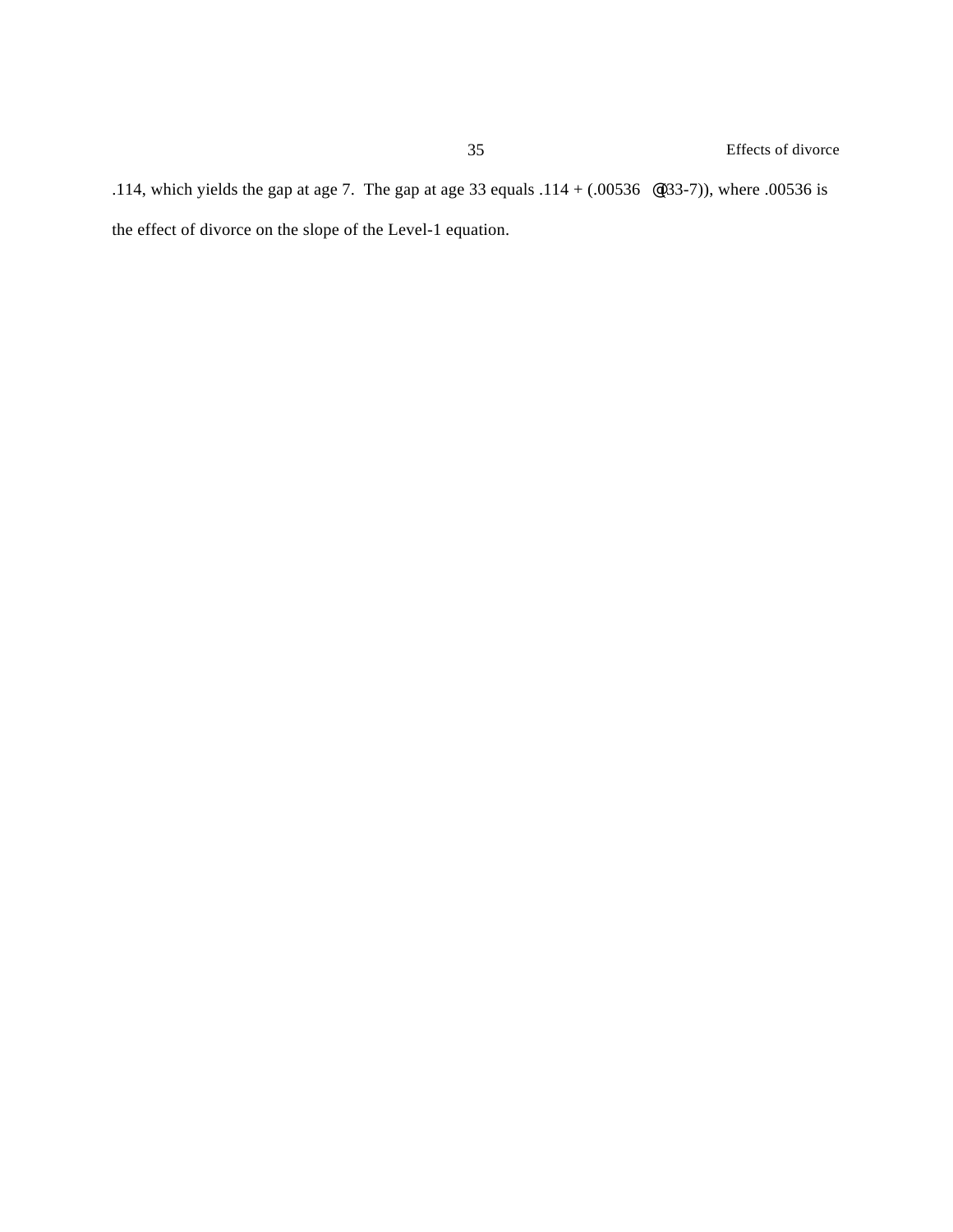#### **REFERENCES**

Allison, Paul D.

1994 "Using Panel Data to Estimate the Effects of Events." *Sociological Methods and Research* 23:174-199.

Amato, Paul and Bruce Keith

- 1991a "Parental Divorce and Adult Well-Being: A Meta-Analysis." *Journal of Marriage and the Family* 53:43-58.
- 1991b "Parental Divorce and the Well-Being of Children: A Meta-Analysis." *Psychological Bulletin* 110:26-46.

Barnett, Rosalind C., Nancy L. Marshall, Stephen W. Raudenbush, and Robert T. Brennan

1993 "Gender and the Relationship Between Job Experiences and Psychological Distress: A Study of Dual-Earner Couples." *Journal of Personality and Social Psychology* 64:794-806.

Barnett, Rosalind C., Stephen W. Raudenbush, Robert T. Brennan, Joseph H. Pleck, and Nancy L. Marshall.

1995 "Change in Job and Marital Experiences and Change in Psychological Distress: A Longitudinal Study of Dual-Earner Couples." *Journal of Personality and Social Psychology* 69: 839-850.

Block, J. H., J. Block, and P. F. Gjerde

1986 "The Personality of Children Prior to Divorce: A Prospective Study." *Child*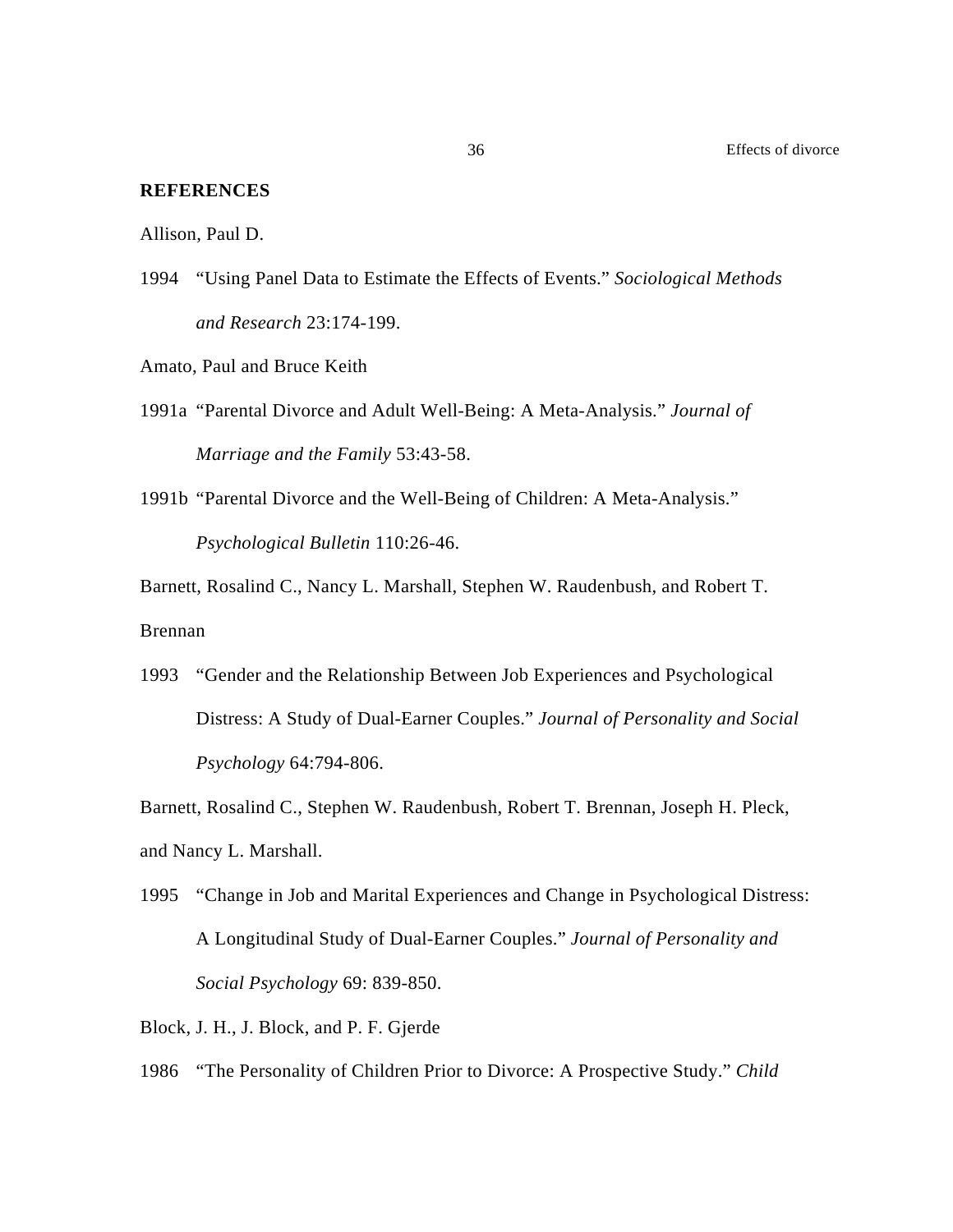*Development* 57: 827-840.

- Bryk, Anthony S. and Stephen W. Raudenbush
- 1992 *Hierarchical Linear Models: Applications and Data Analysis*. Newbury Park CA: Sage Publications.
- Bryk, Anthony S., Stephen W. Raudenbush, and Richard T. Congdon, Jr.
- 1994 *HLM 2/3.* Chicago, Scientific Software International.
- Bumpass, Larry L., Teresa Castro Martin, and James A. Sweet
- 1991 "The Impact of Family Background and Early Marital Factors on Marital Disruption." *Journal of Family Issues*: 12:22-42.
- Burchinal, Margaret and Mark I. Appelbaum
- 1991 "Estimating Individual Development Functions: Methods and Their Assumptions." *Child Development* 62:23-43.
- Chase-Lansdale, P. Lindsay, and E. Mavis Hetherington.
- 1990 "The Impact of Divorce on Life-Span Development: Short- and Long-term Effects." Pp. 105-150 in Paul B. Baltes, David L. Featherman, and Richard N. Lerner, eds., *Life-Span Development and Behavior*, vol. 10. Hillsdale, NJ: Erlbaum.

Chase-Lansdale, P. Lindsay, Andrew J. Cherlin, and Kathleen E. Kiernan

1995 "The Long-term Effects of Parental Divorce on the Mental Health of Young Adults: A Developmental Perspective." *Child Development* 66:1614-1634.

Cherlin, Andrew J., Frank F. Furstenberg, Jr., P. Lindsay Chase-Lansdale, Kathleen E.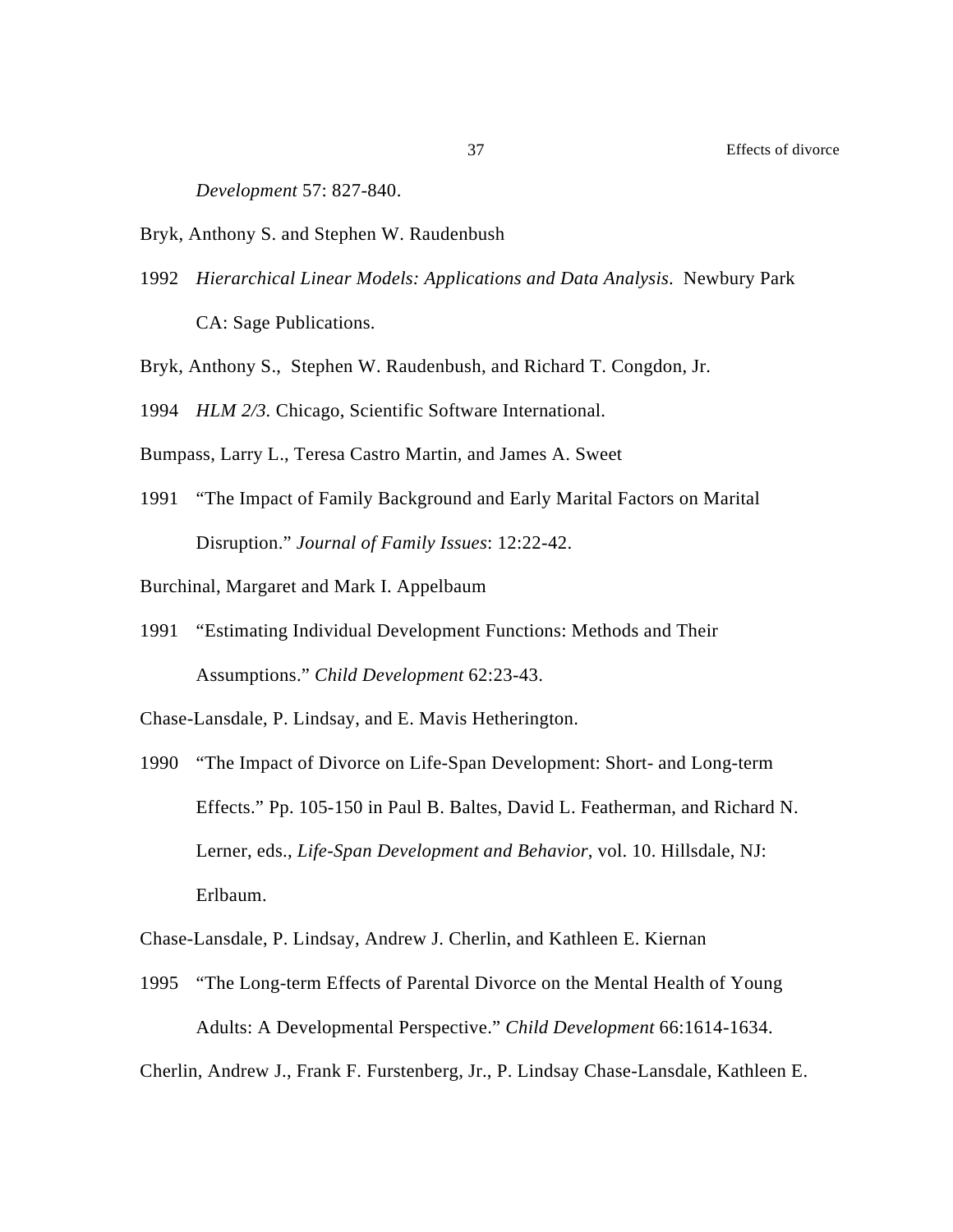Kiernan, Philip K. Robins, Donna Ruane Morrison, and Julien O. Teitler

1991 "Longitudinal Studies of Effects of Divorce on Children in Great Britain and the United States." *Science* 252 (June 7): 1386-1389.

Cherlin, Andrew J., Kathleen E. Kiernan, and P. Lindsay Chase-Lansdale

1995 "Parental Divorce in Childhood and Demographic Outcomes in Young Adulthood." *Demography* 32:299-318.

Crook, Thomas and Allen Raskin

1975 "Association of Childhood Parental Loss with Attempted Suicide and Depression." *Journal of Consulting and Clinical Psychology* 43: 277.

Ferri, Elsa

1993 *Life at 33: The Fifth Follow-up of the National Child Development Study.* London: National Children's Bureau.

Furstenberg, Frank F., Jr., Jeanne Brooks-Gunn, and S. Philip Morgan.

1987 *Adolescent Mothers in Later Life*. New York, Cambridge University Press.

Giles, Donna E., Robin B. Jarrett, Melanie M. Biggs, David S. Guzick, and A. John Rush.

- 1989 "Clinical Predictors of Recurrence in Depression." *American Journal of Psychiatry* 146:764-767.
- Glenn, Norval D. and Kathryn B. Kramer
- 1985 "The Psychological Well-Being of Adult Children of Divorce." *Journal of Marriage and the Family*: 47:905-912.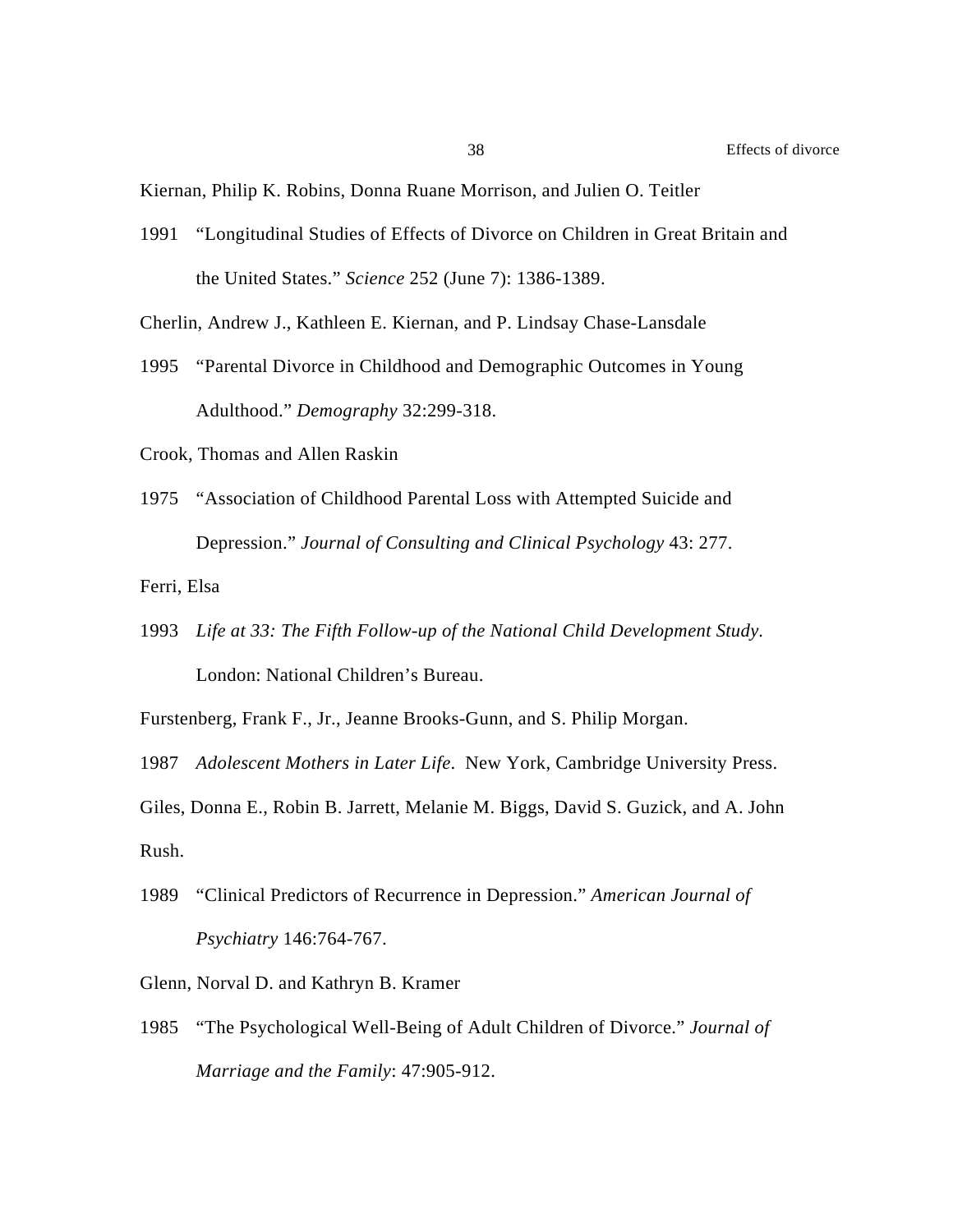Harrington, R., H. Fudge, M. Rutter, A. Pickle, and J. Hill

1990 "Adult Outcomes of Childhood and Adolescent Depression." *Archives of General Psychiatry* 47:465-473.

Hausman, Jerry A.

1978 "Specification Tests in Econometrics." *Econometrica* 46: 69-85.

Hetherington, E. Mavis, and W. Glenn Clingempeel

1992 *Coping with Marital Transitions*. Monographs of the Society for Research on Child Development. 57, nos. 2-3.

Heckman, James

1979 "Sample Selection Bias as a Specification Error." *Econometrica* 47:153-161. Hoffer, Thomas B.

1994 "Cumulative Effects of Secondary School Tracking on Student Achievement." Paper presented at the Meetings of the American Sociological Association, Los Angeles (August).

Johnson, David R.

- 1995 "Alternative Methods for the Quantitative Analysis of Panel Data in Family Research: Pooled Time-Series Models." *Journal of Marriage and the Family* 57:1065-1077.
- Karney, Benjamin R. and Thomas N. Bradbury
- 1995 "Assessing Longitudinal Change in Marriage: An Introduction to the Analysis of Growth Curves." *Journal of Marriage and the Family* 57:1091-1108.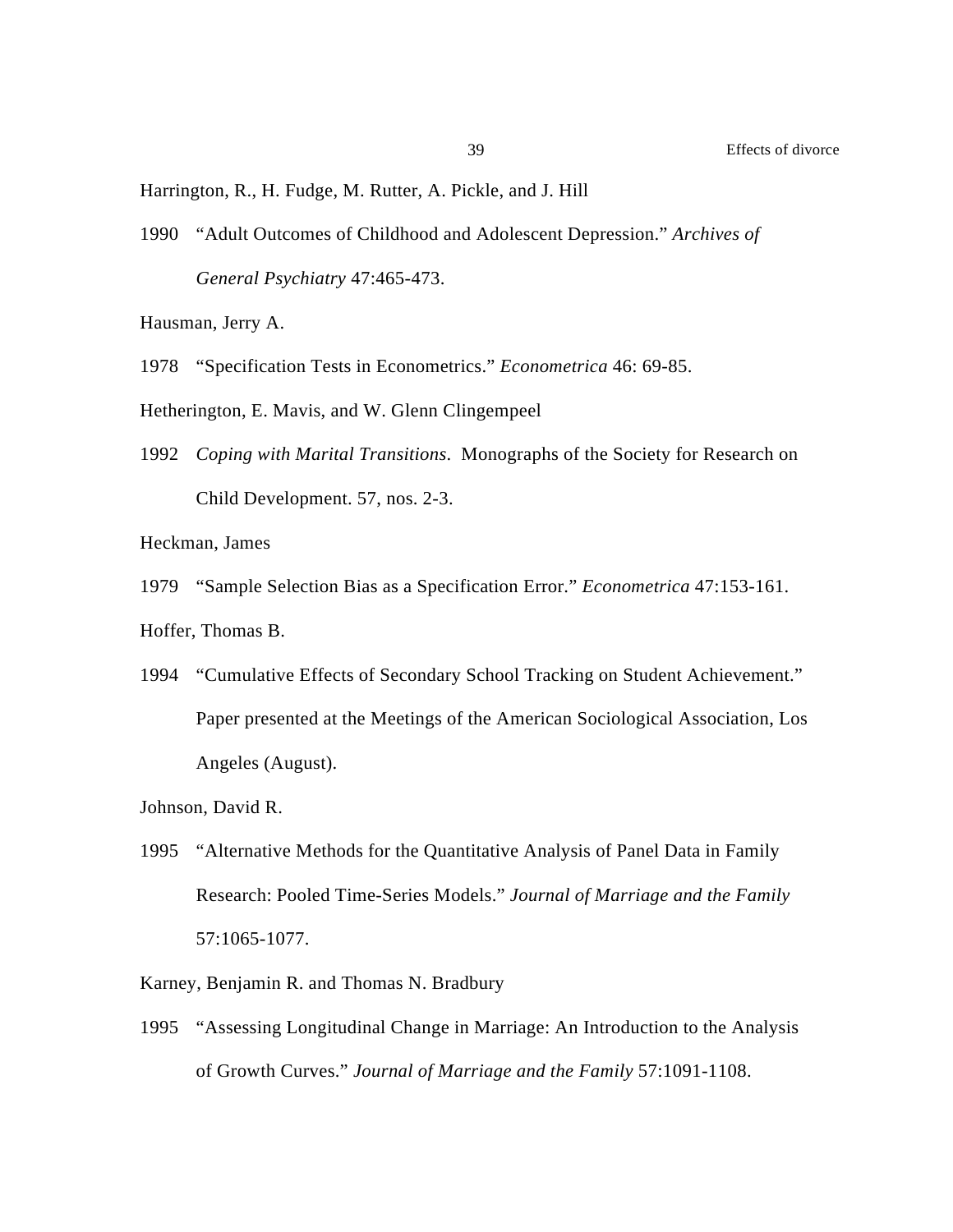Kerbow, David

- 1992 "School Mobility, Neighborhood Poverty, and Student Academic Growth: The Case of Math Achievement in the Chicago Public Schools." Paper presented at the Meeting of the American Educational Research Association, San Francisco (April).
- Kessler, Ronald C. and William J. Magee
- 1993 "Childhood Adversities and Adult Depression: Basic Patterns of Association in a U.S. National Survey." *Psychological Medicine* 23:679-690.
- Lauer, R. H. and J. C. Lauer
- 1991 "The Long-term Relational Consequences of Problematic Family Backgrounds." *Family Relations* 40:286-290.

Maddala, G. S.

1983 *Limited Dependent and Qualitative Variables in Econometrics.* Cambridge, UK: Cambridge University Press.

McLanahan, Sara

1985 "Family Structure and the Reproduction of Poverty." *American Journal of Sociology* 90:873-901.

McLanahan, Sara, and Gary Sandefur

1994 *Growing Up with a Single Parent: What Hurts, What Helps*. Cambridge, MA: Harvard University Press.

Osgood, D. Wayne and Gail L. Smith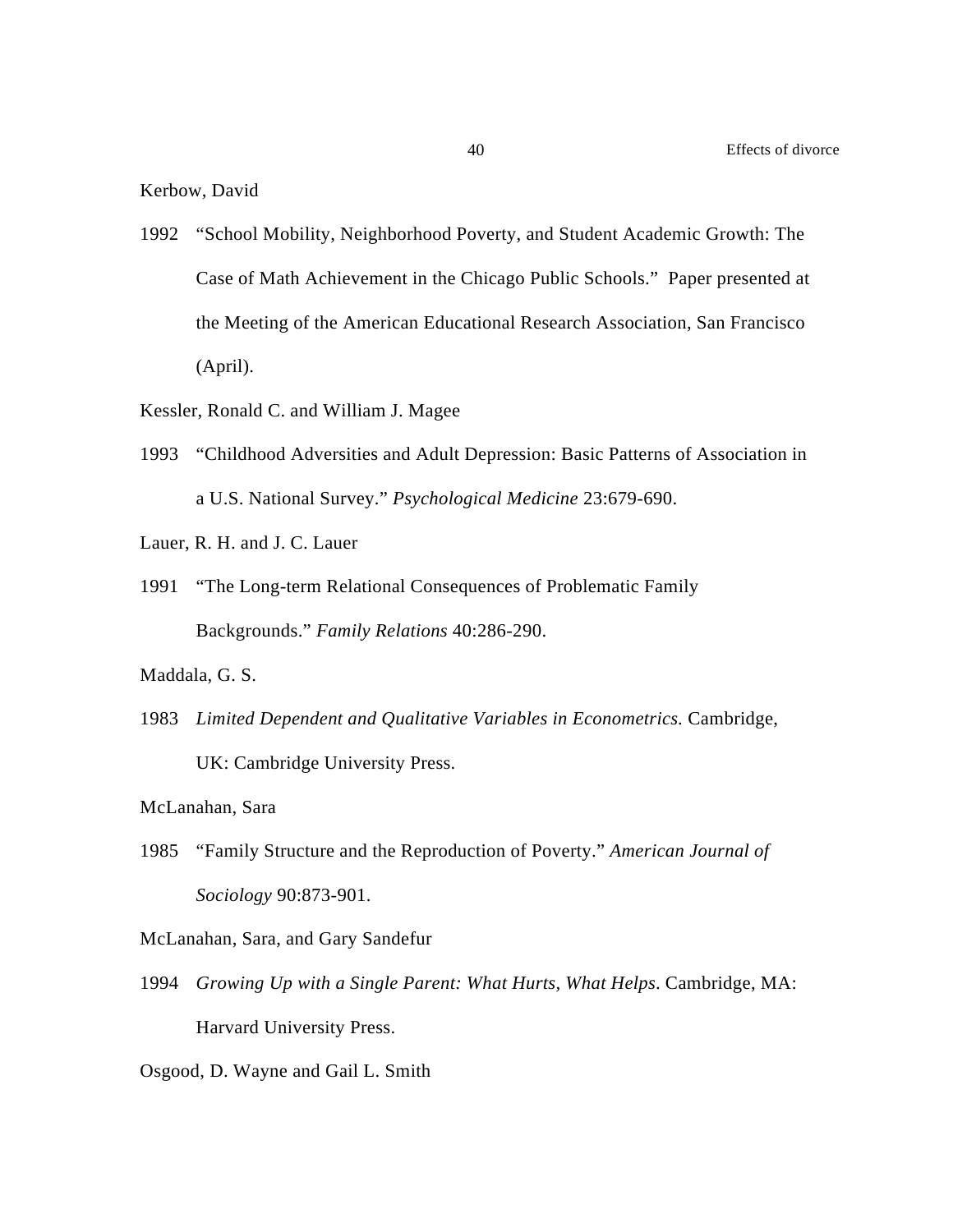1995 "Applying Hierarchical Linear Modeling to Extended Longitudinal Evaluations: The Boys Town Follow-Up Study." *Evaluation Review* 19:3-38.

Ragosa, David, David Brandt, and Michele Zimowski

1982 "A Growth Curve Approach to the Measurement of Change." *Psychological Bulletin* 92:716-748.

Roy, Alec

- 1985 "Early Parental Separation and Adult Depression." *Archives of General Psychiatry* 42:98-991.
- Rutter, Michael, Jack Tizard, and Kingsley Whitmore
- 1970 *Education, Health, and Behaviour*. London: Longman.

Shepherd, Peter M.

1985 *The National Child Development Study: An Introduction to the Background of the Study and the Methods of Data Collection*. London: Social Statistics Research Unit, City University.

Thornton, Arland

1991 "Influence of the Marital History of Parents on the Marital and Cohabitational Experiences of the Children." *American Journal of Sociology* 96:868-94.

Wallerstein, Judith, and Sandra Blakeslee

1989 *Second Chances: Men, Women, and Children a Decade after Divorce*. New York: Ticknor and Fields.

Weissman, Myrna A.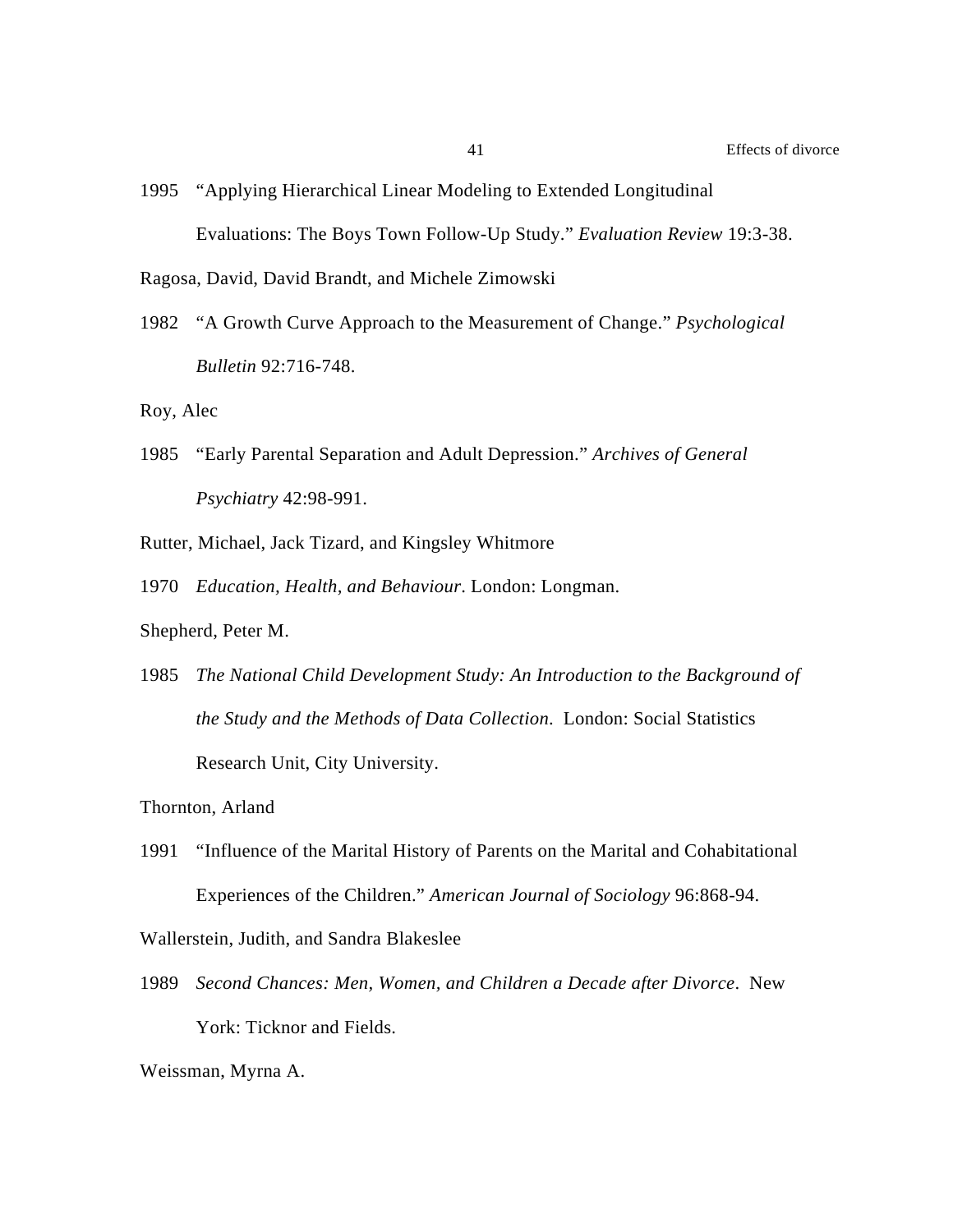1987 "Advances in Psychiatric Epidemiology: Rates and Risks for Major Depression." *American Journal of Public Health* 77:445-451.

Willett, John B., Catherine C. Ayoub, and David Robinson

1991 "Using Growth Modeling to Examine Systematic Differences in Growth: An Example of Change in the Functioning of Families at Risk of Maladaptive Parenting, Child Abuse, or Neglect." *Journal of Consulting and Clinical Psychology* 59:38-47.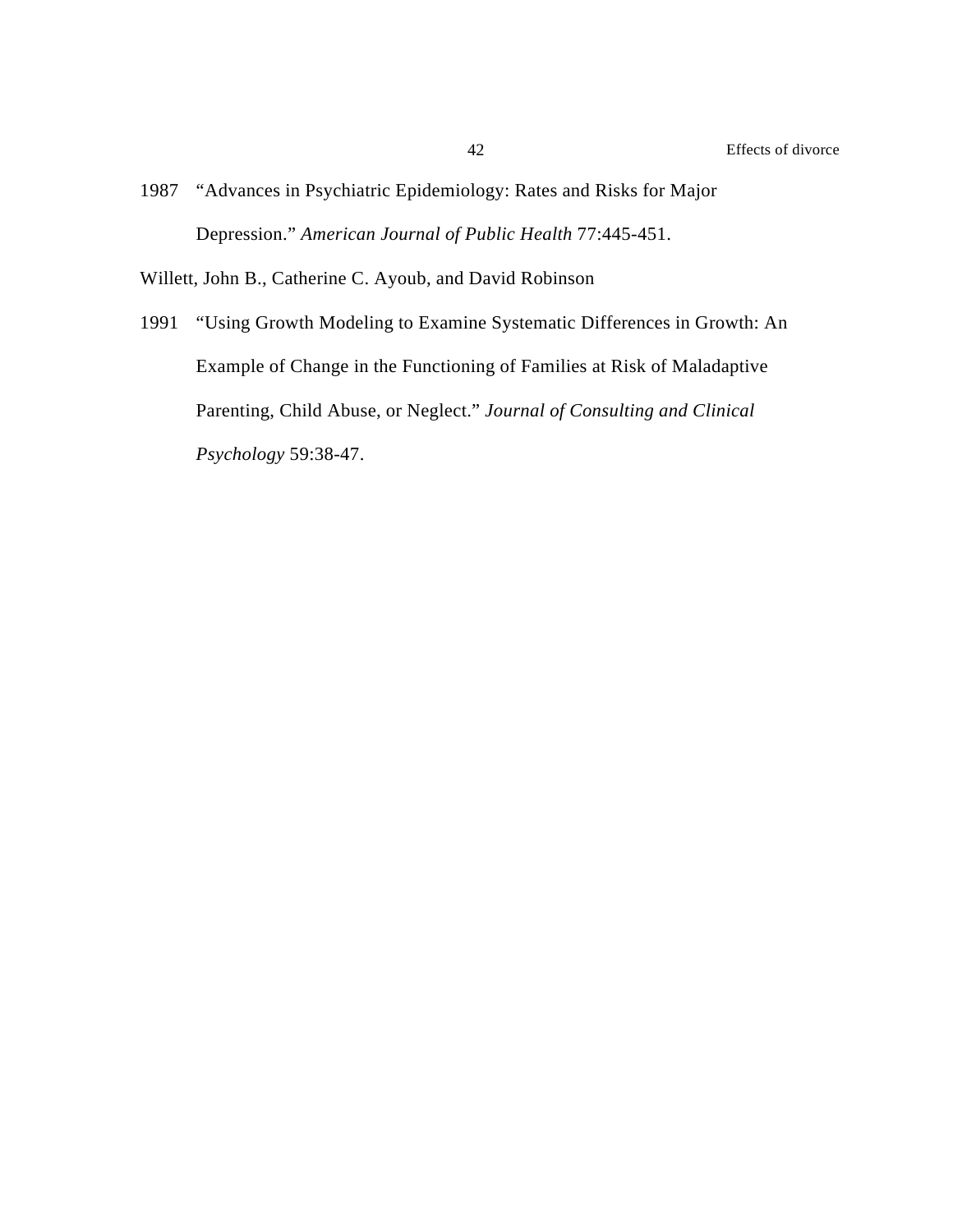## Table 1. Means and Standard Deviations

|                          | Mean | <u>s.d.</u> |      |
|--------------------------|------|-------------|------|
|                          |      |             |      |
| Emotional problems at 7  | 0.0  | 1.0         |      |
| Emotional problems at 11 | 0.0  | 1.0         |      |
| Emotional problems at 16 | 0.0  | 1.0         |      |
| Emotional problems at 23 | 0.0  |             | 1.0  |
| Emotional problems at 33 | 0.0  |             | 1.0  |
| Age minus 7              | 10.4 |             | 9.20 |

| Parental divorce between ages 7 and 22  | .09 |      | .29 |      |
|-----------------------------------------|-----|------|-----|------|
| Parental divorce between ages 7 and 10  | .02 |      | .15 |      |
| Parental divorce between ages 11 and 15 | .04 |      | .19 |      |
| Parental divorce between ages 16 and 22 | .03 |      | .17 |      |
| Parental divorce between ages 23 and 33 | .02 |      | .14 |      |
| Gender $(1 = woman, 0 = man)$           | .49 |      | .50 |      |
| Economic status at 7                    | .19 |      | .28 |      |
| Class background at 7                   | .28 |      | .27 |      |
| School achievement at 7                 |     | 21.1 |     | 5.01 |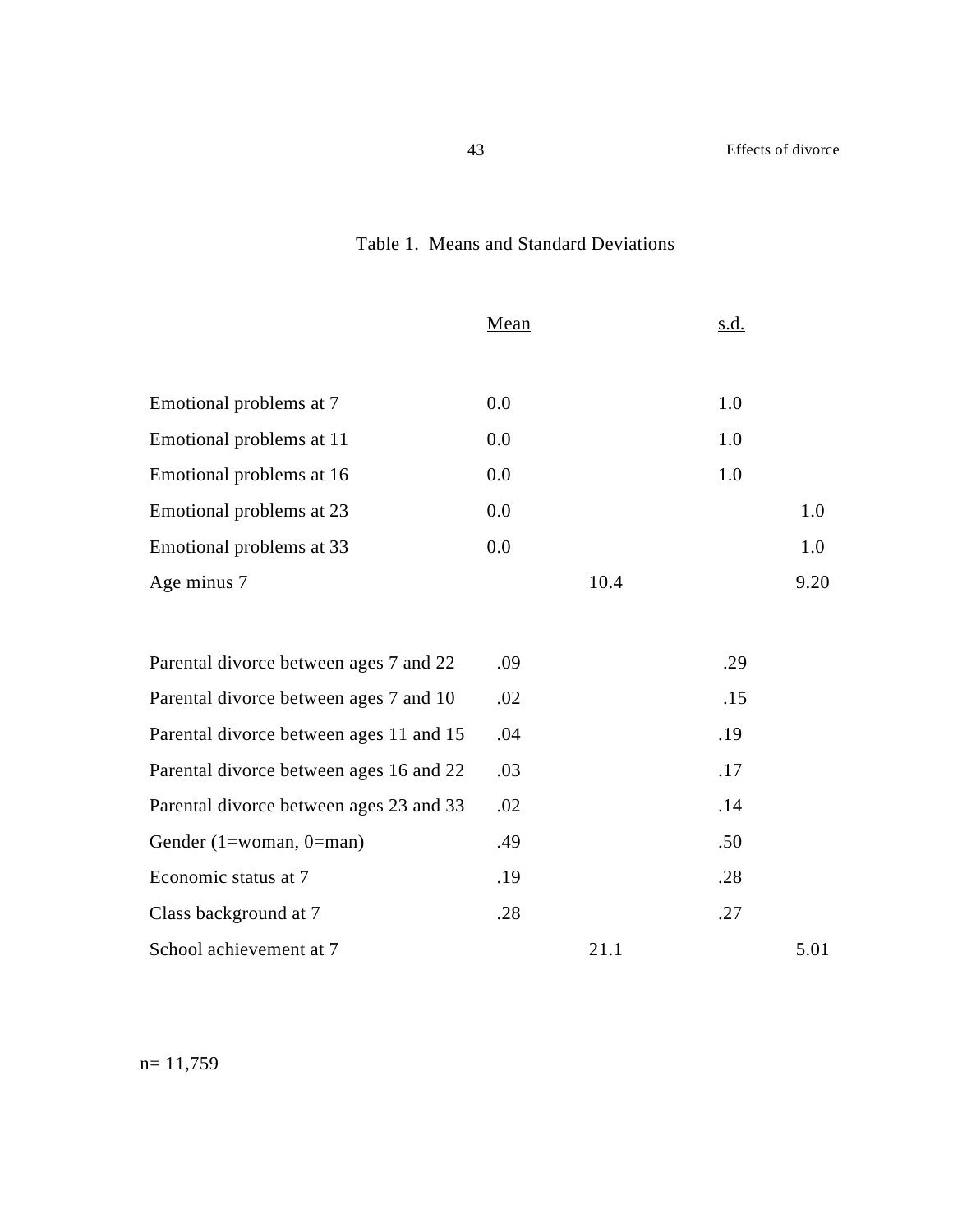# Table 2. Estimated Effects of Individual Characteristics on the Intercept and Slope Parameters of a Linear

## Growth-curve model of Emotional problems from Age 7 to Age 33

|                                                      | Specification 1 |           | Specification 2 |           |
|------------------------------------------------------|-----------------|-----------|-----------------|-----------|
|                                                      | \$              | s.e       | \$              | s.e       |
| Intercept                                            |                 |           |                 |           |
| Parental divorce between 7 and 22                    | $.114***$       | .0278     |                 |           |
| Parental divorce between 7 and 10                    | $-$             |           | .0761           | .0537     |
| Parental divorce between 11 and 15                   | --              |           | .139***         | .0416     |
| Parental divorce between 16 and 22                   |                 |           | $.113**$        | .0472     |
| Parental divorce between 23 and 33                   | .0663           | .0574     | .0662           | .0574     |
| Gender                                               | $-.198***$      | .0162     | $-198***$       | .0162     |
| Economic status at 7                                 | $-.268***$      | .0488     | $-.269***$      | .0489     |
| Class background at 7                                | .0432           | .0497     | .0435           | .0497     |
| School achievement at 7                              | $-0.0172***$    | .00188    | $-0.0172***$    | .00188    |
| Constant                                             | $.485***$       | .0397     | .485***         | .0397     |
| <b>Slope</b>                                         |                 |           |                 |           |
| Parental divorce between 7 and 22                    | $.00536**$      | .00176    |                 |           |
| Parental divorce between 7 and 10                    | $- -$           | $-$       | $.00620\dagger$ | .00357    |
| Parental divorce between 11 and 15                   | --              | $-$ -     | .00418          | .00265    |
| Parental divorce between 16 and 22                   |                 |           | $.00607**$      | .00285    |
| Parental divorce between 23 and 33                   | .000959         | .00347    | .000959         | .00347    |
| Gender                                               | $.0236***$      | .00103    | $.0236***$      | .00103    |
| Economic status at 7                                 | $-.00318$       | .00313    | $-.00318$       | .00313    |
| Class background at 7                                | $-.00415$       | .000316   | $-.00414$       | .00316    |
| School achievement at 7                              | $-.000439***$   | .000121   | $-.000439***$   | .000121   |
| Constant                                             | $-.000735$      | .00256    | $-.000747$      | .00256    |
| -2 log-likelihood<br>$n = 11,759$                    |                 | 136,613.5 |                 | 136,647.0 |
| $\dagger = p < .10$<br>* $=p < .05$<br>**= $p < .01$ | ***= $p < .001$ |           |                 |           |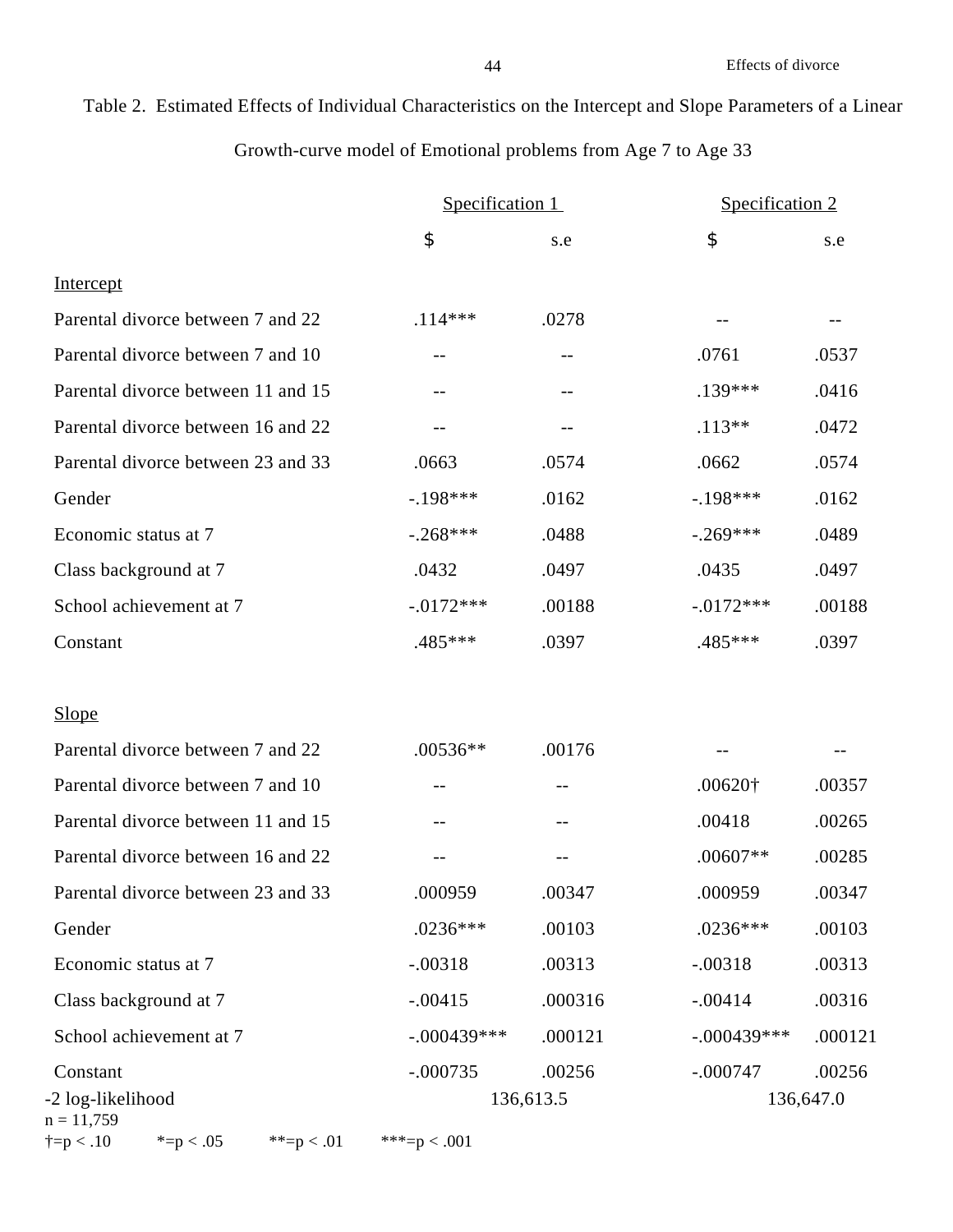Table 3. Change in Malaise Inventory Scores between Ages 23 and 33 as a Function of Parental Divorce and Other Individual Characteristics (OLS Estimates).

|                                    | \$         | s.e.  |        |
|------------------------------------|------------|-------|--------|
| Parental divorce between 7 and 22  | $.114**$   | .0414 |        |
| Parental divorce between 23 and 33 | .0260      |       | .0782  |
| Gender                             | $-.240***$ |       | .0246  |
| Economic status at 7               | $.151*$    |       | .0749  |
| Class background at 7              | .0114      |       | .0752  |
| School achievement at 7            | $-.000656$ |       | .00290 |
| Constant                           | $-.0894$   |       | .0617  |
| $R^2$                              | .0124      |       |        |

 $n = 9,347$ 

| *    |   | p<.05  |
|------|---|--------|
| $**$ | — | p<.01  |
| ***  |   | p<.001 |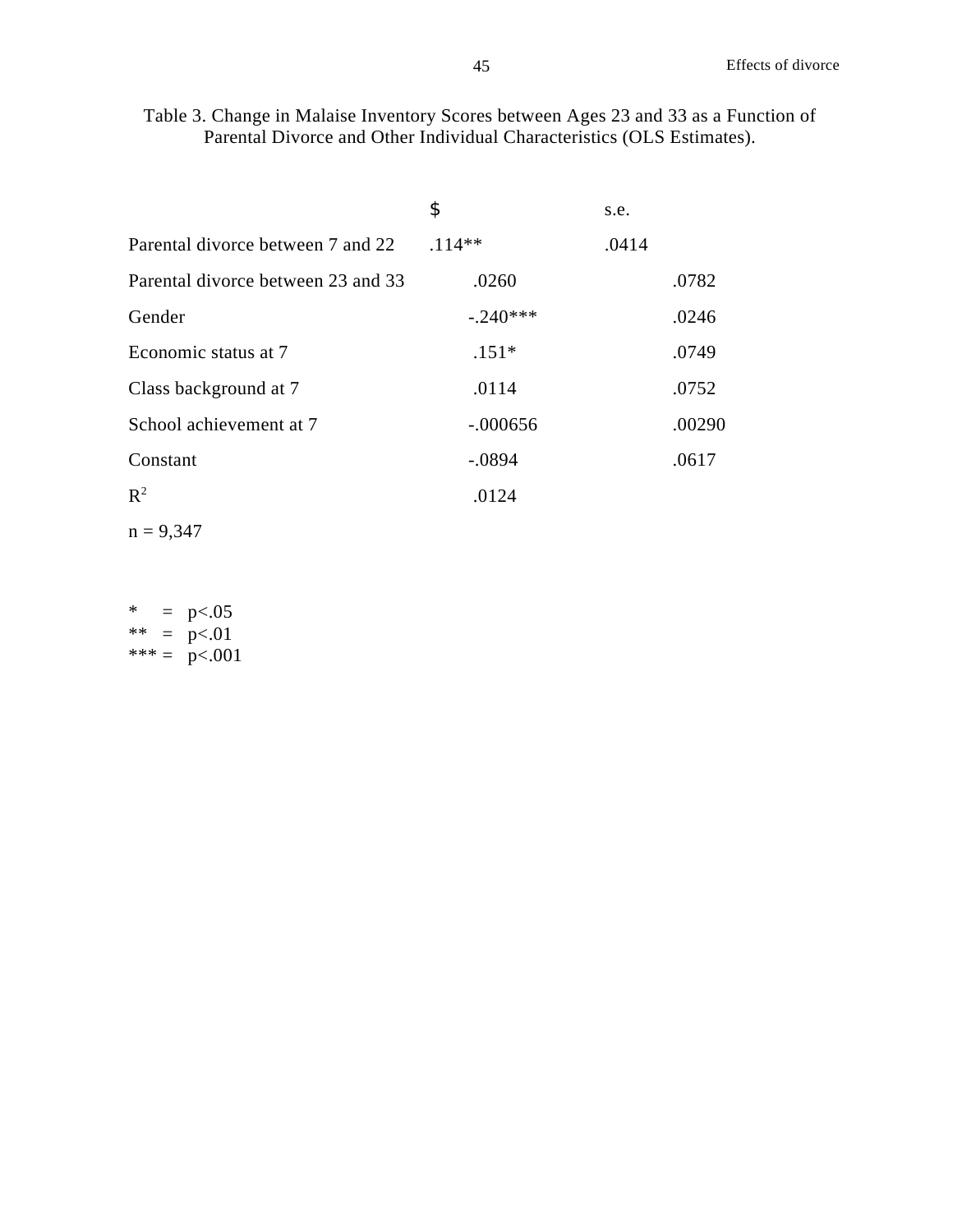Table 4. Fixed-Effects Estimates of the Effects of a Parental Divorce and Other Time-Varying Characteristics on Emotional problems.

|                                          | Specification 1 |         | Specification 2 |         |
|------------------------------------------|-----------------|---------|-----------------|---------|
|                                          | \$              | s.e.    | \$              | s.e.    |
| Age                                      | .000248         | .000448 | $-.00854***$    | .000767 |
| Parents have ever divorced               | $.0983***$      | .0265   | $0834***$       | .0263   |
| Interaction: Age and female              |                 |         | $.0238***$      | .000852 |
| Interaction: Age and class background at |                 |         | $-.0107***$     | .00159  |

 $n = 11,759$ 

\*\* =  $p<.01$ \*\*\* =  $p<.001$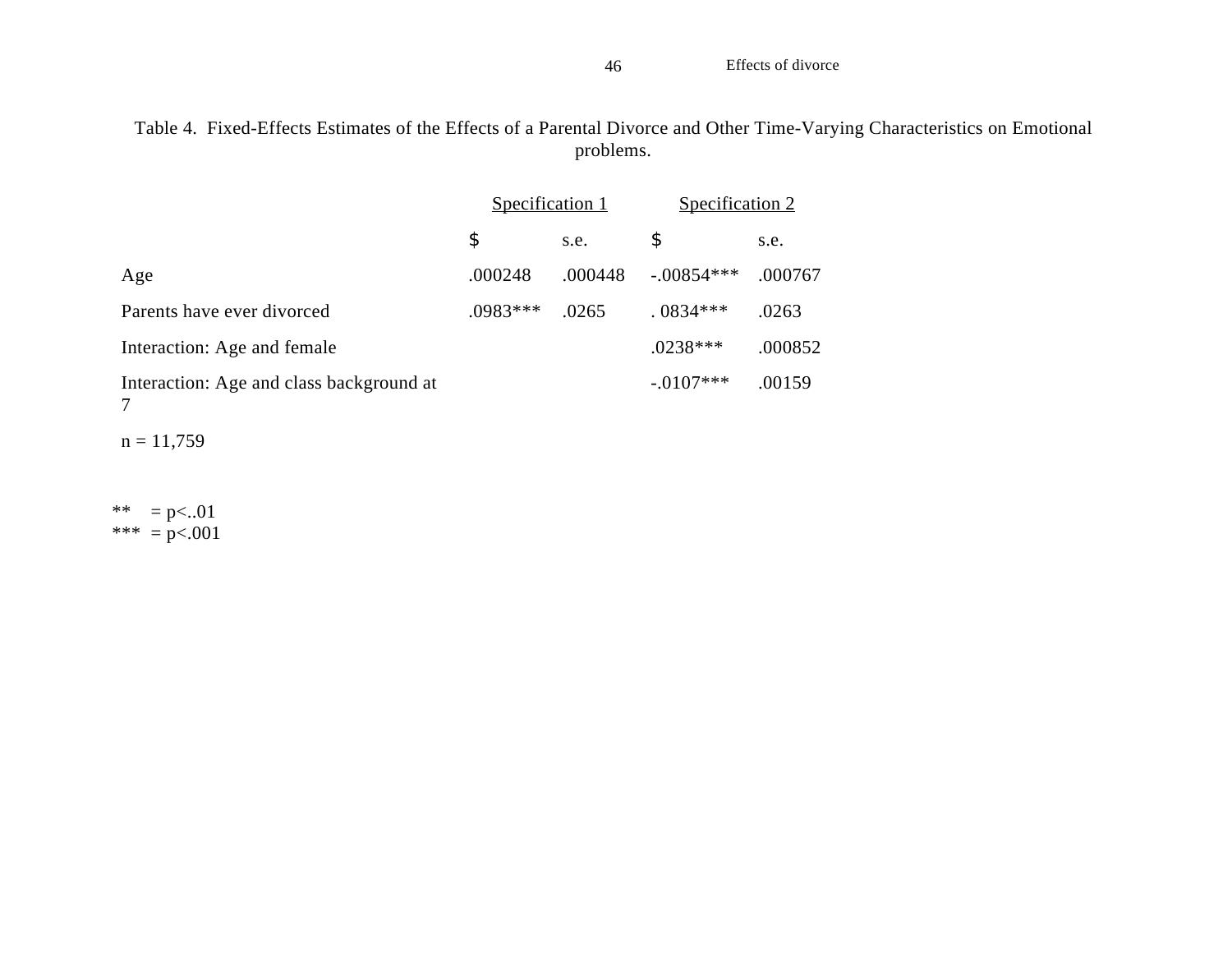47 Effects of divorce



Figure 1. Linear Growth-curve model of Emotional problems, Age 7 to 33, by Age at Parental Divorce: 7-22 and 23-33.